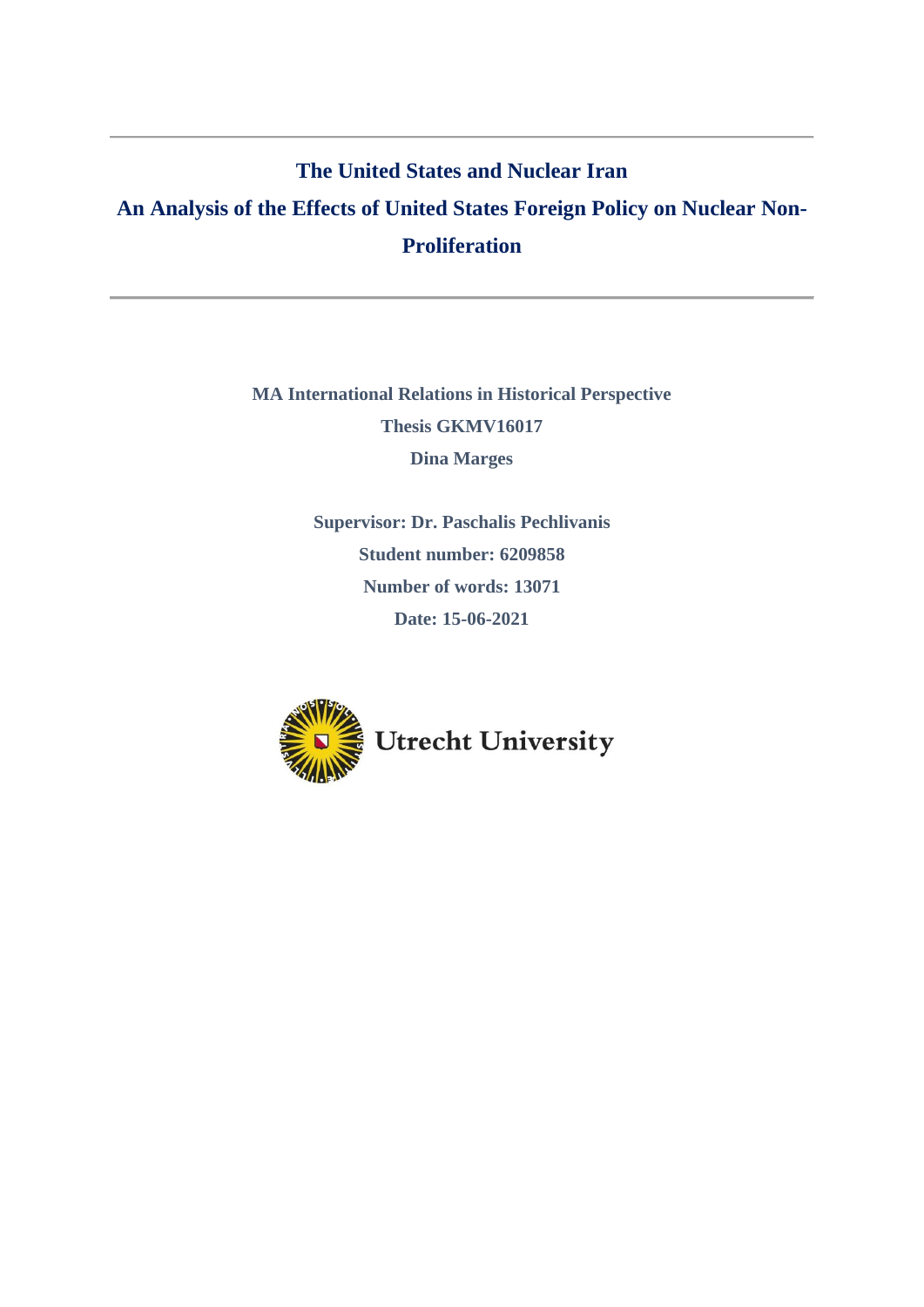#### **Abstract**

The Joint Comprehensive Plan of Action (JCPOA) is an agreement reached in 2015 between Iran, the United States (US), the United Kingdom, Russia, China, and Germany in cooperation with the European Union. The JCPOA marked a significant change in the tense relation between Iran and the US. With the JCPOA, the US allowed Iran to have a limited nuclear program, which it had previously strongly opposed by imposing an intensive sanctions regime. The US nuclear policies from 2003 to 2021 have mainly focused on limiting Iran's nuclear capacities with coercive diplomatic means. The US's influence is visible in its ability to mobilize support for an international sanctions regime on Iran. From 2009, US policies concentrated on negotiating with Iran, and the impact of the US can be seen in the resolution of the impasse in negotiations with Iran and the signing of the JCPOA in 2015. However, since 2017, and particularly after the withdrawal of the US from the JCPOA in 2018, a downward trend is visible in the US influence on the nuclear non-proliferation regime, as the other JCPOA signatories actively criticized the US decision and supported the deal's provisions. The findings of this research argue that US nuclear policies only recognize the stabilizing potential of nuclear weapons in the hands of the US and its allies and the proliferation of nuclear weapons to nations such as Iran remains unthinkable. The US nuclear policies from 2003 to 2021 reflect this inherently contradictory and hypocritical line of thought.

**Keywords:** nuclear non-proliferation, US foreign policy, Iran nuclear deal, Joint Comprehensive Plan of Action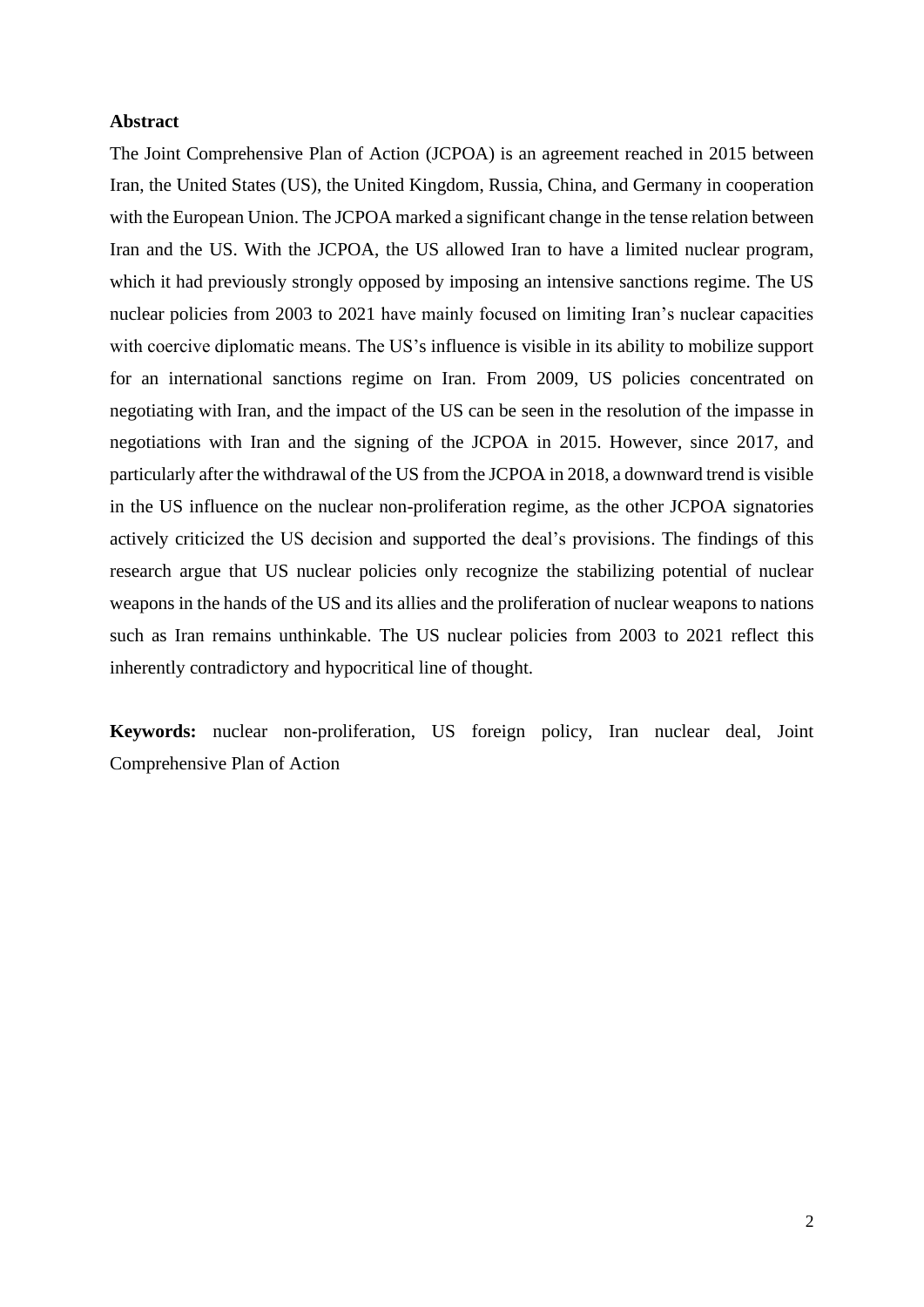## **Table of Contents**

| Introduction                                                                      | 5  |
|-----------------------------------------------------------------------------------|----|
| Chapter 1: analytical framework and historiography                                | 10 |
| The historical context of nuclear non-use and non-proliferation                   | 10 |
| The debate concerning the non-use and non-proliferation of nuclear weapons        | 11 |
| Constructivist and normative approaches                                           | 13 |
| Chapter 2: United States' foreign policy toward Iran 2003-2015                    | 18 |
| 2003-2006: Negotiations, Bush and Iran                                            | 18 |
| 2006-2009: Changing relationship and global nuclear non-proliferation efforts     | 21 |
| 2009-2015: Leading up to the Joint Comprehensive Plan of Action (JCPOA)           | 24 |
| Comprehensive analysis of the United States' foreign policy toward Iran 2003-2015 | 28 |
| Chapter 3: United States' foreign policy toward Iran 2015-2021                    | 31 |
| 2015-2018: Changing United States' foreign policy                                 | 31 |
| 2018-2021: The United States' withdrawal from the JCPOA                           | 35 |
| Comprehensive analysis of the United States' foreign policy toward Iran 2015-2021 | 38 |
| Conclusion                                                                        | 41 |
| Bibliography                                                                      | 44 |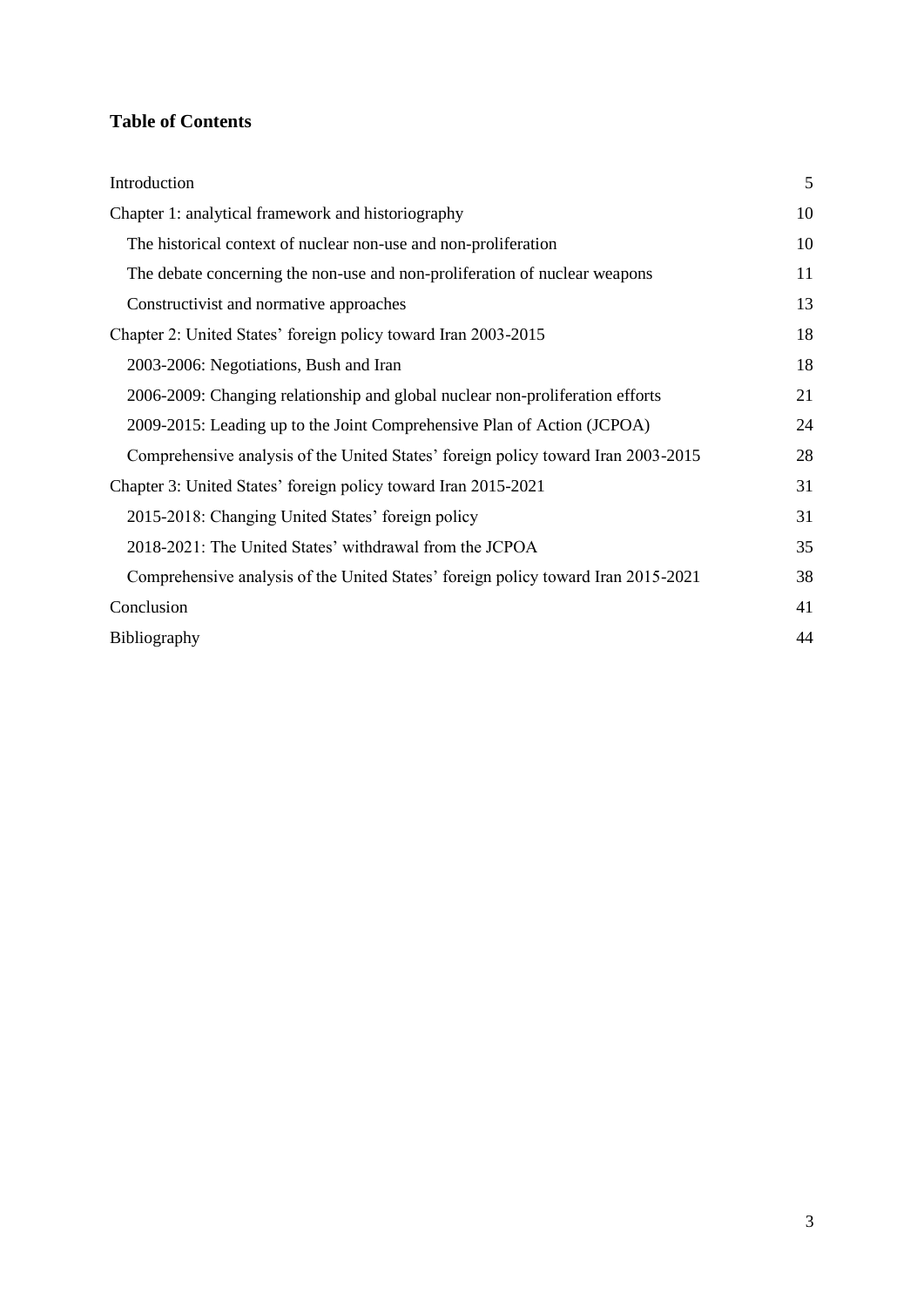## **Abbreviations**

**DOD:** Department of Defense **E3:** the United Kingdom, Germany, and France **EU:** European Union **IAEA:** International Atomic Energy Agency **JPA:** Joint Plan of Action **JCPOA:** Joint Comprehensive Plan of Action **NSC:** National Security Council **NSS:** National Security Strategy **NPR:** Nuclear Posture Review **NPT:** Treaty on the Non-Proliferation of Nuclear Weapons **P5 + 1:** the United Kingdom, France, the United States, Russia, China, and Germany **QDR:** Quadrennial Defense Review **UNSC:** United Nations Security Council **US:** United States **WMD:** Weapon of mass destruction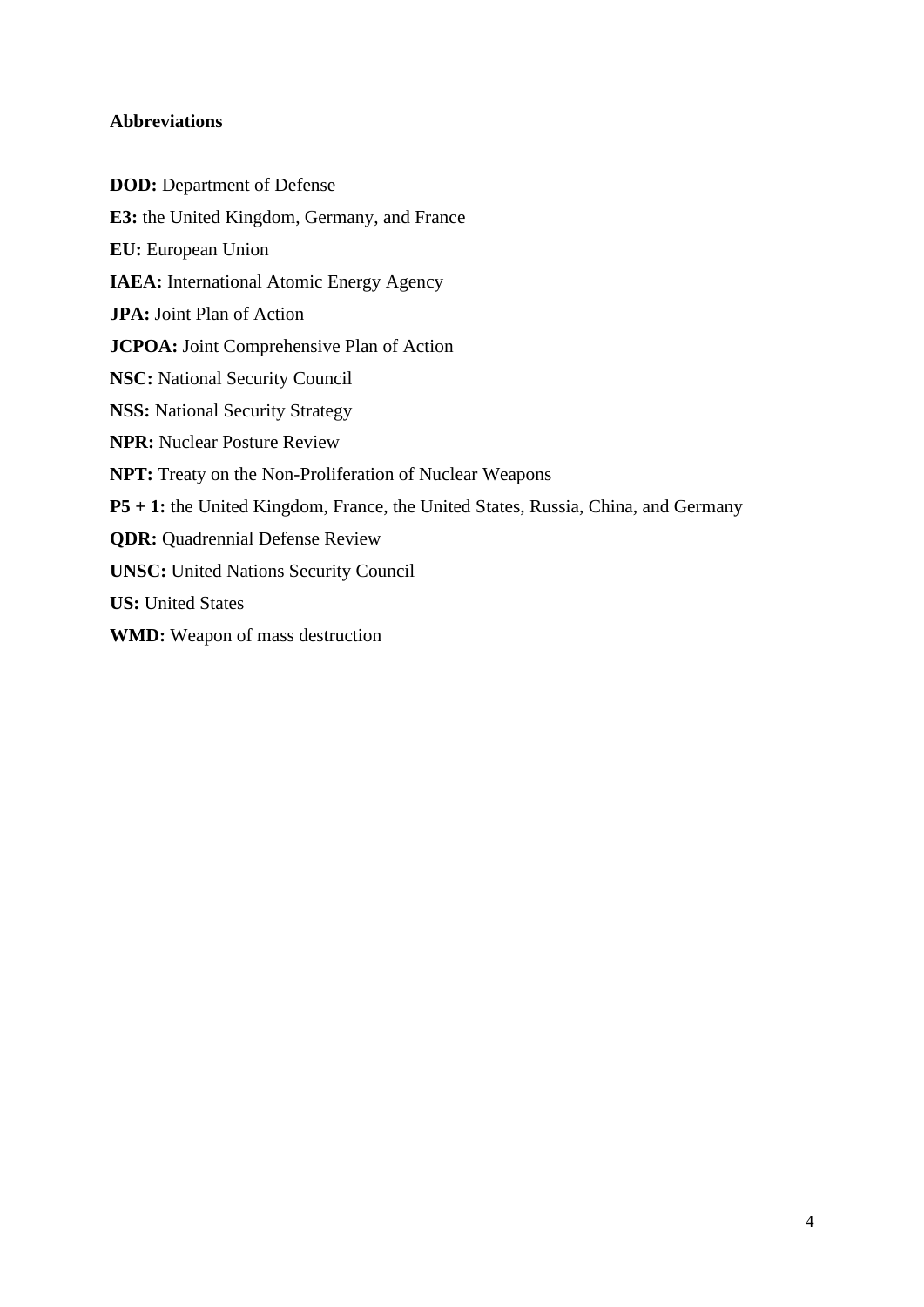#### <span id="page-4-0"></span>**Introduction**

The Islamic Republic of Iran signed and ratified the Treaty on the Non-Proliferation of Nuclear Weapons (NPT) in 1970 and as a non-nuclear weapon state, Iran has the right to establish nuclear capabilities for peaceful purposes, the duty to recognize full protections for the nuclear installations and to guarantee that nuclear power is not diverted from peaceful to military use.<sup>1</sup> The pursuit of nuclear energy in Iran was effectively suspended after the revolution of 1979.<sup>2</sup> Following the revolution and the 1979 to 1981 hostage crisis between Iran and the US, the relation between the United States (US) and Iran became characterized by reciprocal scorn and enmity. The ties worsened in early 2002 after US President George W. Bush proclaimed Iran, along with Iraq and North Korea, to be part of an 'axis of evil'.<sup>3</sup> Concerns over Iran backing terrorist groups prompted the US to implement a broad sanctions regime in the 1990s and actively sought to discourage nations from aiding Iran's nuclear operations.<sup>4</sup>

In recent years, Iran and the size and progress of its nuclear program have been the cause of concerns internationally and have been subjected to unconfirmed rumors.<sup>5</sup> In 2015 a multilateral nuclear agreement, the Joint Comprehensive Plan of Action (JCPOA), was reached between Iran, the Permanent Five of the United Nations Security Council (UNSC), and Germany in cooperation with the European Union (EU), also referred to as the P5+1. In return for easing international sanctions relating to Iran's nuclear program, the JCPOA ensures that Iran's nuclear program will be exclusively peaceful.<sup>6</sup> In 2018 the US, under President Donald J. Trump's administration announced its withdrawal from the Iran nuclear deal. This has put the agreement and the parties involved under pressure to uphold it, with the EU expressing 'deep regret at the US decision to withdraw from the agreement and re-imposition of sanctions.<sup>7</sup>

The idea of non-proliferation treaties such as the JCPOA fits within the broader academic debate about the effects of non-proliferation of nuclear weapons and deterrence on

<sup>1</sup> Namira Negm, *Transfer of Nuclear Technology under International Law: Case Study of Iraq, Iran and Israel* (Leiden, The Netherlands: BRILL, 2009), 193,

http://ebookcentral.proquest.com/lib/uunl/detail.action?docID=489458.

<sup>2</sup> Ibid., 189.

<sup>&</sup>lt;sup>3</sup> 'State of the Union Address (January 29, 2002)', accessed 3 June 2021,

https://web.archive.org/web/20111011053416/http://millercenter.org/president/speeches/detail/4540.

<sup>4</sup> Riccardo Alcaro, 'The History: The 2003–16 Iran Nuclear Crisis', in *Europe and Iran's Nuclear Crisis*, by

Riccardo Alcaro (Cham: Springer International Publishing, 2018), 62, https://doi.org/10.1007/978-3-319-74298- 4\_3.

<sup>5</sup> Negm, *Transfer of Nuclear Technology under International Law*, 190.

<sup>&</sup>lt;sup>6</sup> 'Iran and the EU', Text, EEAS - European External Action Service - European Commission, accessed 1 December 2020, https://eeas.europa.eu/headquarters/headquarters-homepage/2281/iran-and-eu\_en. 7 Ibid.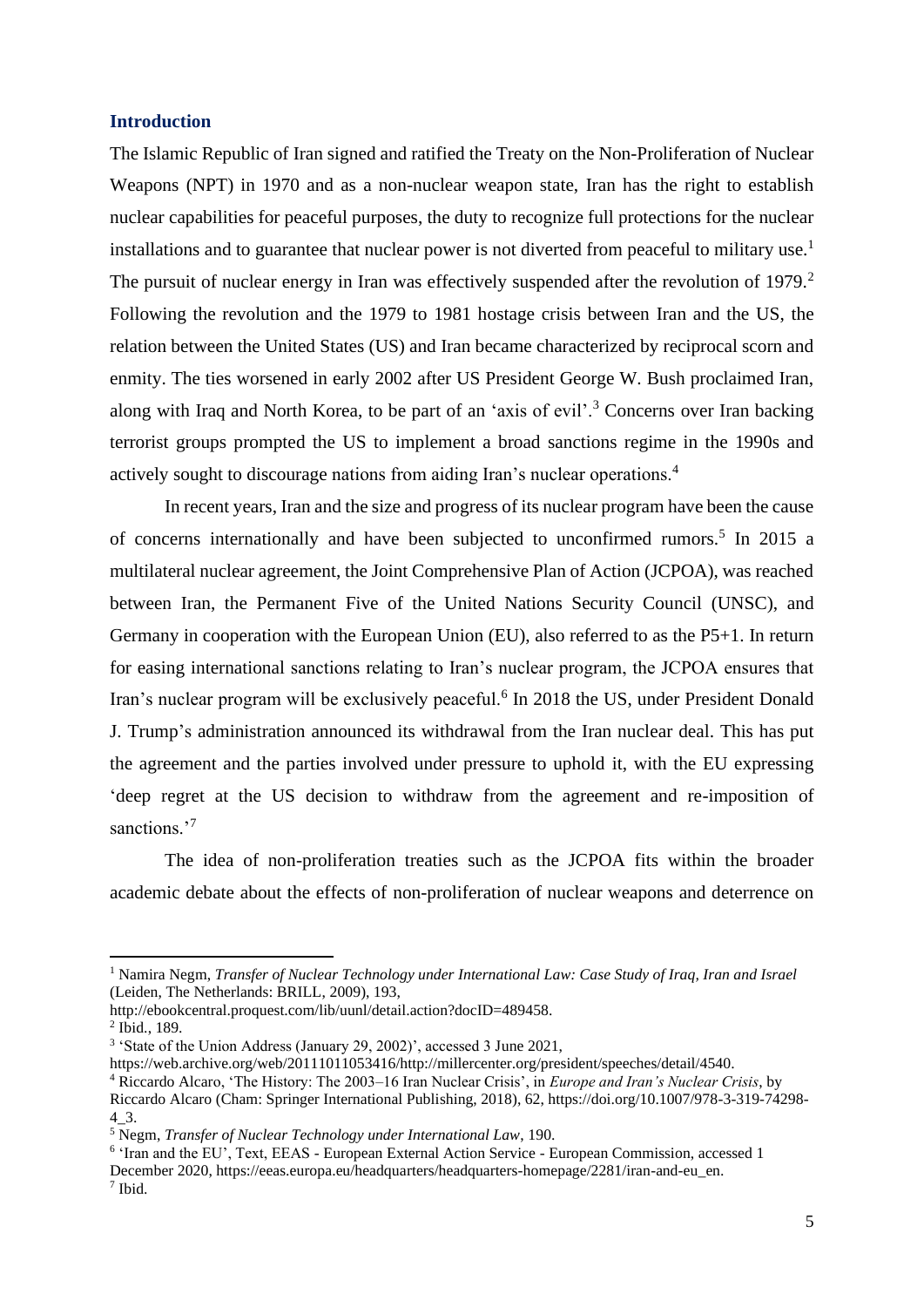international politics. Therefore this research will investigate the effects of US policy toward Iran on the nuclear non-proliferation regime from 2003 to 2021.

#### **Societal and academic relevance**

Since 1945, the non-use of nuclear weapons has emerged as a 'major puzzle in international politics', according to T.V. Paul.'<sup>8</sup> Research into the nuclear non-proliferation regime will aid in gaining insights into the nuclear policymaking process as well as theoretical insights that might have shaped these notions and ideas that led to nuclear non-use. According to International Relations-scholar and former US Department of Defense adviser Jeffrey R. Fields, there is a rich and underexplored aspect of security studies on state thinking on nuclear nonproliferation, the regime, and its many components. Fields states that there are a variety of regime instruments, which are suitable for rigorous, individual study since too frequently, research on the regime fails to define what the regime is or reduces it to the NPT.<sup>9</sup> This research aims to contribute to the debate surrounding nuclear non-proliferation by concentrating on one of the nuclear non-proliferation regime's most influential aspects: US nuclear policy.

The influence of the US on nuclear policies internationally is generally regarded as significant. According to Jon Wolfsthal, an American nuclear security advisor, the US has influenced its allies to refrain from their pursuit of a nuclear arsenal. Wolfsthal claims that each case study of US influence is shaped by various circumstances.<sup>10</sup> The case study of US policy toward Iran and the JCPOA will assess the influence of the US on the global nuclear nonproliferation regime.

#### **Academic debate and historiography**

In the debate surrounding nuclear weapons and the consequences and implications of their existence, so-called 'nuclear optimists' have argued that nuclear weapons are a stabilizing force in international politics. Nuclear optimistic scholars have argued that nuclear weapons and the proliferation of these weapons do not necessarily lead to warfare, but can promote international security. American political scientist Kenneth Waltz argued that nuclear weapons are a major force for peace and provide nations that possess them with the possibility of security at a

<sup>8</sup> T.V. Paul, 'Taboo or Tradition? The Non-Use of Nuclear Weapons in World Politics', *Review of International Studies* 36, no. 4 (2010): 853.

<sup>9</sup> Jeffrey R. Fields, *State Behavior and the Nuclear Nonproliferation Regime* (Athens, United States: University of Georgia Press, 2014), 238, http://ebookcentral.proquest.com/lib/uunl/detail.action?docID=1813396.

<sup>&</sup>lt;sup>10</sup> Jon B. Wolfsthal, 'The Next Nuclear Wave - Nonproliferation in a New World Reviews & Responses: Review Essay', *Foreign Affairs* 84, no. 1 (2005): 160.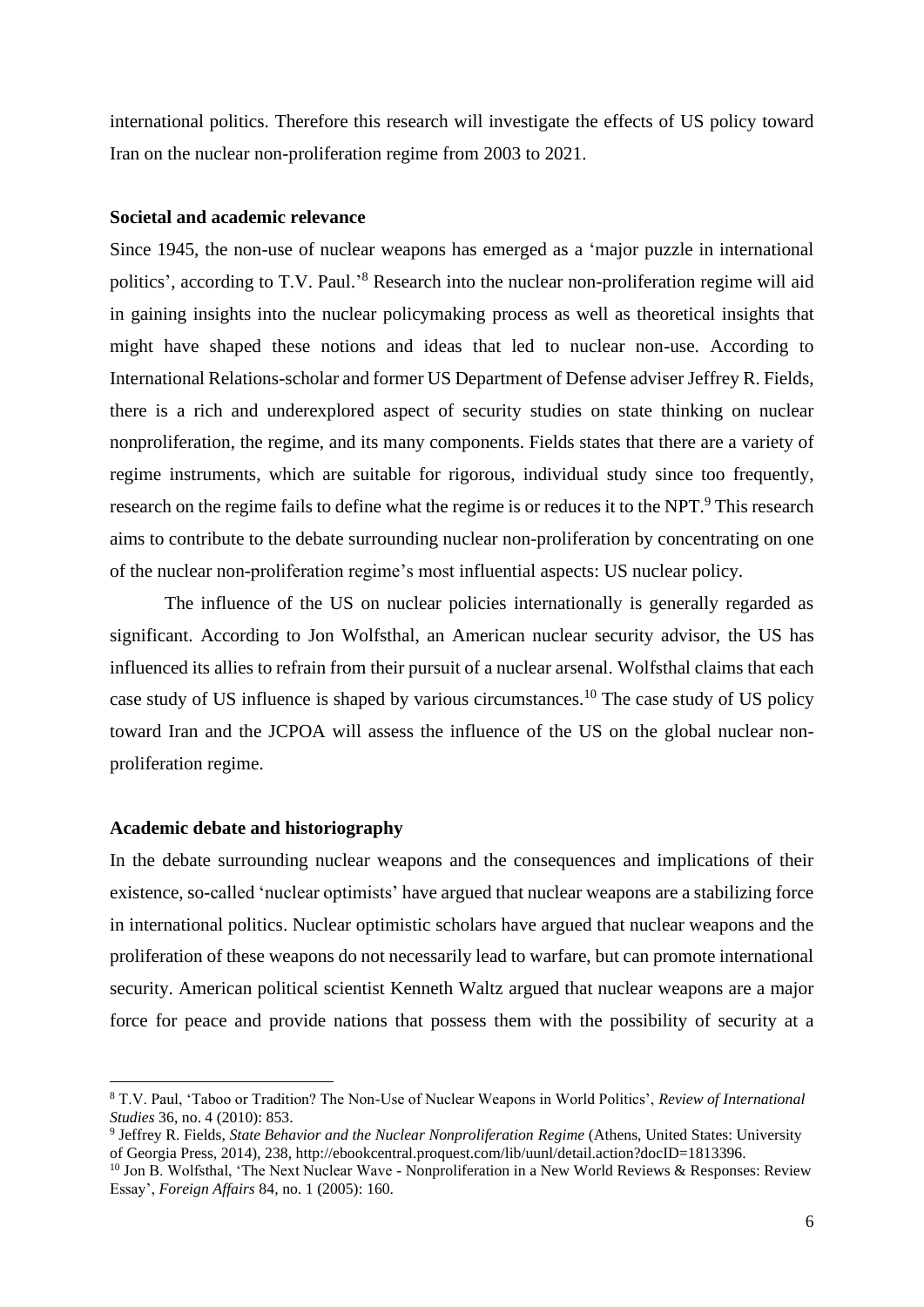reasonable cost.<sup>11</sup> The presence of nuclear weapons forces nations to figure out how to deescalate, not how to escalate. According to Waltz, the probability of major war among states having nuclear weapons approaches zero.<sup>12</sup> Political scientist John Mearsheimer likewise believes that nuclear proliferation can promote peace and stability. According to Mearsheimer, states with great power should have secure nuclear deterrents, whilst minor powers should not possess nuclear weapons, to sustain international stability.<sup>13</sup> Mearsheimer argues that the widespread belief that nuclear weapons are a major cause of conflict between nations and that their deterrent effect is fairly limited, is incorrect. Instead Mearsheimer, in line with nuclear optimistic reasoning, nuclear weapons diminish the probability of international violence. Mearsheimer points to the history of the Cold War to sustain his argument.<sup>14</sup>

The reasoning of these 'nuclear optimists' is challenged by nuclear pessimists like Nicholas J. Wheeler. There is sufficient historical precedence according to Wheeler that threats will only widen if nuclear weapons continue to expand. Wheeler argues that it requires fundamental rethinking and associated policy interventions to replace the fear-led defense of nuclear weapons if governments and global civil society are to rid the world of nuclear weapons and make a non-nuclear world more stable. <sup>15</sup> Nuclear pessimist Joel Mark also contradicts the arguments of nuclear optimists and states that their analyses have theoretical and empirical weaknesses that significantly challenge their optimistic scenarios regarding nuclear proliferation.<sup>16</sup>

Nuclear pessimistic and optimistic viewpoints focus on explaining the effects of nuclear weapons and why states should contribute to either the proliferation or the non-proliferation of nuclear weapons. Normative or constructivist approaches to the nuclear non-proliferation regime, focus on norms and traditions sustaining a certain international community and its ideas. The notion of the 'nuclear taboo' reflects the idea that states and actors have internalized the belief that nuclear weapons are different from conventional weapons because of their extreme destructive force. The assumption that parties have internalized this belief, constituting a nuclear taboo, could lead to nuclear non-use and non-proliferation, according to constructivist

<sup>11</sup> Kenneth N. Waltz, 'Nuclear Myths and Political Realities', *The American Political Science Review* 84, no. 3 (1990): 731–32, https://doi.org/10.2307/1962764.

<sup>12</sup> Ibid., 740.

<sup>13</sup> John J. Mearsheimer, 'The Case for a Ukrainian Nuclear Deterrent Debate', *Foreign Affairs* 72, no. 3 (1993 1992): 51.

<sup>14</sup> Ibid., 57.

<sup>15</sup> Nicholas J. Wheeler, 'Beyond Waltz's Nuclear World: More Trust May Be Better', *International Relations* 23, no. 3 (1 September 2009): 441–42, https://doi.org/10.1177/0047117809340489.

<sup>&</sup>lt;sup>16</sup> Joel Marks, 'Nuclear Prudence or Nuclear Psychosis? Structural Realism and the Proliferation of Nuclear Weapons', *Global Change, Peace & Security* 21, no. 3 (1 October 2009): 325, https://doi.org/10.1080/14781150903169018.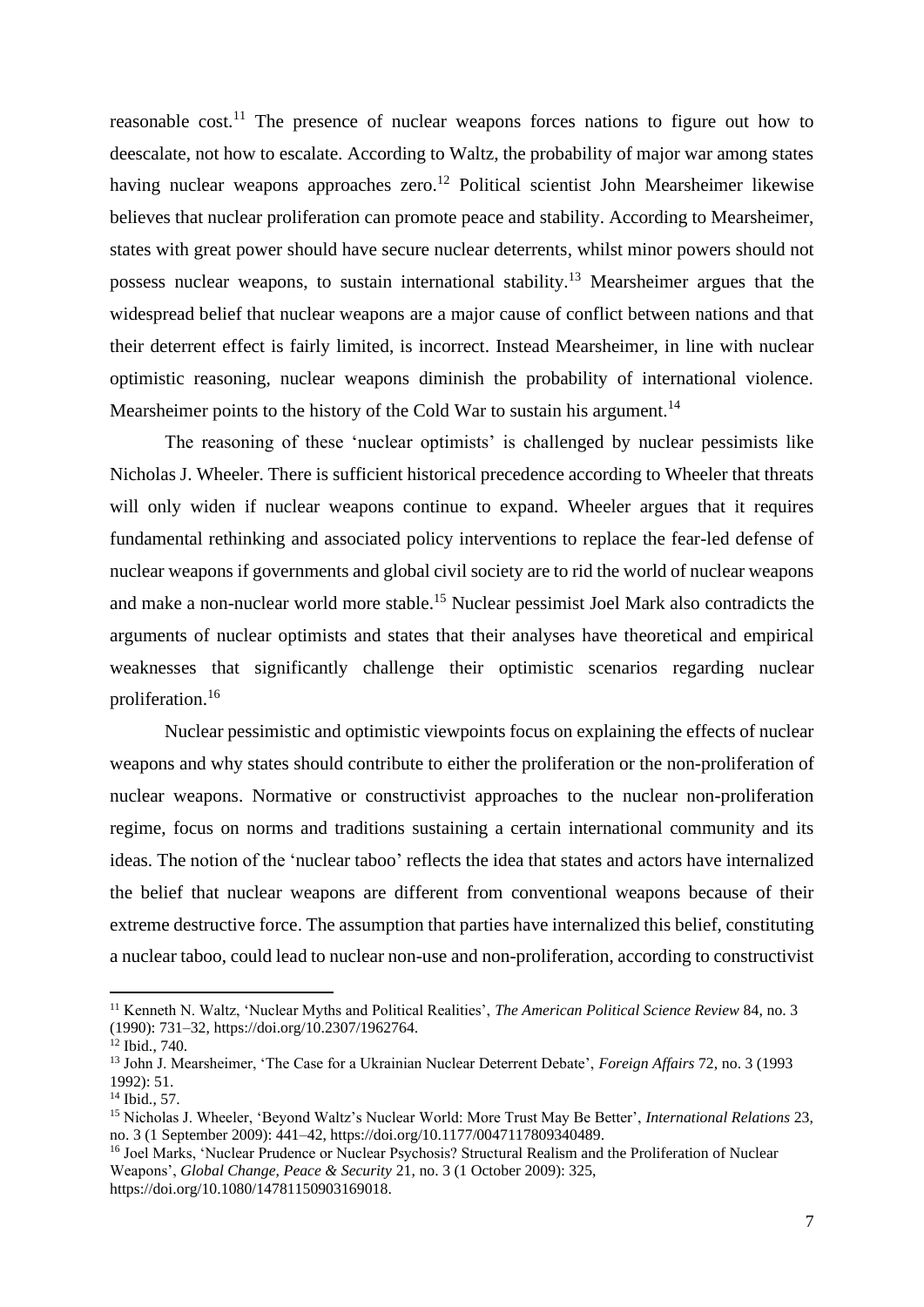scholars.<sup>17</sup> Other constructivists have focused on a less stringent or rigid approach to non-use and non-proliferation, stating that a 'nuclear tradition' exists.<sup>18</sup>

#### **Research question**

By reviewing the US' nuclear policies and doctrine based on different theoretical perspectives, the impact of the US on the global nuclear non-proliferation regime will be assessed. The developments in US foreign policy will be placed in a historical context to explain the formation of its policies and the foundations of US actions. The following question is central to examining the foreign policy of the US on nuclear non-proliferation:

*How has the foreign policy of the United States toward Iran's nuclear program affected the development of the nuclear non-proliferation regime from 2003 to 2021?*

This study's framework will be separated into two distinct phases. First, the period between 2003 and 2015 will be analyzed. This period begins with the negotiations between Iran and the P5+1 and concludes with the official signing of the JCPOA. The conclusion of the JCPOA will serve as a turning point, as it marks a shift away from the US policy before, which did not allow Iran to have any sort of nuclear program. Second, the period following the signing of the JCPOA in 2015, ending with the inauguration of US President Joseph Biden in 2021, will be researched. The change in government in 2021 will most likely result in a political shift in the policy of the US administration and thus signals a concluding point for this research. The following supplementary questions will assist in answering the research's core question:

*1. How has the nuclear non-proliferation regime developed?*

*2. How has United States' foreign policy toward Iran affected the broader nuclear nonproliferation regime from 2003 to 2015?*

*3. How has United States' foreign policy toward Iran affected the broader nuclear nonproliferation regime from 2015 to 2021?*

<sup>17</sup> Nina Tannenwald, 'How Strong Is the Nuclear Taboo Today?', *The Washington Quarterly* 41, no. 3 (3 July 2018): 89–109, https://doi.org/10.1080/0163660X.2018.1520553.

<sup>18</sup> Paul, 'Taboo or Tradition?'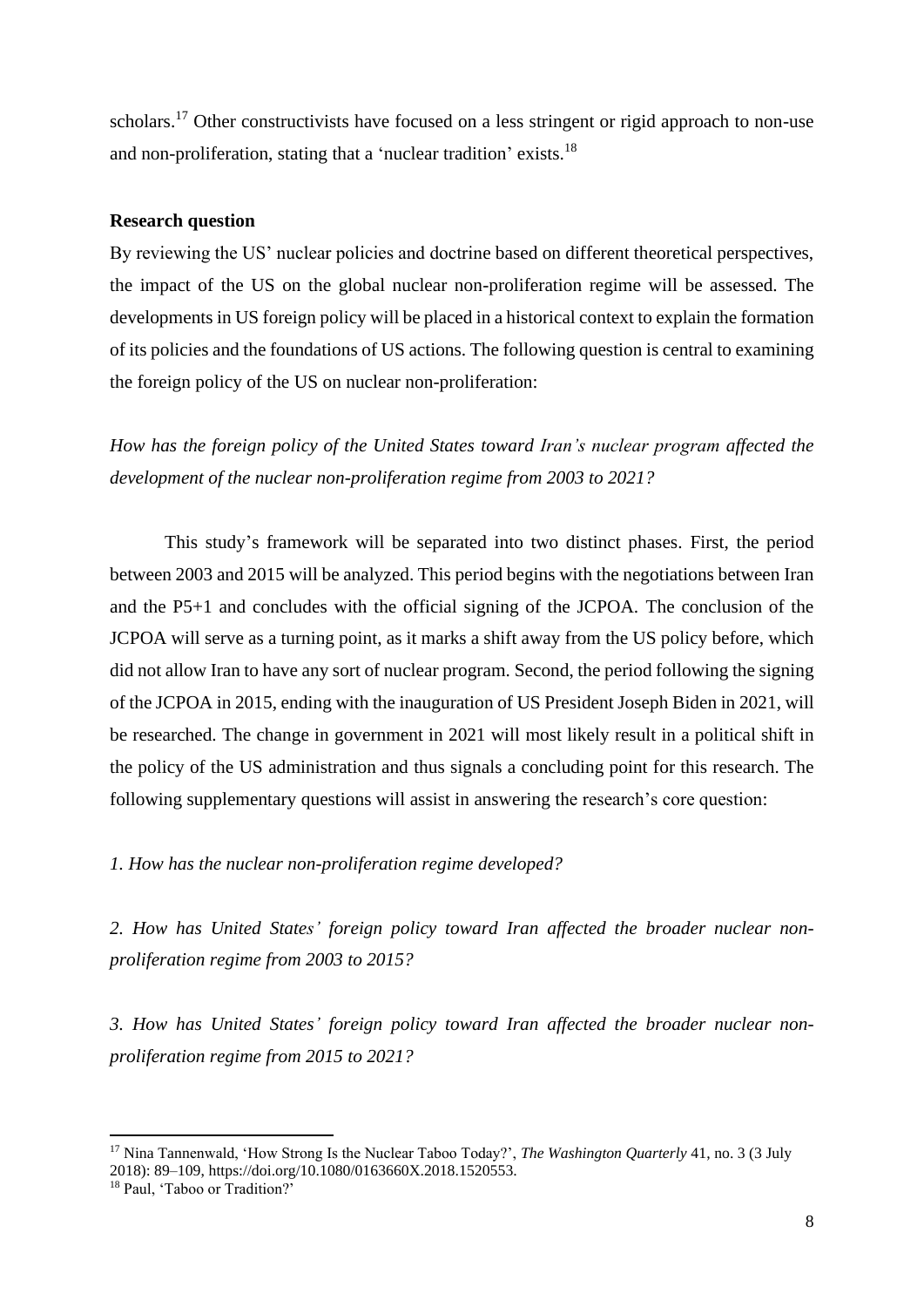#### **Methodology and sources**

This research seeks to answer the central research question based on a content analysis of documents and sources produced by various bodies of the US government. Included in this analysis are documents from the Department of Defense (DOD), the White House, and the Presidential archives. These sources are official statements, publications, and policies as carried out by the US concerning Iran, the JCPOA, and nuclear strategy. The documents are selected from 2003 to 2021. Together these documents provide a comprehensive image of the policy incentives and strategies by the US government.

The selected sources include the National Security Strategy (NSS), published by the President or the executive branch of the US government, which is intended to transmit the national security vision of the executive branch to the legislative branch. It is meant as a comprehensive declaration that articulates the global security interests, ambitions, and aims of the US.<sup>19</sup> The NSS is required to describe the US' foreign interests, commitments, objectives, and policies, as well as the military capabilities required to prevent threats and carry out US security goals.<sup>20</sup> Furthermore, the Nuclear Posture Review (NPR) will be evaluated, which is conducted by the US DOD and examines the country's nuclear capabilities, and lays out the US' security strategy for the next five to ten years.<sup>21</sup> The NPR does not execute or determine nuclear policy, but it may provide direction and a sense of what should be prioritized.<sup>22</sup> Additionally, the Quadrennial Defense Review Report (QDR), carried out by the DOD every four years and which examines strategic objectives and potential military threats, will be analyzed.

Chapter 1 will provide an outline of the debate surrounding nuclear non-proliferation, based on writings of various scholars in International Relations and nuclear weapon experts. These perspectives will demonstrate how the nuclear non-proliferation regime evolved. Chapter 2 and Chapter 3 will discuss how the US foreign policy toward Iran affected the broader nuclear nonproliferation regime, respectively from 2003 to 2015 and from 2015 to 2021. These analyses of Chapter 2 and Chapter 3 will be based on several US policies, including the NSS, NPR, and QDR.

<sup>19</sup> 'National Security Strategy Archive', National Security Strategy Archive, accessed 10 May 2021, https://nssarchive.us/.

<sup>&</sup>lt;sup>20</sup> 'National Security Strategy', Historical Office: Office of the Secretary of Defence, accessed 10 May 2021, https://history.defense.gov/Historical-Sources/National-Security-Strategy/.

<sup>&</sup>lt;sup>21</sup> United States Department of Defense, 'Nuclear Posture Review 2002 [Excerpts]', 8 January 2002, 1,

https://fas.org/wp-content/uploads/media/Excerpts-of-Classified-Nuclear-Posture-Review.pdf.

<sup>&</sup>lt;sup>22</sup> Stephen Young and Lisbeth Gronlund, 'A Review of the 2002 US Nuclear Posture Review', 14 May 2002, 1.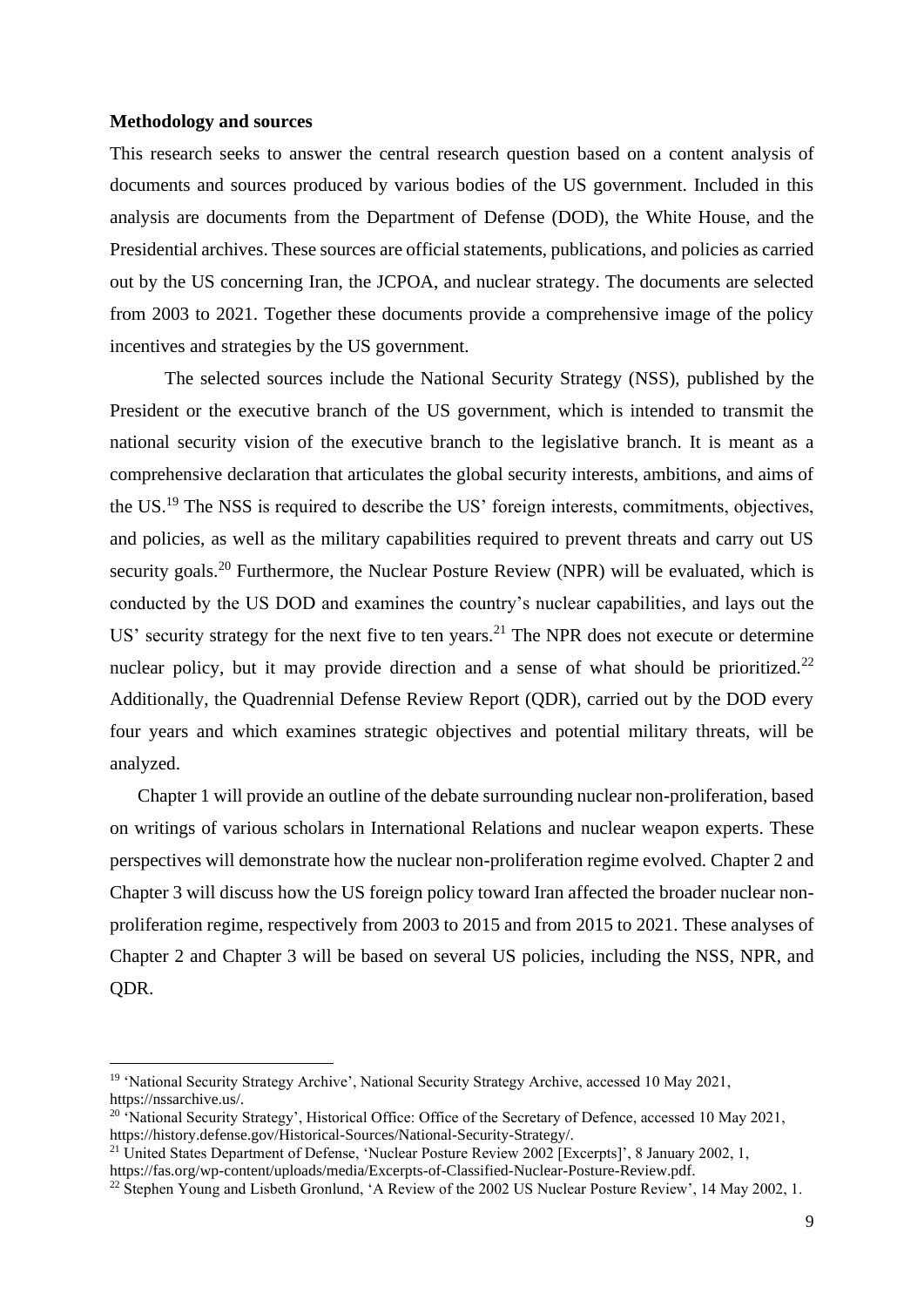#### <span id="page-9-0"></span>**Chapter 1: analytical framework and historiography**

Chapter 1 will outline the development of the global movement advocating nuclear nonproliferation, with the following question at the center of this chapter: *How has the nuclear non-proliferation regime developed?* The historical context of nuclear non-use and nonproliferation will be provided to understand how the movement originated. Furthermore, various understandings and explanations of nuclear non-proliferation will be discussed, including nuclear optimism, nuclear pessimism, and constructivist perspectives. These visions of nuclear non-proliferation will function as the analytical framework for evaluating the case study of the United States' foreign policy toward Iran and its nuclear program.

#### <span id="page-9-1"></span>**The historical context of nuclear non-use and non-proliferation**

Following the deployment of the first nuclear weapons by the United States (US) to end the Second World War, the world was dominated by a nuclear arms race between the US and the Soviet Union. Nuclear disarmament and non-proliferation by these superpowers would not be achieved until both sides were confident that the other would follow suit. A supranational entity capable of verifying and implementing continual disarmament was proposed as a strategy to preserve international stability during the Cold War. According to this viewpoint, such a 'world state' was the only entity capable of providing such assurance.<sup>23</sup>

As the Cold War progressed, these grand schemes involving the establishment of an effective world government capable of bringing nuclear weapons under control faded, according to political scientist John Mueller. This was because it became generally recognized that the US and Soviet Union would be unable to compromise on the political and economic orientation of a world state, making nuclear disarmament unlikely to occur during the Cold War. Consequently, less ambitious plans to control and counter the proliferation of nuclear weapons were formulated and debated.<sup>24</sup>

However, international attempts to reverse the trend of nuclear proliferation continued. The Treaty on the Non-Proliferation of Nuclear Weapons (NPT), primarily driven by the United Nations (UN), and signed and ratified by the majority of the world's sovereign states in 1970, was an important development in the process of global nuclear non-proliferation. According to political scientists Campbell Craig and Jan Ruzicka, this ensured that non-proliferation formally

<sup>23</sup> Campbell Craig and Jan Ruzicka, 'The Nonproliferation Complex', *Ethics and International Affairs* 27, no. 3 (1 October 2013): 331, https://doi.org/10.1017/S0892679413000257.

<sup>24</sup> John Mueller, *Atomic Obsession: Nuclear Alarmism from Hiroshima: Nuclear Alarmism from Hiroshima* (Cary, United States: Oxford University Press, 2012), 75,

http://ebookcentral.proquest.com/lib/uunl/detail.action?docID=472331.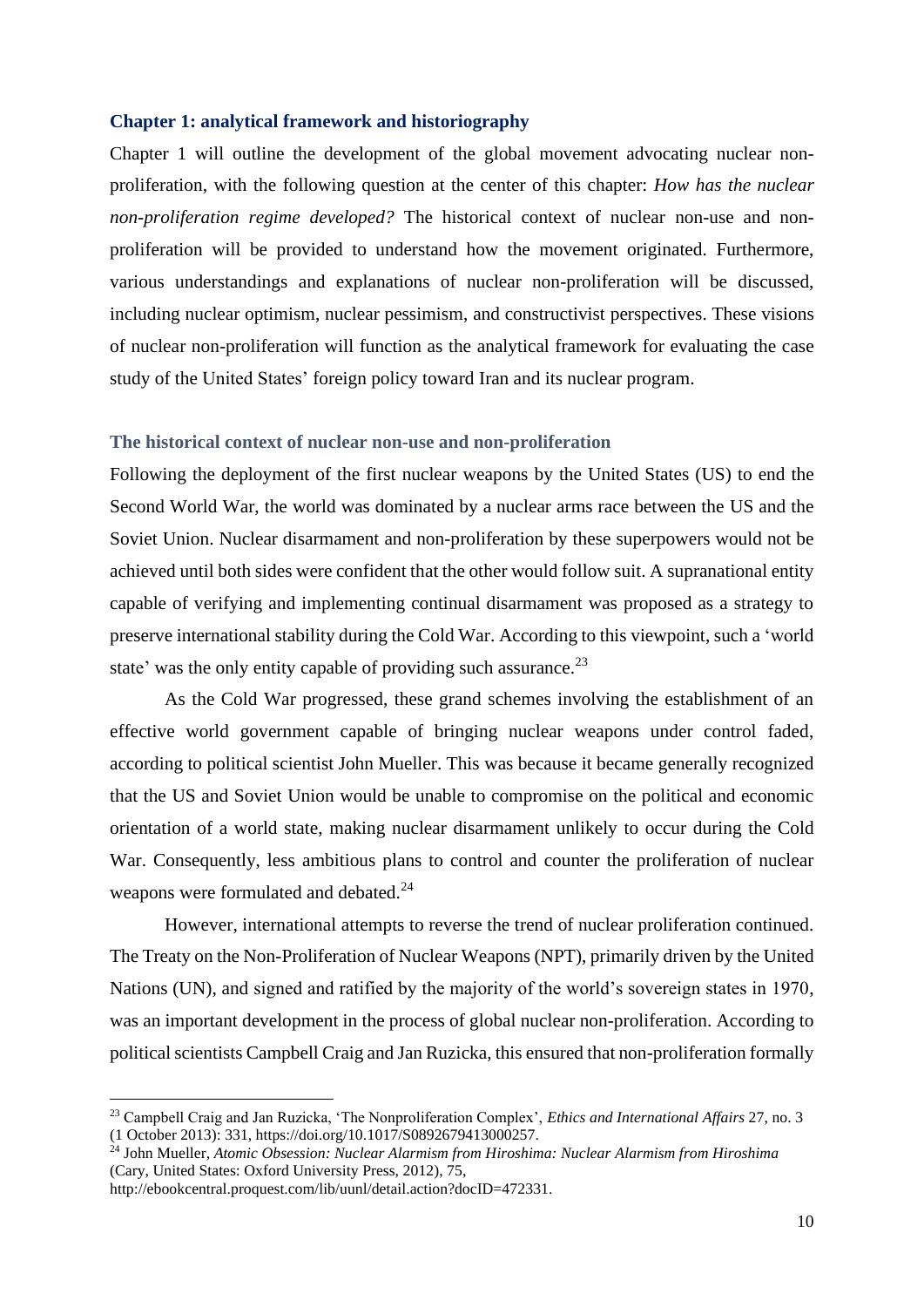became an objective of the international community. By signing the treaty, states not possessing nuclear weapons agreed to refrain from pursuing nuclear weapons in return for possible international assistance in developing peaceful atomic energy. The states that had manufactured and detonated nuclear weapons prior to the treaty, the five recognized nuclear-weapon states, committed to pursuing nuclear disarmament in good faith.<sup>25</sup> Since the signing of the NPT, several legal and diplomatic institutions, such as the International Atomic Energy Agency (IAEA), have been established to control the implementation of the principles and articles of the NPT. According to the United Nations Office for Disarmament Affairs, 'the Treaty is regarded as the cornerstone of the global nuclear non-proliferation regime and an essential foundation for the pursuit of nuclear disarmament.<sup>26</sup>

#### <span id="page-10-0"></span>**The debate concerning the non-use and non-proliferation of nuclear weapons**

Despite international attempts to prevent the spread and use of nuclear weapons, several countries have obtained or threatened to use nuclear weapons. The debate surrounding the impact of nuclear weapons and how nuclear non-use can be explained, despite the existence of nuclear weapon states, such as the US, and countries possibly attempting to acquire them, such as Iran, has persisted. The differing views on nuclear non-proliferation, which will be outlined in this paragraph, will assist in comprehending the development and effect of the nuclear foreign policy of the US toward Iran.

#### **Nuclear optimism**

In the debate surrounding nuclear weapons, 'nuclear optimists' have argued that nuclear weapons and the proliferation of these weapons do not necessarily lead to warfare, but can promote international security.<sup>27</sup> Proliferation optimism is based on the assumption that states when faced with nuclear risk, exercise extreme caution.<sup>28</sup> Nuclear optimists argue that nuclear weapons eliminate the option of escalation, consequently reducing the likelihood of conflict.<sup>29</sup> Therefore, optimists have claimed that the weapons' historical effect may potentially be highly advantageous and increase stability among states, believing that nuclear weapons were

https://www.un.org/disarmament/wmd/nuclear/npt/.

<sup>25</sup> Craig and Ruzicka, 'The Nonproliferation Complex', 330.

<sup>&</sup>lt;sup>26</sup> United Nations Office for Disarmament Affairs, 'Treaty on the Non-Proliferation of Nuclear Weapons (NPT) – UNODA', Treaty on the Non-Proliferation of Nuclear Weapons (NPT), accessed 19 April 2021,

<sup>&</sup>lt;sup>27</sup> Waltz, 'Nuclear Myths and Political Realities',  $731-32$ .

<sup>28</sup> David J. Karl, 'Proliferation Pessimism and Emerging Nuclear Powers', *International Security* 21, no. 3 (1997): 90, https://doi.org/10.1162/isec.21.3.87.

<sup>&</sup>lt;sup>29</sup> Michael Horowitz, 'The Spread of Nuclear Weapons and International Conflict: Does Experience Matter?', *Journal of Conflict Resolution* 53, no. 2 (2009): 237.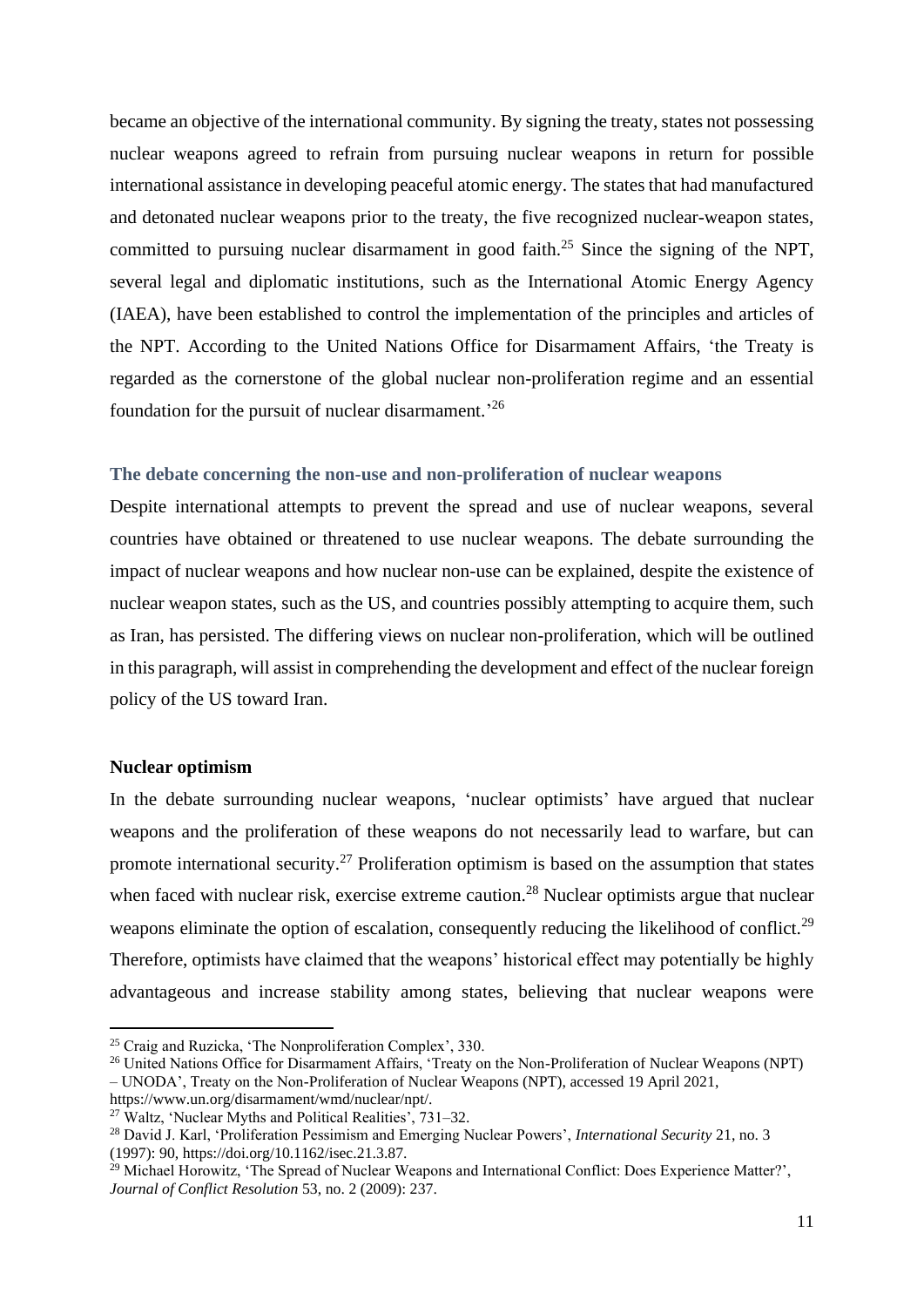important to preserving international stability throughout the Cold War as means of deterrence.<sup>30</sup> Nuclear arms offer states the ability to protect their sovereignty and independence not by direct defense, but through deterrence. States deter enemy attacks by threatening an aggressor with unacceptable damage, whereby potential costs outweigh the benefits. $31$  It is assumed by optimists that the presence of nuclear weapons in any deterrent situation is key because the fear of its devastating effects overshadows all the other factors.<sup>32</sup>

Influential neo-realist Kenneth Waltz, in accordance with nuclear optimistic viewpoints, argues in *The Spread of Nuclear Weapons: More May Be Better* that nuclear weapons are a major force for peace and provide nations that possess them with the possibility of security at a reasonable cost. According to Waltz, deterrence depends on what one can do, not on what one will do. The problem of the credibility of deterrence, as Waltz argues, is a big worry in a conventional world, however, this fear disappears in a nuclear one.<sup>33</sup> The presence of nuclear weapons forces nations to figure out how to deescalate, not how to escalate.<sup>34</sup>

Realist political scientist John Mearsheimer also claims that nuclear proliferation can foster peace and explain the non-use of nuclear weapons. According to Mearsheimer, the best formula for maintaining stability is for great powers to have secure nuclear deterrents and for minor powers to be nonnuclear.<sup>35</sup> Mearsheimer opposes the belief that nuclear weapons are a major source of tension between states and that their deterrent value is quite limited, arguing that this view of nuclear weapons is simplistic and flies in the face of the inherent logic of nuclear deterrence, as well as the history of the Cold War.<sup>36</sup>

#### **Nuclear pessimism**

'Nuclear pessimists', contrary to nuclear optimists, believe that the continuing presence of nuclear arms and proliferation implies imminent catastrophe and annihilation as well as international conflicts.<sup>37</sup> The pessimistic view emphasizes the importance of contextual factors in nuclear relationships and is skeptical about taking the history of the Cold War and the US-Soviet nuclear relationship as a prototype to argue for a promising nuclear future. It argues that the stability of nuclear deterrence in the Cold War was based on a variety of military and

<sup>30</sup> Mueller, *Atomic Obsession*, 29.

<sup>31</sup> Stephen M. Walt, 'Rethinking the "Nuclear Revolution"', *Foreign Policy*, 3 August 2010,

https://foreignpolicy.com/2010/08/03/rethinking-the-nuclear-revolution/.

<sup>&</sup>lt;sup>32</sup> Karl, 'Proliferation Pessimism and Emerging Nuclear Powers', 91.

<sup>33</sup> Waltz, 'Nuclear Myths and Political Realities', 731–34.

<sup>34</sup> Ibid., 740.

<sup>35</sup> Mearsheimer, 'The Case for a Ukrainian Nuclear Deterrent Debate', 51.

<sup>36</sup> Ibid., 57.

<sup>37</sup> Mueller, *Atomic Obsession*, 29.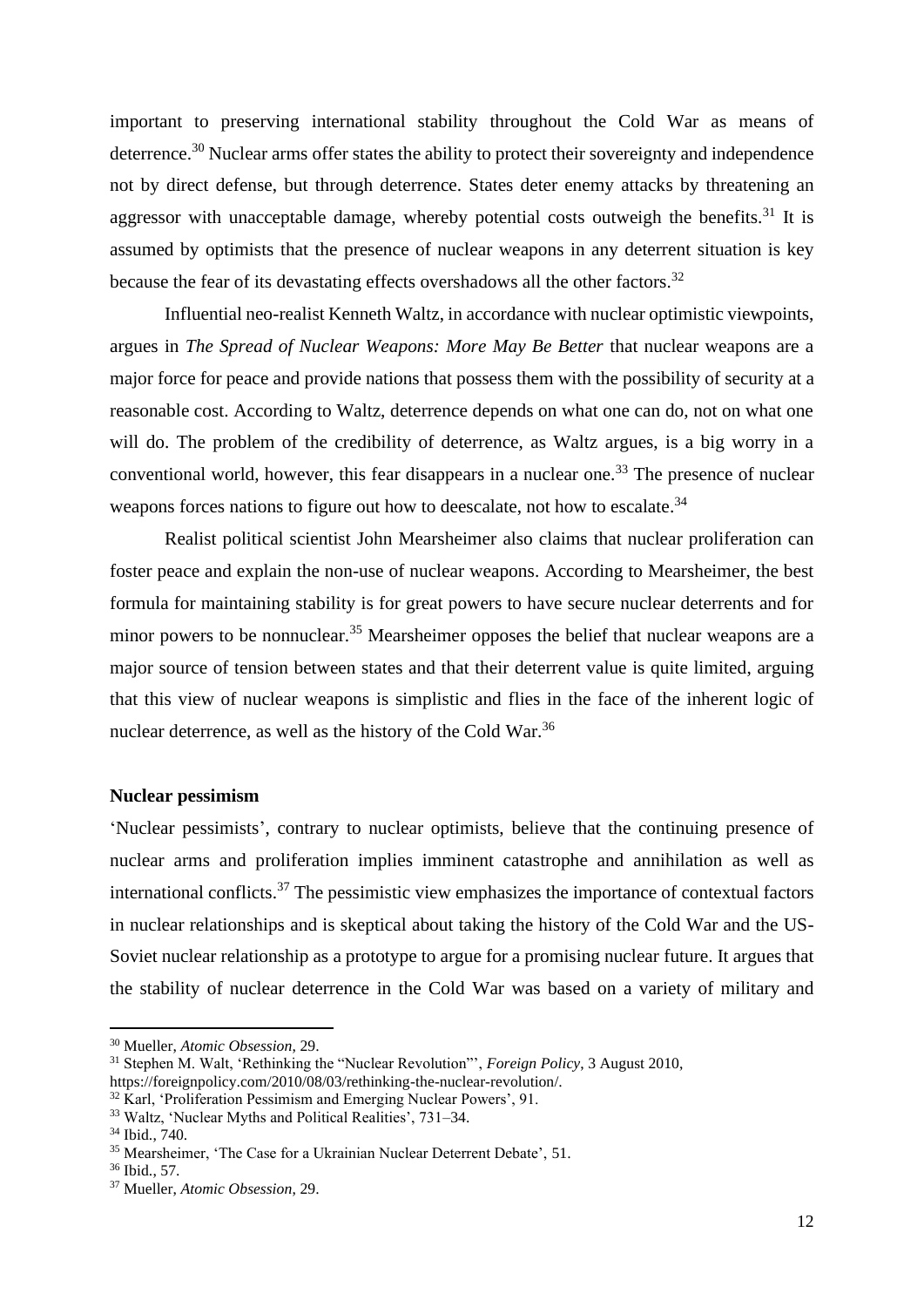political factors, that are either completely absent or only partly present in other regions. Because of these contextual differences, pessimists question nuclear weapons' near-absolute deterrence capability, which optimists attribute to them. According to the nuclear pessimistic view, nuclear proliferation will most likely emerge in areas where political-military conditions are particularly susceptible to conflict. Since proliferation in the context of these conditions would occur within current chronic dynamics of conflict, leaders might be willing to threaten nuclear war, or a relatively high degree of nuclear destruction, to achieve their goal.<sup>38</sup>

Pessimists disagree with the optimistic notion that many nations are capable of solving the challenges involved in establishing conditions of mutual deterrence and question the optimistic belief that nuclear-armed states would not pre-emptively attack an adversary's nuclear potential. Additionally, pessimistic thought also challenges the optimistic assumption that new nuclear states will eventually develop stable retaliatory arsenals, as pessimists claim that new nuclear forces are vulnerable to illegal or unintended use.<sup>39</sup>

According to pessimistic political scientist Nicholas J. Wheeler, there is ample historical precedent to indicate that if the quantity of nuclear weapons expands further, threats will only grow. Wheeler suggests that, if governments and global civil society want to rid the world of nuclear weapons and ensure that a non-nuclear world becomes more stable, fundamental rethinking and associated policy interventions are needed to replace fear-driven defense with robust security communities embedded in relations of trust.<sup>40</sup> Joel Mark also goes against the 'optimistic' claims of Mearsheimer and Waltz, stating these analyses contain theoretical and empirical deficiencies that make their optimistic scenarios regarding nuclear proliferation highly questionable, highlighting the risks of nuclear proliferation.<sup>41</sup>

#### <span id="page-12-0"></span>**Constructivist and normative approaches**

Besides nuclear optimism and pessimism, which assess the non-use and non-proliferation of nuclear weapons by focusing on deterrence and physical or material capabilities, other perspectives emphasize more constructivist and normative understandings of international relations and politics. Constructivism, as explained by influential constructivist Alexander Wendt, views international relations and world politics as social constructions and sees the fundamental structures of international politics as social rather than strictly material. The notion

<sup>38</sup> Karl, 'Proliferation Pessimism and Emerging Nuclear Powers', 91–92.

<sup>39</sup> Ibid., 95.

<sup>40</sup> Wheeler, 'Beyond Waltz's Nuclear World', 441–42.

<sup>41</sup> Marks, 'Nuclear Prudence or Nuclear Psychosis?', 325.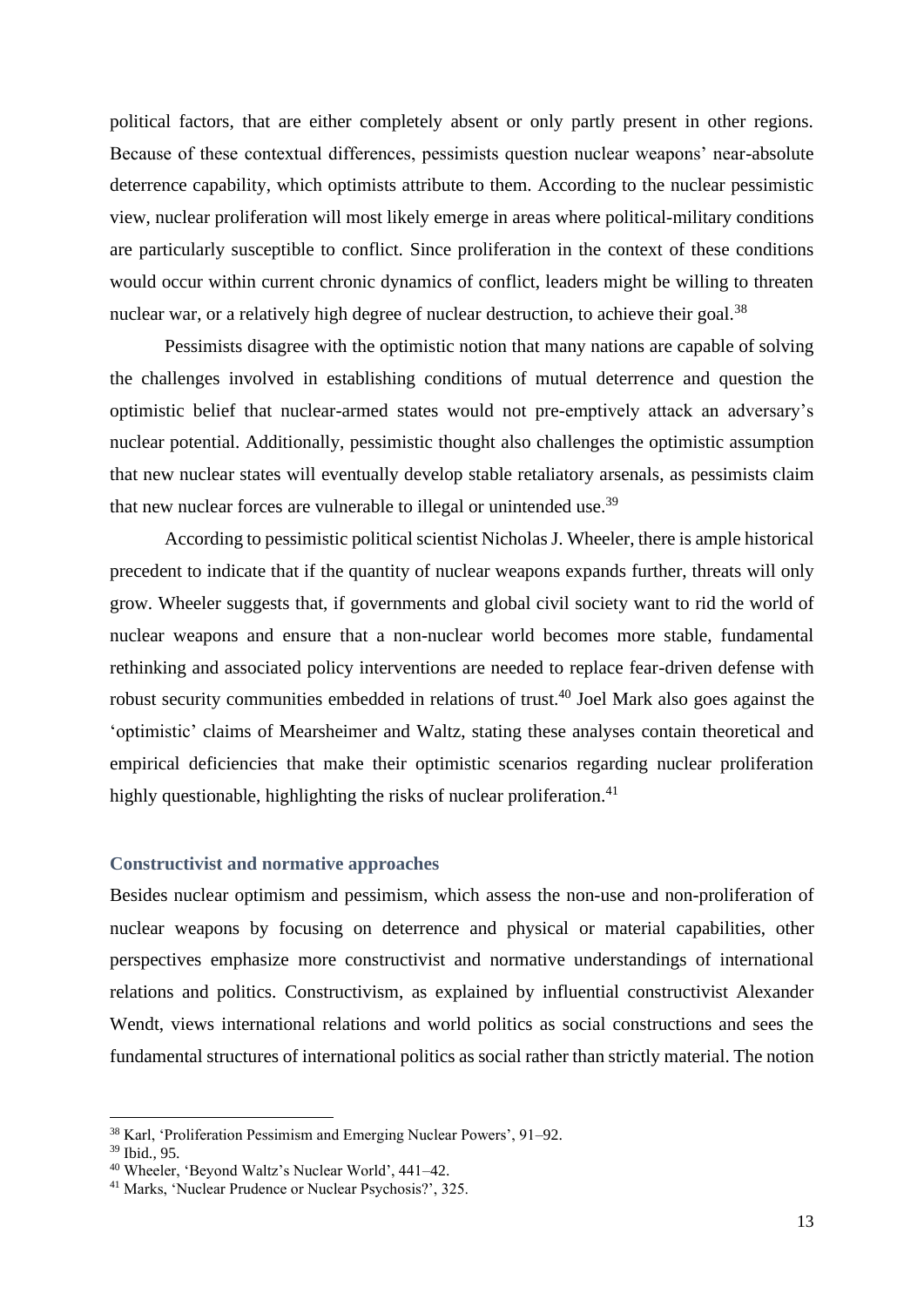that these structures shape actors' identities and interests is fundamental to this constructivist belief. Constructivist thinking emphasizes the importance of norms, rules, and language in the social dimension of international relations.<sup>42</sup> Constructivist understandings of nuclear non-use and non-proliferation focus on international conventions and social interaction of shared ideas, which become embedded in norms and practices and could invalidate the use of nuclear weapons.<sup>43</sup>

#### **Nuclear taboo**

According to political scientist Nina Tannenwald, the tradition of the non-use of nuclear weapons after the Second World War can be explained by a specific norm in international society known as the 'nuclear taboo'. Tannenwald defines this taboo as a normative inhibition against the first use of nuclear weapons, which stems from a strong aversion associated with such destructive weapons. In the post-war period, nuclear weapons were distinguished from conventional weapons, leading to nuclear weapons being actively stigmatized as unusable weapons of mass destruction. This normative branding of weapons as 'unacceptable' and 'inhumane' was thereupon actively reinforced internationally, according to Tannenwald.<sup>44</sup>

Tannenwald argues that since its rise during the Cold War, the nuclear taboo has been embraced by the United Nations and by leaders and societies around the world as a norm of international politics.<sup>45</sup> The 'taboo' has been established by embedding and stabilizing the practice of non-use, rather than 'use', in a set of regulative and constitutive norms, such as various arms control agreements. According to Tannenwald, the nuclear non-proliferation system involves not just force, intimidation, or physical denial, but also an internalized view among participants that the prohibited weapons are illegitimate and abhorrent. In other words, the non-proliferation norm helps sustain the taboo. $46$ 

Historians William Burr and David Alan Rosenberg also claim that a deep-rooted predisposition or 'nuclear taboo' against the military use of nuclear weapons, except in retaliatory circumstances, emerged in the US. They argue that this taboo was based on concerns such as the adverse international reaction and the disproportionate effects of the weapons. Burr and Rosenberg state that although the civilian leaders of the nuclear superpowers believed that

<sup>42</sup> Alexander Wendt, 'Constructing International Politics', *International Security* 20, no. 1 (1995): 71–72, https://doi.org/10.2307/2539217.

<sup>43</sup> Paul, 'Taboo or Tradition?', 853.

<sup>44</sup> Tannenwald, 'How Strong Is the Nuclear Taboo Today?', 92.

<sup>45</sup> Ibid., 89.

<sup>46</sup> Ibid., 93.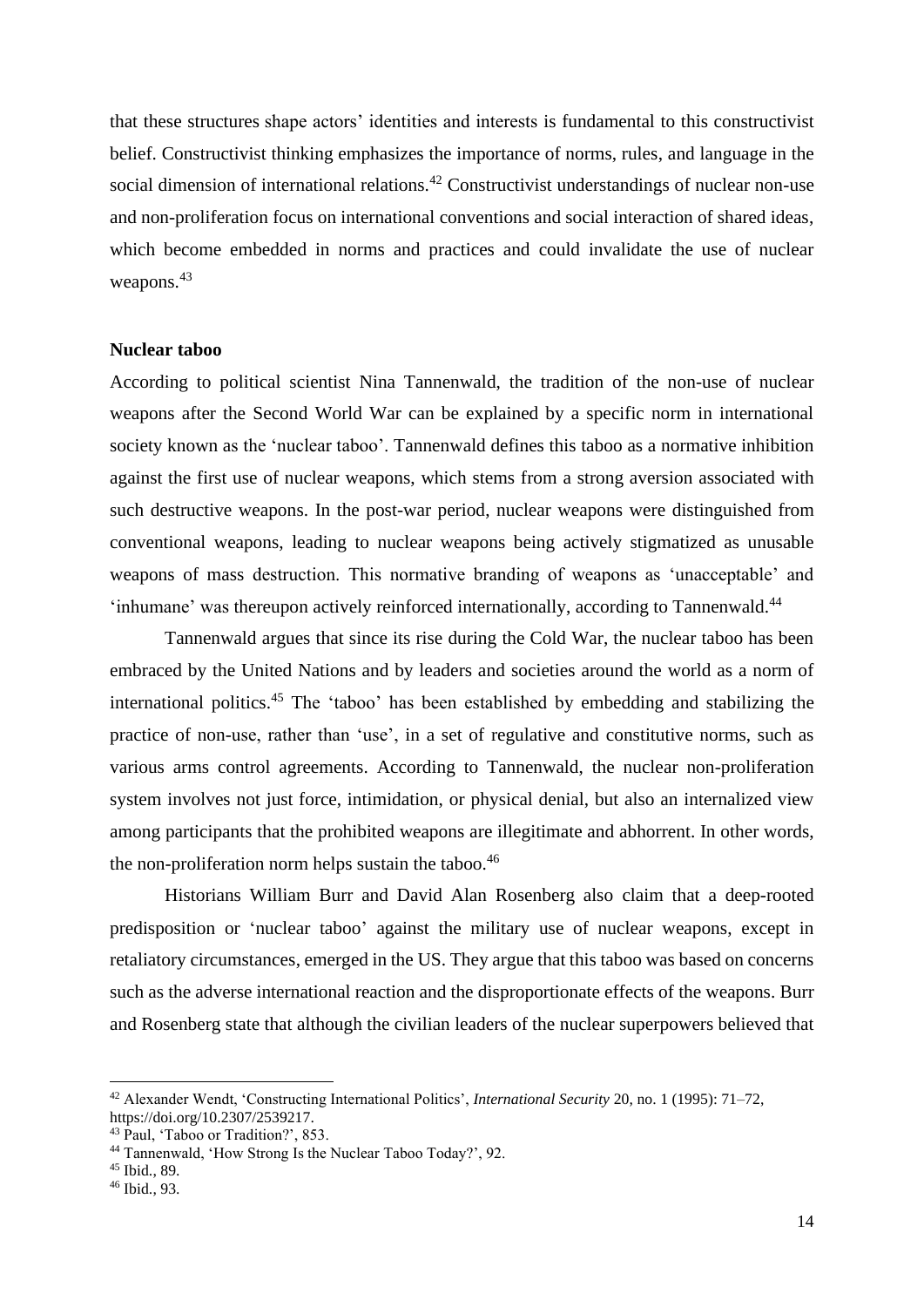nuclear weapons were valuable politically and diplomatically, they found them virtually unusable militarily.<sup>47</sup> Political scientist Matthew Bolton likewise claims that international society has developed a 'nuclear taboo', making the use of nuclear weapons essentially forbidden by custom. As a result, states have negotiated a series of instruments limiting nuclear weapons testing and proliferation, according to Bolton.<sup>48</sup>

#### **Nuclear tradition**

While scholars such as Tannenwald, Burr, Rosenberg, and Bolton argue that a nuclear taboo exists, others, like political scientists John Mueller and T.V. Paul argue that the non-use of nuclear weapons should be interpreted as a 'nuclear tradition'. Mueller, contrary to Tannenwald, claims that it is unclear if the nuclear taboo has had a practical effect. While nuclear-armed countries have been at odds or war with one another regularly, Mueller argues that their nuclear conservatism or non-use appears to stem at least as much from expectations of the weapons' military ineffectiveness as from fears of breaking some prohibitory practice or taboo. Nuclear non-use and non-proliferation, according to Mueller, originate more from a tradition of 'non-usefulness' than from a strong nuclear taboo.<sup>49</sup>

Paul, like Mueller, acknowledges that Tannenwald's empirical case studies have validity, but also claims it is a stretch to relate non-use to a taboo-like prohibition. Paul argues that taboos should prohibit talk of their breaching by their existence, but points to the contradictory fact that nuclear states have national military policies that allow for nuclear use under specific circumstances, and that nuclear-armed states have considered using nuclear weapons in a variety of crises.<sup>50</sup> According to Paul, the absence of nuclear assaults is partly due to a more modest tradition, rather than a taboo, that arose as a result of the understanding of the dreadful repercussions of a nuclear assault as well as the negative consequences for a potential user's reputation. Unlike Tannenwald, Paul believes that the tradition is not a strict taboo and that it can be broken if material and political conditions force nuclear states to do so.<sup>51</sup> Nuclear

<sup>47</sup> William Burr and David Alan Rosenberg, 'Nuclear Competition in an Era of Stalemate, 1963–1975', in *The Cambridge History of the Cold War: Volume 2: Crises and Détente*, ed. Melvyn P. Leffler and Odd Arne Westad, vol. 2, The Cambridge History of the Cold War (Cambridge: Cambridge University Press, 2010), 105– 6, https://www.cambridge.org/core/books/cambridge-history-of-the-coldwar/B71B9D33438BE62E5BEC1D1FA85EC236.

<sup>48</sup> Matthew Bolton, 'The Nuclear Taboo and the International Campaign to Abolish Nuclear Weapons', *Revista de Direito Brasileira* 22 (1 January 2019): 320.

<sup>49</sup> Mueller, *Atomic Obsession*, 62.

<sup>50</sup> Paul, 'Taboo or Tradition?', 853.

<sup>51</sup> Ibid., 853.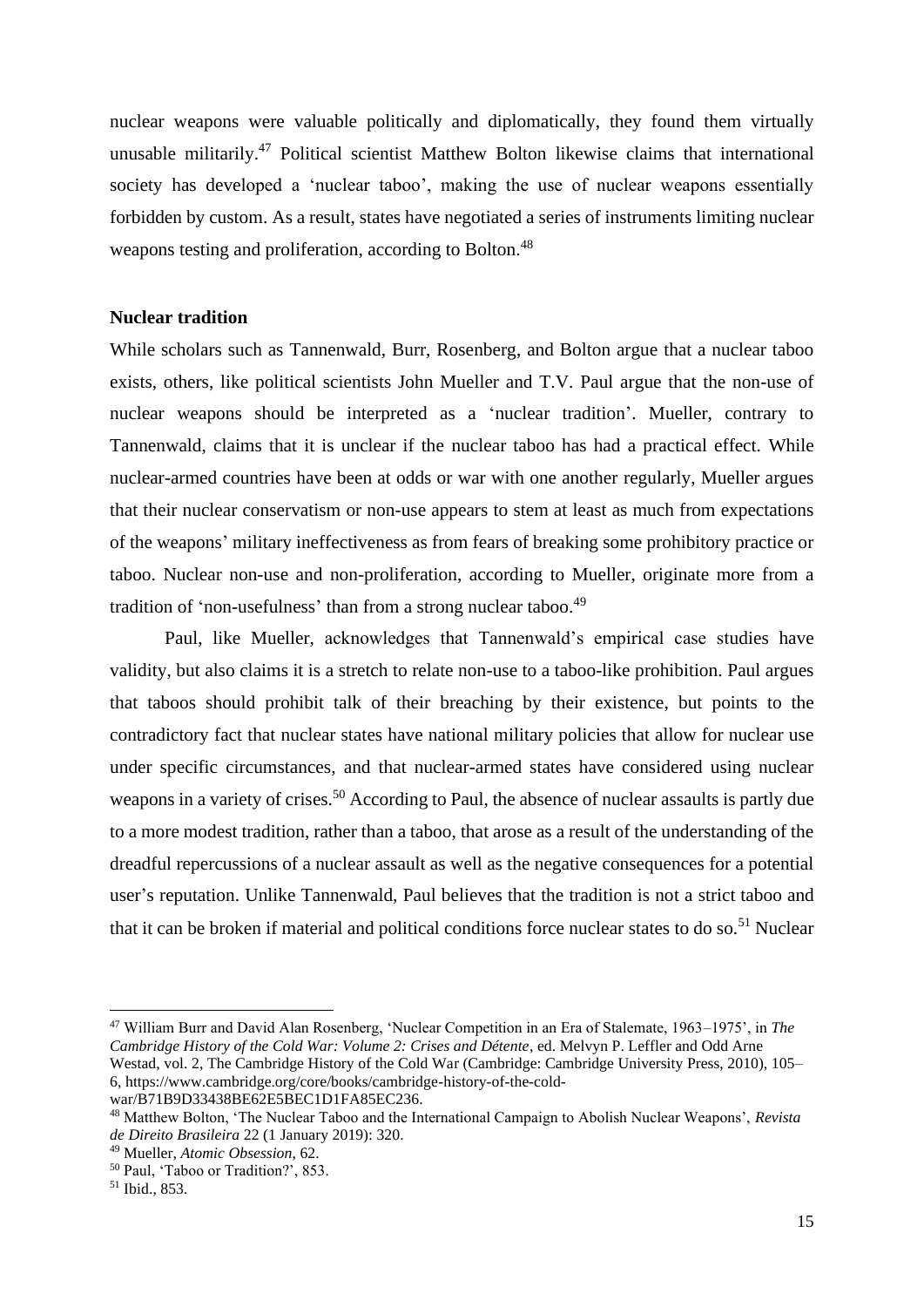non-use, according to Paul, is a 'more limited tradition which has an informal norm inherent in it.' 52

#### **The nuclear non-proliferation regime or complex**

Normative or constructivist understandings of the non-use and non-proliferation of nuclear weapons, emphasize the norms and rules of international societies. The arguments in favor of a normative explanation for the non-use of nuclear weapons are based on certain premises, according to Paul, such as that nuclear weapons are regarded as instruments that bring infamy to those who use them and that a norm-like prohibition against nuclear use seems to have evolved. This prohibition would have been due to the efforts of norm entrepreneurs such as scientists, peace movements, and developing countries.<sup>53</sup>

Craig and Ruzicka argue that a powerful institutional regime can be established when an international initiative has been widely accepted as an apparent universal good, and it commands the support of the most powerful states and funders globally. They claim that a 'nonproliferation complex' exists, with the 'international community' having set itself the goals of nuclear non-proliferation and disarmament for decades, which includes dozens of governmental agencies, international nongovernmental organizations, think tanks, and academic programs and institutes. According to Craig and Ruzicka, this complex has dominated the debate about nuclear weapons for years and contributes to shaping leading powers' foreign policies.<sup>54</sup>

Craig and Ruzicka argue that when a universalistic ideology that purports to achieve a universally positive objective, namely the prevention of nuclear apocalypse, is bound to the strategic interests of the world's most influential state and its main partners, the outcome is a dominant discourse. Those who pursue this discourse benefit from financing, government patronage, and 'policy relevance'. Craig and Ruzicka, like the scholars arguing in favor of a nuclear tradition or taboo, emphasize that the concept behind non-proliferation is that nuclear weapons ought to be stigmatized. In other words, they also contest that an antinuclear norm has been at the forefront of non-proliferation politics.<sup>55</sup> This 'antinuclear norm' reflects the views of nuclear pessimists, emphasizing the negative effects of nuclear proliferation.

<sup>52</sup> Ibid., 863.

<sup>53</sup> Ibid., 855.

<sup>54</sup> Craig and Ruzicka, 'The Nonproliferation Complex', 329.

<sup>55</sup> Ibid., 341.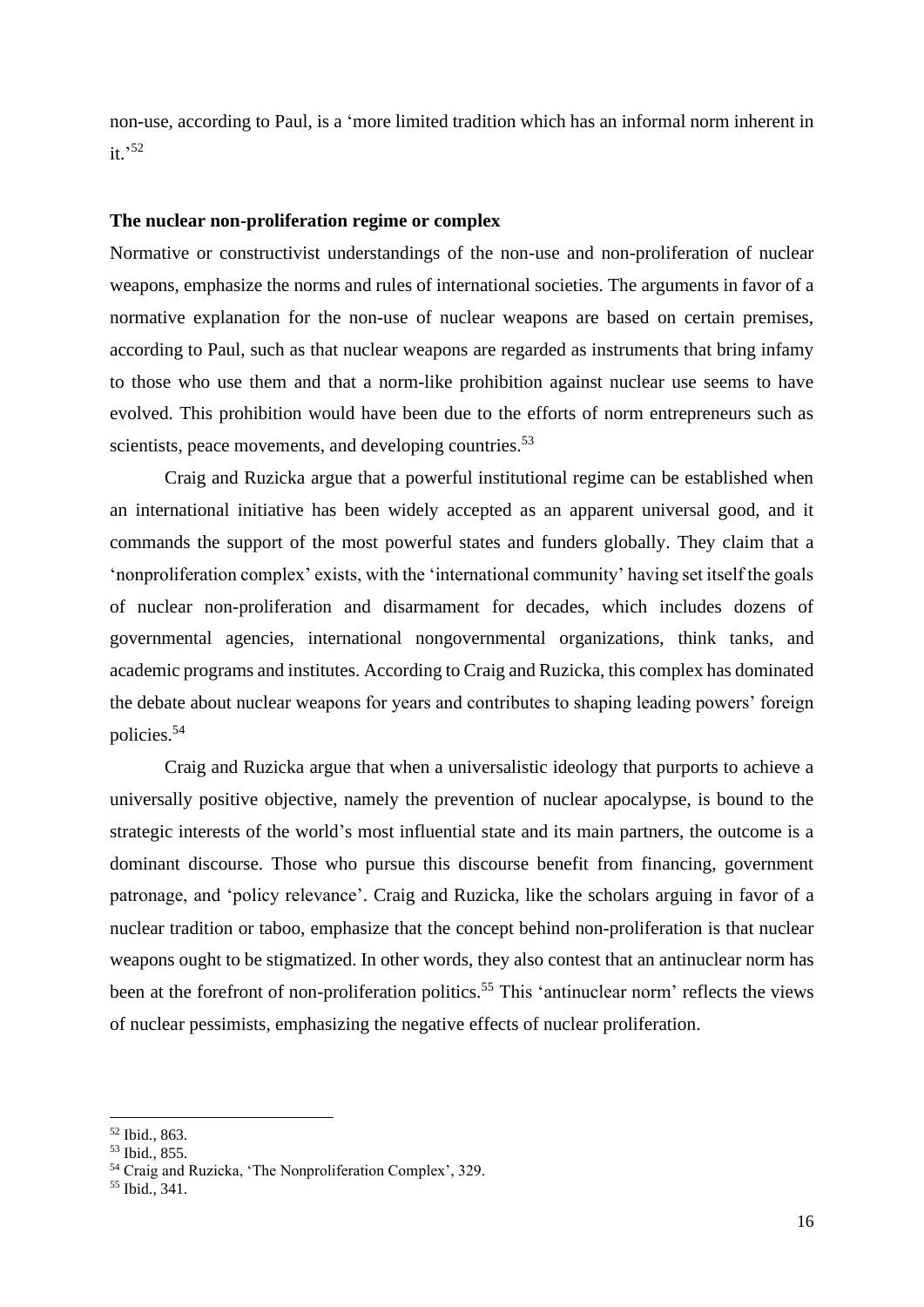#### **Nuclear theory and United States' foreign policy**

During the Cold War, US nuclear policy was primarily concerned with deterrence and sustaining mutually assured destruction, while the focus of the post-Cold War strategy shifted away from nuclear warfare. Nuclear weapons remained a deterrent against the use of weapons of mass destruction (WMDs) by others, but the US no longer had a monopoly on them, and the attention of US policy switched to governments and actors who could potentially obtain nuclear weapons. The US also focused on the possible acquirement of nuclear weapons by one of its adversaries, Iran. In 2002 president George W. Bush referred to Iran as being a part of the 'axis of evil', emphasizing the 'dangers' of Iran and the risks of countries that sponsor terrorism acquiring nuclear weapons.<sup>56</sup>

This research on nuclear non-proliferation and non-use will utilize the US and its policies toward Iran from 2003 to 2021 as a case study. By reviewing the US' nuclear policies and doctrine based on the different theoretical perspectives the impact of the US on the global nuclear non-proliferation regime will be assessed. The US will serve as a case study because the impact of the US on nuclear policies internationally is generally regarded as influential. Jon Wolfsthal argues that the US has greatly influenced its allies to refrain from their pursuit of a nuclear arsenal.<sup>57</sup> Furthermore, the US is an appropriate case study in nuclear weapons research because, according to Nathan Edward Busch, the US has been willing to provide more information on its nuclear systems than other countries, allowing for a better understanding of the nuclear decision-making process and the types of actions that nuclear-weapon states are likely to take.<sup>58</sup>

<sup>56</sup> 'State of the Union Address (January 29, 2002)'.

<sup>57</sup> Wolfsthal, 'The Next Nuclear Wave - Nonproliferation in a New World Reviews & Responses', 160.

<sup>58</sup> Nathan Edward Busch, 'Assessing the Optimism-Pessimism Debate, Nuclear Proliferation, Nuclear Risks, and Theories of State Action' (Dissertation, 2001), 33–34, https://tspace.library.utoronto.ca/handle/1807/15974.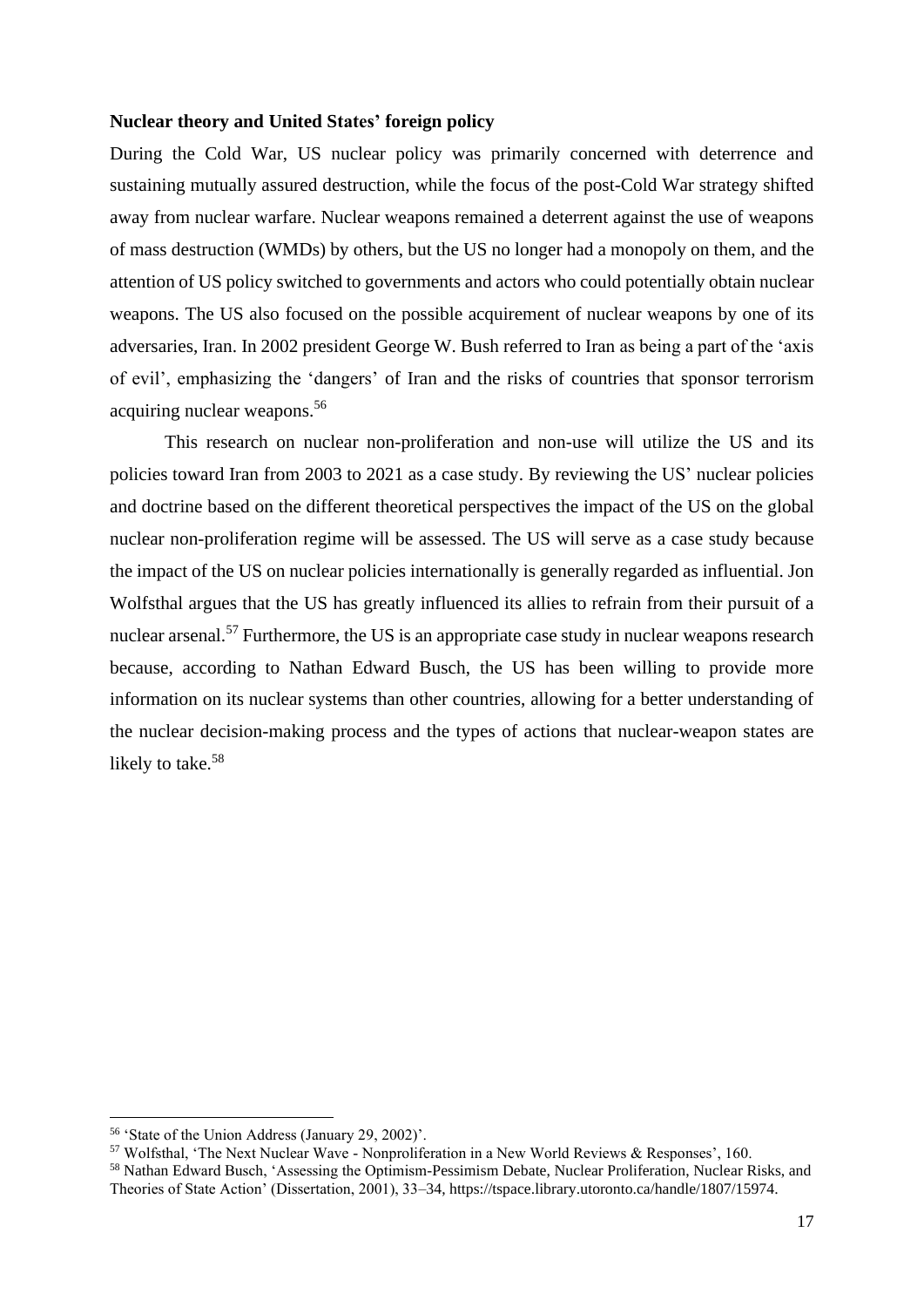#### <span id="page-17-0"></span>**Chapter 2: United States' foreign policy toward Iran 2003-2015**

Chapter 2 will outline the actions of the US toward Iran in reaction to the developments of Iran's nuclear program in the period of 2003 to 2015. Furthermore, the effects of the US foreign policy on the nuclear non-proliferation regime will be assessed by using the analytical approaches to nuclear non-proliferation and non-use provided in Chapter 1. The analysis of Chapter 2 will commence with the negotiations to constrain Iran's nuclear program, which began in 2003 with discussions between various nations, including the United States and Iran. The negotiations concluded in 2015 with the signature of a substantial agreement, the Joint Comprehensive Plan of Action (JCPOA), which marks the end of the research period of Chapter 2. In Chapter 2 the following question will be addressed: *How has the United States' foreign policy toward Iran affected the broader nuclear non-proliferation regime from 2003 to 2015?*

### <span id="page-17-1"></span>**2003-2006: Negotiations, Bush and Iran**

In 2002, a report by an Iranian opposition group, revealed the discovery of covert Iranian nuclear facilities, raising international concerns. The International Atomic Energy Agency (IAEA), the organization committed to supporting the peaceful use of nuclear technology and prohibiting its use for military purposes, confirmed that Iran had failed to disclose aspects of its nuclear program, which constituted an infringement of the Treaty on the Non-Proliferation of Nuclear Weapons (NPT) obligations.<sup>59</sup> Although IAEA-inspectors found no proof of military deviation, the fact that Iran had kept its nuclear operations secret, allegedly in breach of international disclosure commitments, raised concerns internationally.<sup>60</sup> To avoid sanctions and other forms of coercion, Iran pursued diplomatic cooperation with the European Union (EU), particularly the E3, which consists of the United Kingdom, Germany, and France, and the IAEA. 61

In the period leading up to the discovery of Iran's nuclear facilities in 2003 and the subsequent negotiations, the administration of US President George W. Bush had already expressed its concerns about the new challenges of 'rogue states' seeking to acquire nuclear weapons in the 2002 National Security Strategy (NSS).<sup>62</sup> The NSS describes how these 'rogue regimes' threaten the US and its values and the administration announced strengthened

<sup>59</sup> Negm, *Transfer of Nuclear Technology under International Law*, 194–95.

<sup>60</sup> Alcaro, 'The History', 61.

<sup>61</sup> Alireza Nader, 'Influencing Iran's Decisions on the Nuclear Program', in *Sanctions, Statecraft, and Nuclear Proliferation: Sanctions, Inducements, and Collective Action*, by Etel Solingen (Cambridge, United Kingdom: Cambridge University Press, 2012), 220, http://ebookcentral.proquest.com/lib/uunl/detail.action?docID=866902. <sup>62</sup> President of the United States, 'The National Security Strategy of the United States of America 2002' (The White House, 17 September 2002), 13, http://nssarchive.us/national-security-strategy-2002/.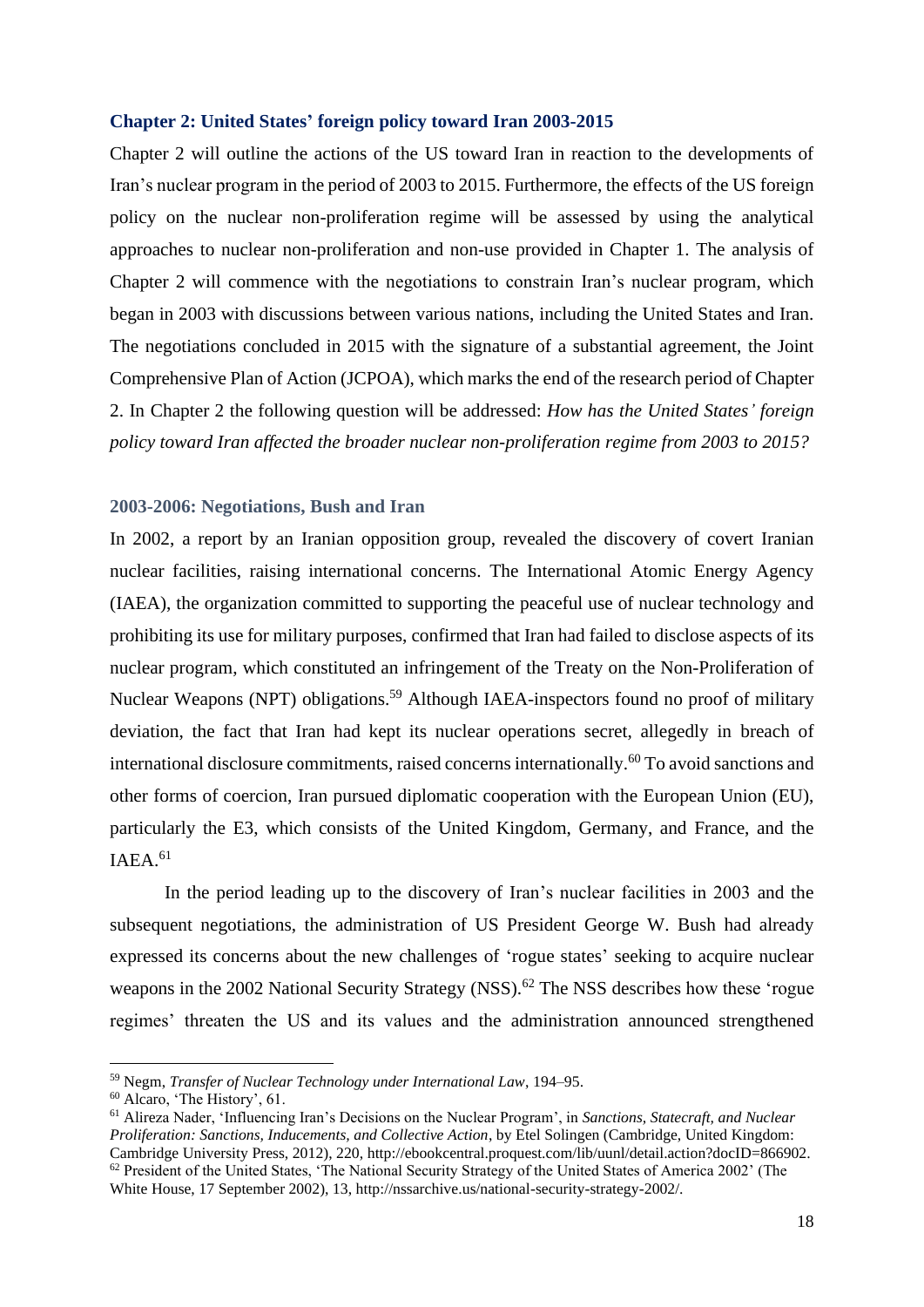counterproliferation and nonproliferation efforts to prevent rogue states and terrorists from acquiring weapons of mass destruction (WMDs).<sup>63</sup> According to the NSS, rogue nations do not view WMDs as a last resort that will culminate in mutually assured destruction, but rather as a weapon of choice and a tool of intimidation and military aggressiveness, as well as their most effective means of overcoming the US's conventional dominance.<sup>64</sup>

The line of reasoning by the US in the 2002 NSS implies that these 'rogue nations' have not internalized the international norm of nuclear weapons as inhumane and unusable forms of weapons. By juxtaposing these rogue nations to the US, the US administration creates the impression that the US would not deploy nuclear weapons as easily or carelessly. However, the NSS states that, if required, the US will act preemptively to prevent or deter any offensive actions by adversaries.<sup>65</sup> This contradicts the nuclear taboo or tradition of non-use of nuclear weapons as the administration explicitly asserts that the US would use nuclear weapons if the situation demanded it.

The Nuclear Posture Review (NPR) of 2002 states that the US intends to reduce its dependence on nuclear weapons. This new strategy would strive to provide a credible deterrent with the lowest level of nuclear weapons possible while ensuring secure stability for the US and its allies.<sup>66</sup> The NPR does emphasize that nuclear weapons would continue to play a critical role in the defense capabilities of the US and its allies.<sup>67</sup> According to the NPR, US nuclear forces provide assurance to security partners, reducing the incentives for allied countries to acquire nuclear weapons of their own.<sup>68</sup> Iran is listed as being among the countries that could be involved in immediate, potential, or unexpected contingencies, because of the longstanding hostility toward the US and its security partners.<sup>69</sup>

With the 2002 NPR, the Bush administration produced new roles for nuclear weapons, by calling for new types of weapons and increasing the US capability to manufacture new weapons, rather than reducing the role of nuclear weapons in US military strategy.<sup>70</sup> These new tasks, according to nuclear disarmament experts Stephen Young and Lisbeth Gronlund, would jeopardize the overarching task of avoiding nuclear weapons proliferation and usage by leading weaker states to believe that they would need nuclear weapons for their safety.<sup>71</sup> Political

<sup>63</sup> Ibid., 14.

<sup>64</sup> Ibid., 15.

 $65$  Ibid.

<sup>66</sup> United States Department of Defense, 'Nuclear Posture Review 2002 [Excerpts]', 1.

<sup>67</sup> Ibid., 2.

<sup>68</sup> Ibid., 3.

<sup>69</sup> Ibid., 4.

<sup>70</sup> Young and Gronlund, 'A Review of the 2002 US Nuclear Posture Review', 1.

 $71$  Ibid., 2.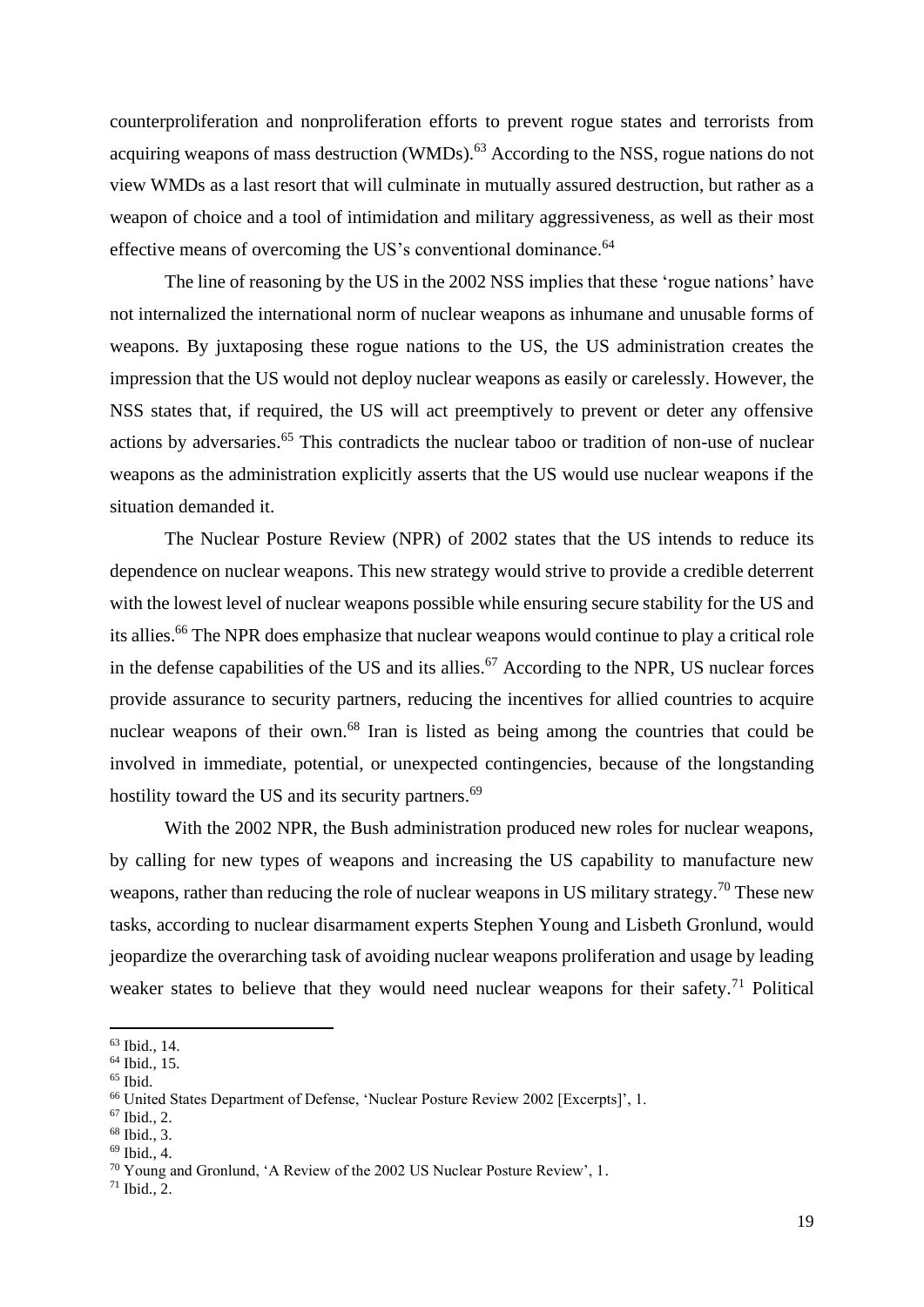scientist Amy Woolf, a specialist in nuclear weapons policy, agrees with the notion put forward by Young and Gronlund. In this view, the US should prevent the proliferation of nuclear weapons by reducing the perceived utility of nuclear weapons and refrain from acquiring new capabilities.<sup>72</sup> Political scientist Richard Sokolsky attests that the 2002 NPR provoked an outcry among advocates of nuclear disarmament both in the US and abroad, arguing that the Bush administration would make nuclear war more possible and foster further nuclear proliferation by promoting the production of new nuclear weapons and a strengthened position for old ones.<sup>73</sup>

The Bush administration sought to counter those concerns of the international community that the US could develop new nuclear weapons and lower the threshold of deployments of nuclear weapons.<sup>74</sup> However, the administration demonstrated the contrary in its policy activities. According to Brad Roberts, the decision in March 2003 to discard the longstanding Single Integrated Operational Plan, the US' general strategy for nuclear war, in favor of a more flexible strategy mirrored changes in deterrent planning. These changes are assumed to be intended to provide more flexibility for the US President to use both nuclear and nonnuclear weapons.<sup>75</sup>

The negotiations between Iran and the E3 made progress at first, with two settlements being reached in 2003 and 2004. However, from the outset, disagreements existed between Iran and the E3 about the content of the agreements, and both accused each other of failing to keep their promises. The US persuaded the EU to also take a less friendly stance against Iran at the end of 2004. The Iranian government declared at the end of 2005 that it would proceed with its nuclear enrichment program, which the E3 and the US had hoped to avert by diplomatic efforts. Consequently, negotiations came to a halt.<sup>76</sup> This process coincided with the election of Mahmoud Ahmadinejad as President of Iran, a supporter of the development of the country's nuclear program. In reaction to Iran's restart of uranium enrichment in 2005, the Bush

<sup>72</sup> Amy F. Woolf, 'The Nuclear Posture Review: Overview and Emerging Issues' (Library of Congress Washington DC Congressional Research Service, 31 January 2002), 6, https://apps.dtic.mil/sti/citations/ADA477933.

<sup>73</sup> Richard Sokolsky, 'Demystifying the US Nuclear Posture Review', *Survival* 44, no. 3 (1 September 2002): 133, https://doi.org/10.1093/survival/44.3.133.

<sup>74</sup> Jean du Preez, 'The Impact of the Nuclear Posture Review on the International Nuclear Nonproliferation Regime', *The Nonproliferation Review* 9, no. 3 (1 September 2002): 70, https://doi.org/10.1080/10736700208436904.

<sup>75</sup> Brad Roberts, *The Case for U. S. Nuclear Weapons in the 21st Century* (Palo Alto, United States: Stanford University Press, 2015), 23, http://ebookcentral.proquest.com/lib/uunl/detail.action?docID=4414763.

<sup>&</sup>lt;sup>76</sup> Tom Sauer, 'The Role of Informal International Organizations in Resolving the Iranian Nuclear Crisis (2003– 15)', *JCMS: Journal of Common Market Studies* 57, no. 5 (2019): 946–47, https://doi.org/10.1111/jcms.12861.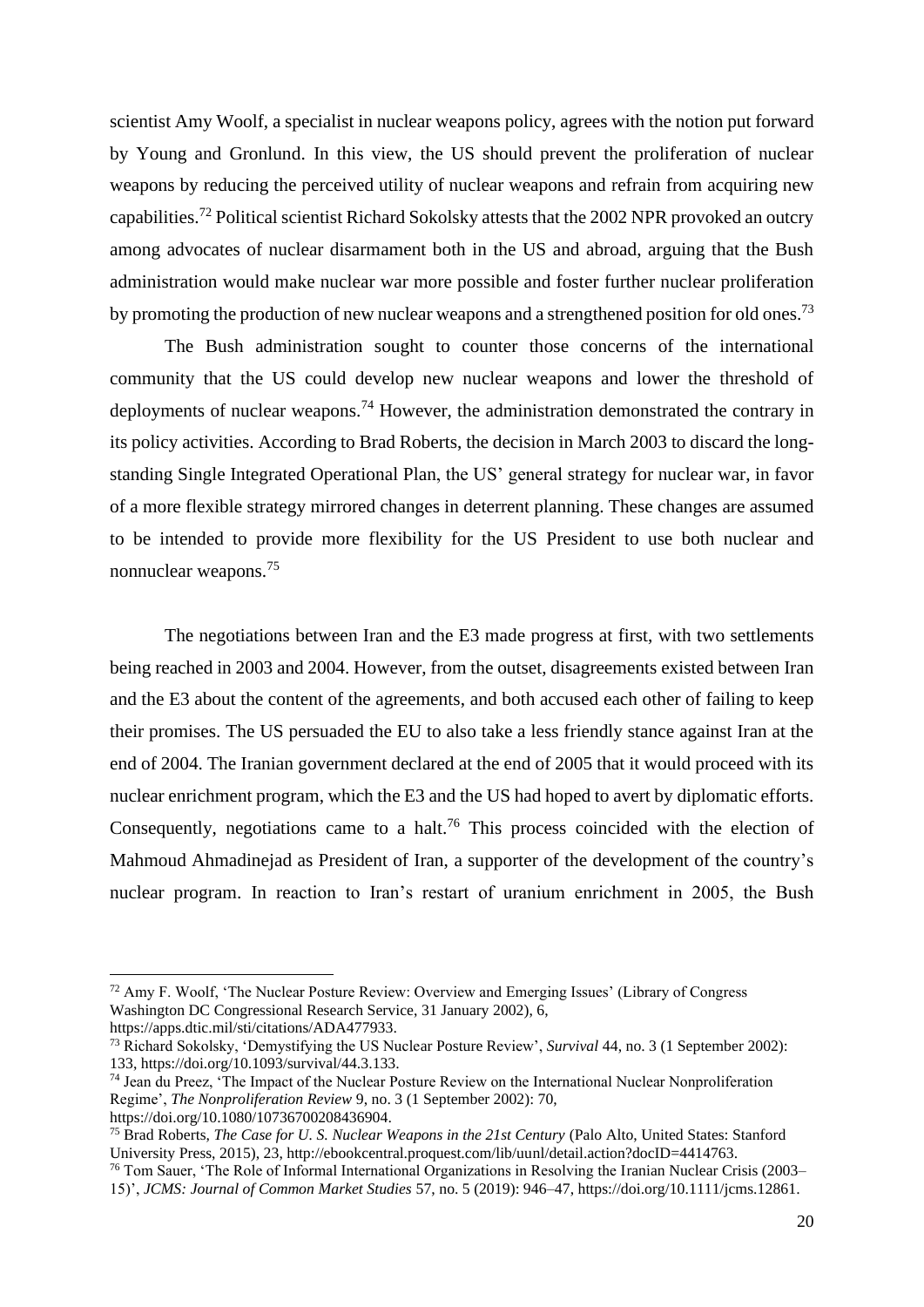administration enhanced and tightened the sanctions system it had previously placed on the country. 77

From 2003 to 2006, the nuclear policies of the US toward nuclear nonproliferation and Iran, reflect nuclear pessimism in the claims that nuclear proliferation, particularly by nations like Iran, would result in regional and international instability. The US policies oppose nuclear proliferation but do not promote total nuclear abolition, stating that by retaining its nuclear arsenal, the US provides assurance and stability to its national security and those of its allies. This is a nuclear optimistic viewpoint and goes against the earlier nuclear pessimistic line of thought. The US government highlights the importance and value of nuclear weapons and the possibility of deploying them, as well as the US right to preemptive action, in its 2002 NPR and various policy documents from 2003 to 2006. With these policies, the US undermines agreements and treaties of the international nuclear non-proliferation regime. This regime can only be sustained by parties adhering to its values and internalize the norm of nuclear non-use. With these explicit mentions of nuclear use and pre-emptive nuclear action in its policy statements and actions in this period, the US does not appear to have internalized the norm of non-use and is thereby destabilizing the nuclear taboo.

#### <span id="page-20-0"></span>**2006-2009: Changing relationship and global nuclear non-proliferation efforts**

With the historic rivalry between the US and Iran, the discovery of Iranian nuclear facilities in 2003 strengthened the US view that rapid intervention was necessary. The US urged the IAEA to declare Iran in non-compliance with the NPT and refer the matter to the United Nations Security Council (UNSC).<sup>78</sup> The E3, joining forces with Russia, China, and the US, commonly labeled the P5+1 (the UNSC five permanent members and Germany), referred the Iranian situation to the USNC in 2006, leading to a period of increasing confrontation between the parties. Iran continued to move forward with its nuclear program and vowed to not be bullied by foreign powers into giving up its 'nuclear rights'. The E3 continued to emphasize their willingness to re-engage with Iran in substantive talks aimed at resolving the conflict in a mutually agreeable way.<sup>79</sup> Despite attempts to re-engage with Iran, the US and EU primarily

<sup>77</sup> Nader, 'Influencing Iran's Decisions on the Nuclear Program', 213–14.

<sup>78</sup> Alcaro, 'The History', 62.

<sup>79</sup> Ibid., 67.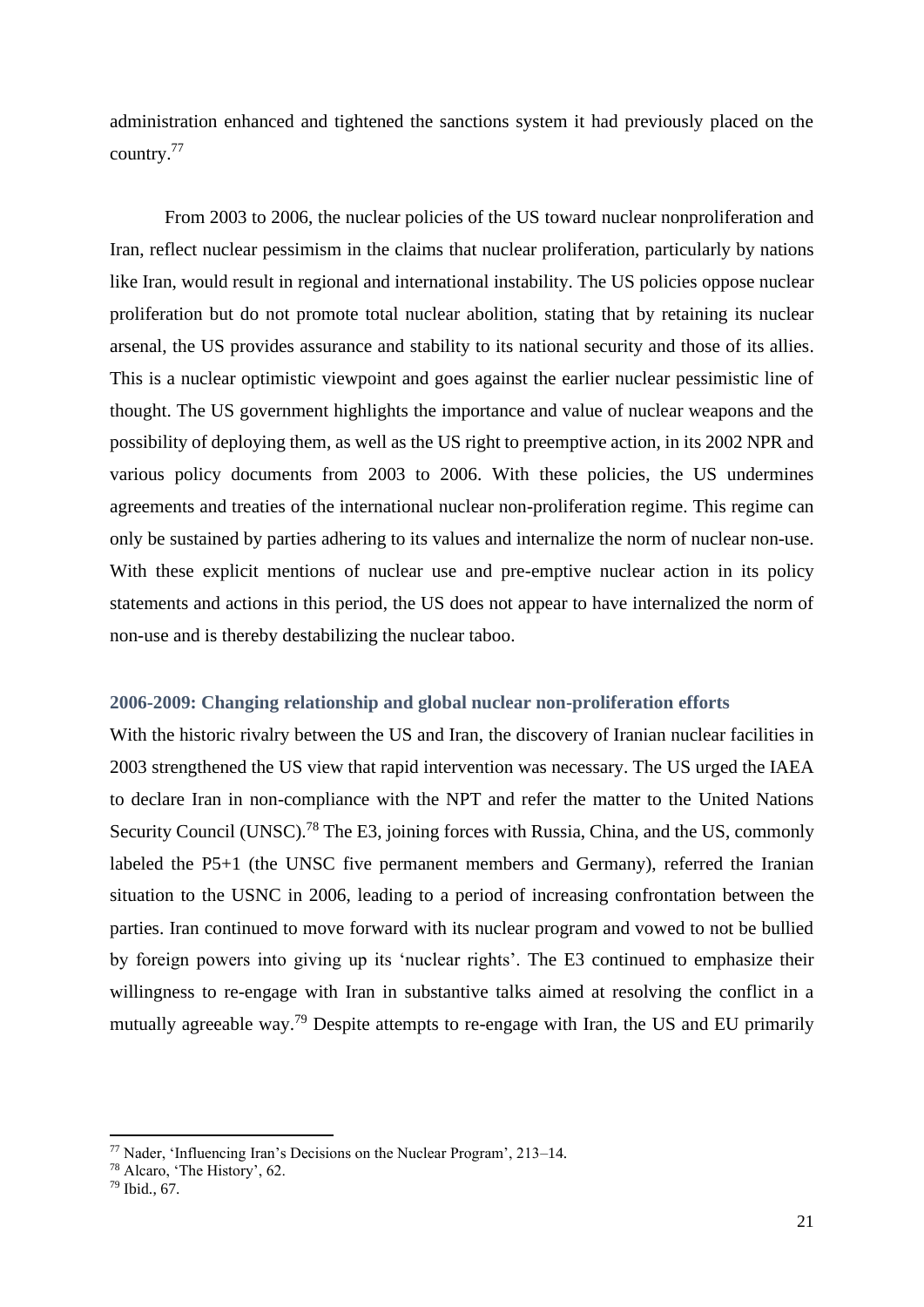used coercive diplomacy and economic sanctions to force Iran back to negotiations from 2006, with the US leading this effort. $80$ 

In policy documents from 2006 to 2009, the US government highlights the dangers presented by the spread of WMDs to terrorist organizations and state-sponsored terrorism, with a particular focus on Iran. The 2006 NSS, published by the Bush administration, prioritizes preventing and countering the proliferation of WMDs to rogue states and terrorist allies, that will use them without hesitation.<sup>81</sup> According to the NSS, this process necessitates concerted international action. The 2006 NSS emphasizes the role of the US in this process, stating that 'the international community is most engaged in such action when the United States leads.' <sup>82</sup> It claims that the US prefers to address proliferation concerns through international diplomacy; however, like in the 2002 NSS, it does indicate that if necessary, the US does not rule out the use of pre-emptive force under the long-standing principles of self-defense.<sup>83</sup>

The 2006 NSS places a particular focus on Iran, claiming that no nation represents a greater threat to the US than Iran. It notes how the Iranian government withheld many of its significant nuclear activities from the international community for over two decades. Furthermore, the document mentions the US's collaboration with European allies and international organizations to put pressure on Iran to follow its non-proliferation commitments. 84

In the 2006 Quadrennial Defense Review (QDR) by the US Department of Defense (DOD), Iran is also mentioned as one of the potentially hostile states that possess or seek weapons of mass destruction. It explains that to states such as Iran, nuclear weapons provide the means to assert regional hegemony and the intimidation of others.<sup>85</sup> The US National Strategy for Combatting Terrorism 2006 points to Iran as an active state sponsor of terrorism and it underscores the US' commitment to oppose these regimes and expresses concerns over the capacity of these countries to develop WMDs that may fall into the hands of terrorists. It reaffirms the US' determination to sustain sanctions against Iran and to encourage international

<sup>80</sup> Sauer, 'The Role of Informal International Organizations in Resolving the Iranian Nuclear Crisis (2003–15)', 947–48.

<sup>81</sup> President of the United States, 'The National Security Strategy of the United States of America 2006' (The White House, 16 March 2006), 12, https://nssarchive.us/wp-content/uploads/2020/04/2006.pdf.

<sup>82</sup> Ibid., 22.

<sup>83</sup> Ibid., 23. <sup>84</sup> Ibid., 20.

<sup>85</sup> United States Department of Defense, 'Quadrennial Defense Review Report 2006', 2006, 23, https://dod.defense.gov/Portals/1/features/defenseReviews/QDR/Report20060203.pdf.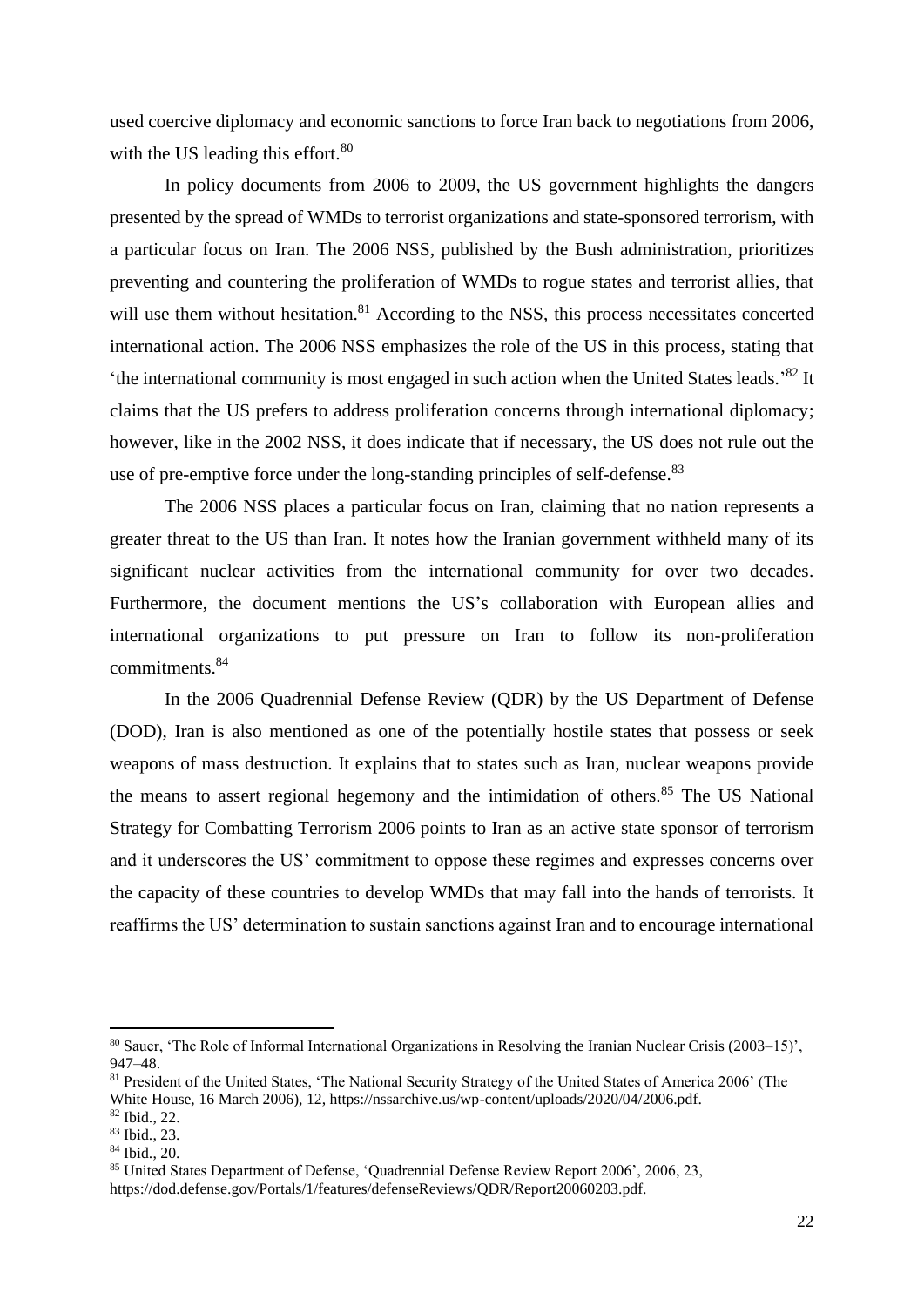isolation.<sup>86</sup> The DOD Agency Financial Report of 2007 again emphasized that 'The government of Iran continues to cause concern as its members promote violence and instability throughout the Mideast region.'<sup>87</sup>

With these documents, the US reaffirms its commitment to the international community in pursuit of nuclear non-proliferation and actively supports other parties and nations adhering to the nuclear nonproliferation regime's commitments, by actively seeking to combat the forces that counter the regime. The anti-proliferation measures by the US uphold or sustain the nuclear taboo inherent in the nuclear non-proliferation regime. However, the documents, such as the 2006 NSS and QDR, continue to focus on the US' need for nuclear deterrence and armament, rather than working toward nuclear abolition. The documents also specifically address the threat posed by Iran and its potential acquisition of nuclear weapons. The US developed a strategy of using coercive diplomatic means to pressure Iran into abandoning its nuclear weapon program. The documents reflect a nuclear pessimistic viewpoint, meaning the notion that Iran's acquisition of nuclear weapons will lead to greater proliferation, resulting in global and regional instability provoked by Iran.

In 2007, former Secretaries of State Henry Kissinger and George Shultz, former Secretary of Defense William Perry, and former US Senator Sam Nunn presented a forceful public argument for the US to resume its commitment to the eventual eradication of nuclear weapons. This was remarkable as they all had advocated for maintaining US nuclear capabilities during their services in the US government. They published their opinion pieces in reaction to the perception that US policy had strayed too far from nonproliferation and disarmament and that it would therefore fail to address new challenges.<sup>88</sup> Kissinger, Shultz, Perry, and Nunn proposed the elimination of short-range nuclear weapons as this would be a concrete move toward a future free of nuclear weapons. The removal would be a symbolically significant gesture to non-nuclear armed states.<sup>89</sup> This would present a historic opportunity for the US to

<sup>86</sup> The White House, 'National Strategy for Combating Terrorism', 2006, 15,

https://www.researchgate.net/publication/235161948\_National\_Strategy\_for\_Combating\_Terrorism\_Backgroun d and Issues for Congress.

<sup>87</sup> United States Department of Defense, 'United States Department of Defense Agency Financial Report Fiscal Year 2007', 15 November 2007, vii,

https://comptroller.defense.gov/Portals/45/Documents/afr/fy2007/Entire\_Document\_(5.1\_KB).pdf.

<sup>88</sup> Roberts, *The Case for U. S. Nuclear Weapons in the 21st Century*, 26.

<sup>89</sup> Tom Sauer, 'U.S. Tactical Nuclear Weapons: A European Perspective', *Bulletin of the Atomic Scientists* 66, no. 5 (September 2010): 68, https://doi.org/10.1177/0096340210381338.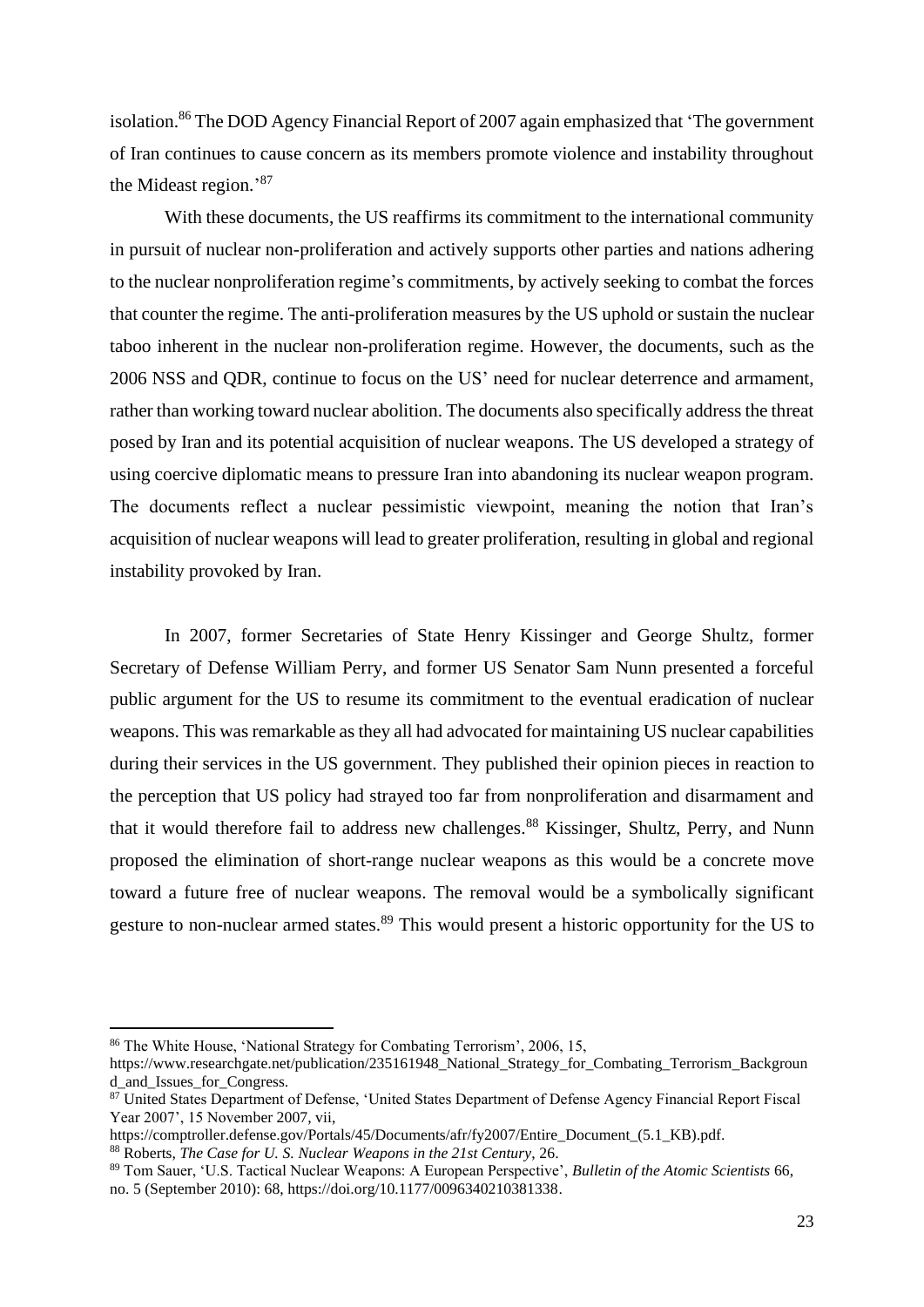lead the process of taking critical steps toward reversing reliance on nuclear weapons globally, according to Kissinger, Shultz, Perry, and Nunn.<sup>90</sup>

With this nuclear pessimistic reasoning, the effects of norms and the influence of the US on the international community are acknowledged as Kissinger, Shultz, Perry, and Nunn underline the need for the US to abolish its nuclear program. The initiative by these four statesmen had far-reaching consequences, both in the US and internationally, according to Brad Roberts, since think tanks and movements in the US and Europe strengthened their efforts to accelerate arms control and disarmament processes. In the US, Presidential candidates Barack Obama and John McCain both advocated the goal of a nuclear-free world while campaigning.<sup>91</sup>

#### <span id="page-23-0"></span>**2009-2015: Leading up to the Joint Comprehensive Plan of Action (JCPOA)**

With the administration of US President Barack Obama taking office in 2009, a window of opportunity seemed to have appeared in the negotiations process between Iran and the other parties, as the US sought rapprochement with Iran. However, following the 2009 Iranian election, pragmatic voices on the nuclear program increasingly lost their ability to influence the country's national security strategy. This left Iran less open to sanctions and constructive inducements, and more likely to seek a nuclear arms program regardless of the costs.<sup>92</sup> In 2009 it was also revealed that Iran had been constructing a new enrichment facility in secret, which further damaged Iran's credibility.<sup>93</sup> After the US unilaterally imposed harsher economic sanctions in 2010 and threatened to terminate relations with European firms based in the US that were involved with Iran, the E3 committed to posing severe economic sanctions on Iran as well.<sup>94</sup> The P5+1 established a financial blockade of ongoing economic sanctions against Iran, believing that this would ultimately crack Iran's resistance.<sup>95</sup>

The 2010 NPR was highly anticipated after President Obama's 2009 speech in Prague in which he declared that the US would pursue a world free of nuclear weapons and the subsequent peace and security. The NPR was also much anticipated, as the report was issued in the context of the influential appeal by Kissinger, Shultz, Perry, and Nunn, for a bold initiative to take practical steps toward the long-term objective of nuclear disarmament to revitalize the

<sup>90</sup> George P. Shultz et al., 'Toward a World without Nuclear Weapons', 2007, 1,

https://media.nti.org/pdfs/NSP\_op-eds\_final\_.pdf.

<sup>91</sup> Roberts, *The Case for U. S. Nuclear Weapons in the 21st Century*, 27.

 $92$  Nader, 'Influencing Iran's Decisions on the Nuclear Program', 213.

<sup>93</sup> Alcaro, 'The History', 69.

<sup>94</sup> Sauer, 'The Role of Informal International Organizations in Resolving the Iranian Nuclear Crisis (2003–15)', 950.

<sup>&</sup>lt;sup>95</sup> Alcaro, 'The History', 71.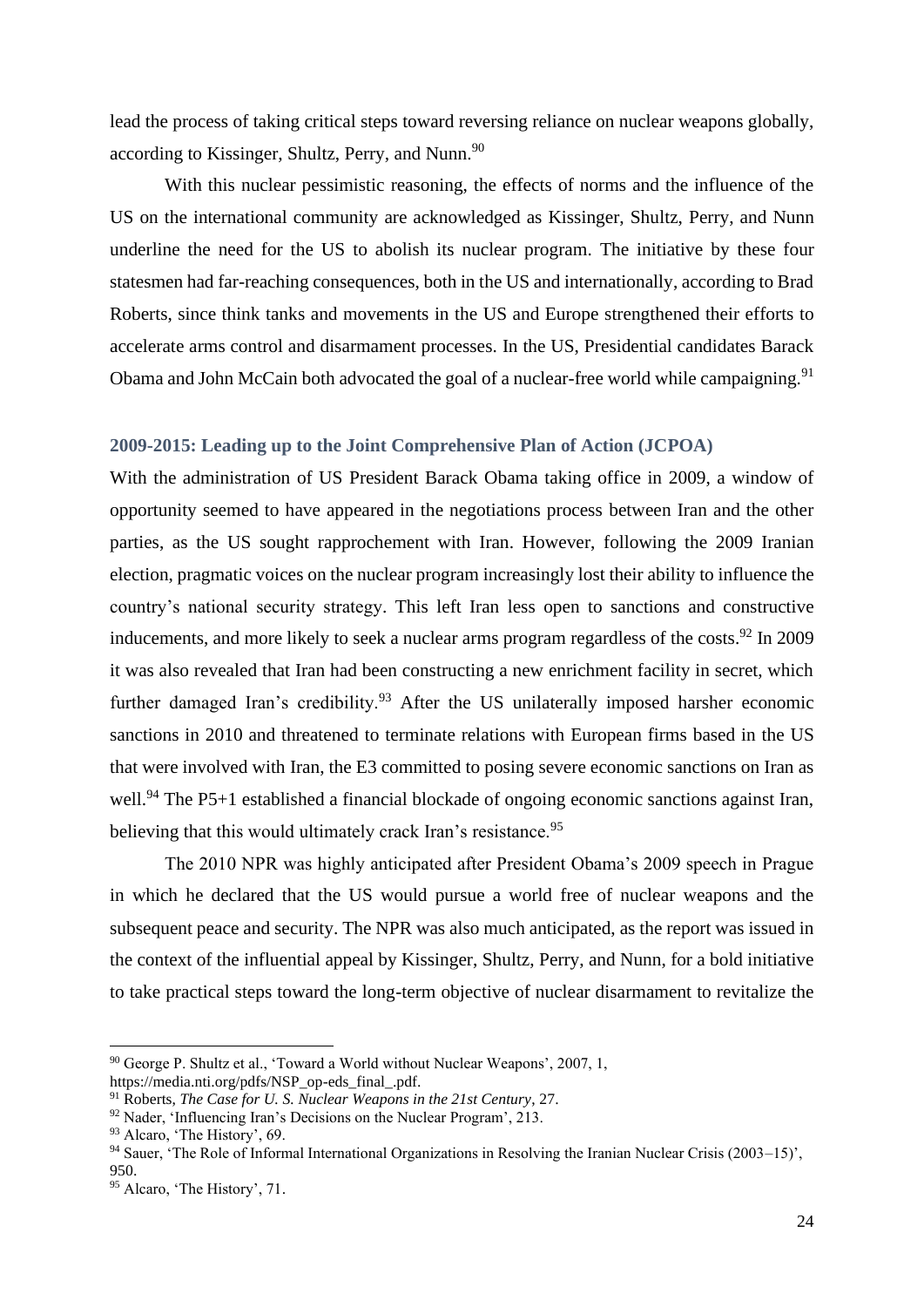nonproliferation effort. Moreover, the US Congress had explicitly instructed the Obama administration to reassess its nuclear strategy and posture.<sup>96</sup>

With the 2010 NPR, it became clear that the Obama administration was willing to take tangible measures toward the goal of nuclear disarmament, by reducing the number of nuclear weapons owned by the US and their role in the country's security strategy. However, in line with previous US foreign policy, the NPR also pledged that the US would retain a stable, secure, and reliable arsenal as long as nuclear weapons would exist. This is to deter potential adversaries and to assure US allies and other security partners that they can count on America's security commitments, according to the 2010 NPR.<sup>97</sup>

With the NPR, Obama's administration made it known that it considered nuclear terrorism and nuclear proliferation the most immediate and extreme dangers to the security of the US. The NPR specifically refers to Iran, arguing that the country has breached nonproliferation commitments in pursuit of nuclear ambitions and resisted international efforts to address crises through diplomatic means. Iran's disruptive activity, according to the NPR, has raised regional instability and could pressure neighboring countries into exploring their nuclear deterrent options.<sup>98</sup>

The 2010 NPR recognizes the existence of a nuclear non-proliferation regime, stating that: 'Our efforts to contain these dangers are centered in a global nonproliferation regime that has frayed as more people and nations break the rules. That is why reversing the spread of nuclear weapons is a top priority. Success depends upon broad consensus and concerted action.<sup>'99</sup> The NPR notes that continuing noncompliance with nonproliferation norms by states has the potential to undermine the NPT, with negative security ramifications for the US and the international community.<sup>100</sup> It makes clear that the US intends to lead extended diplomatic efforts to restore and reinforce the global nuclear nonproliferation regime as a vital component of the commitment to work toward a world free of nuclear weapons.<sup>101</sup>

In the bureaucratic formation process of the NPR, Obama was opposed by officials of the National Security Council (NSC) and DOD, who did not share Obama's view that a world without nuclear weapons is a feasible objective. This is a highly peculiar circumstance because

<sup>100</sup> United States Department of Defense, 'Nuclear Posture Review Report 2010', iv.

<sup>101</sup> Ibid., vi.

<sup>96</sup> Roberts, *The Case for U. S. Nuclear Weapons in the 21st Century*, 29.

<sup>97</sup> United States Department of Defense, 'Nuclear Posture Review Report 2010', April 2010, iii,

https://dod.defense.gov/Portals/1/features/defenseReviews/NPR/2010\_Nuclear\_Posture\_Review\_Report.pdf.  $98$  Ibid., iv.

<sup>&</sup>lt;sup>99</sup> President of the United States, 'The National Security Strategy of the United States of America 2010' (The White House, 27 May 2010), 23, https://nssarchive.us/wp-content/uploads/2020/04/2010.pdf.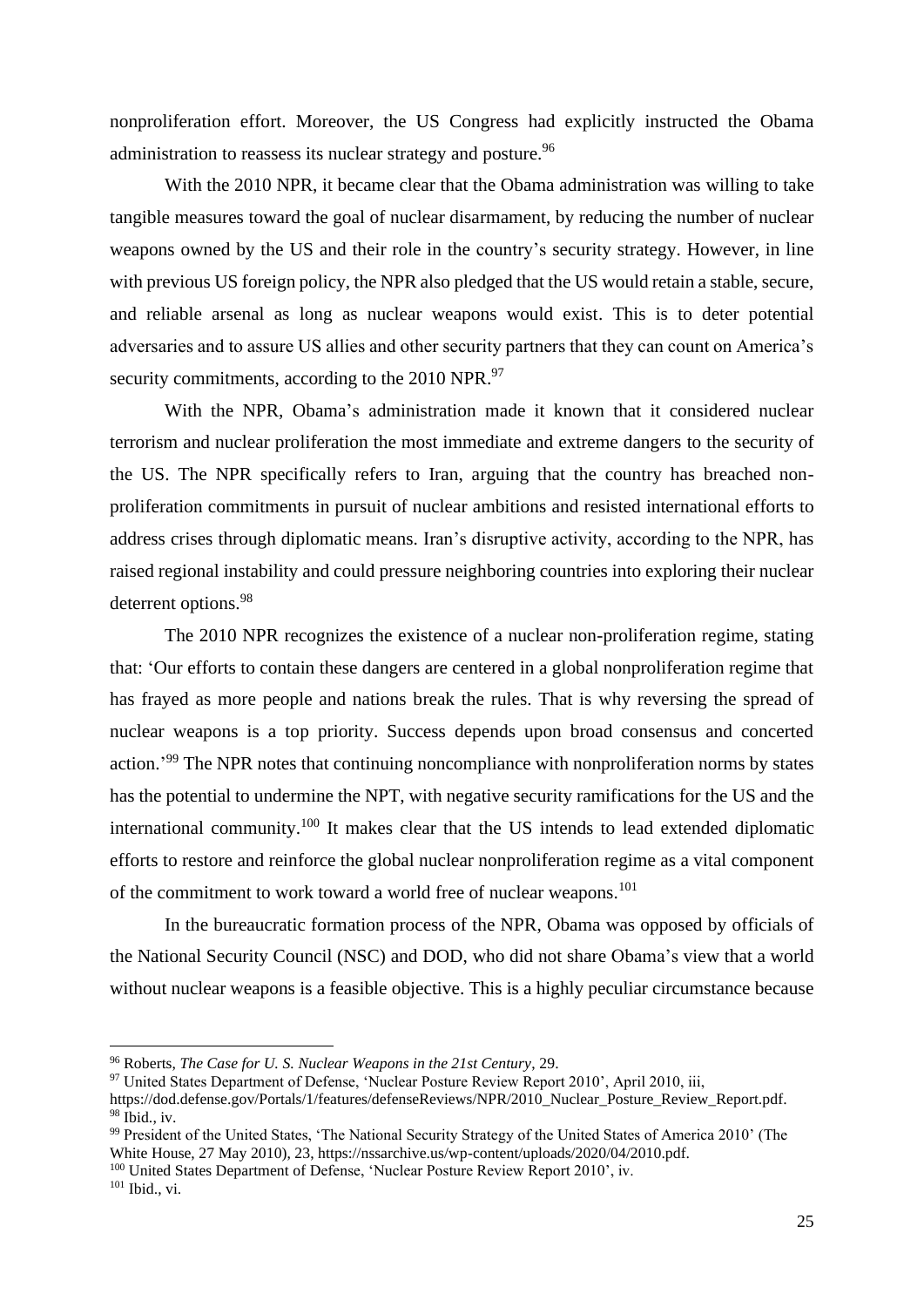the NSC is usually perceived as advocating for the President's priorities and agenda over those of other bureaucratic players.<sup>102</sup> The NPR was also not fully endorsed by advocates of more immediate and extensive changes to US policy and posture, which had hoped for further unilateral actions to decrease the US' nuclear posture and the adoption of a declaratory policy stating that the sole objective of US nuclear weapons is to deter nuclear attack.<sup>103</sup>

The significance of the threat of Iran and its nuclear program in the internal security environment is underlined in multiple policy documents of the US. The 2010 NSS states that if Iran refuses to comply with its international commitments, the US is prepared to use a variety of methods to further isolate Iran and bring the country into line with international nonproliferation norms. The NSS considers the nuclear crises to be about 'the responsibilities of all nations and the success of the nonproliferation regime'.<sup>104</sup> The 2010 QDR emphasizes the US' concerns surrounding the nuclear ambitions and confrontational postures of Iran and contends that Iran defies international norms with its active testing and fielding of new ballistic missile systems. 105

The nuclear policies around 2010 stress the presence of the nuclear non-proliferation regime and the significance of maintaining states' adherence to the rules that support this regime. The US government underlines its influential position and leadership role in ensuring that Iran complies with the norms of the international community. In this nuclear doctrine, nuclear pessimistic thought is again visible, even though the US is still not able to commit to full nuclear abolition.

From 2010 to 2013 the number and pace of meetings between Iran and the P5+1 increased. Even though this process was without many results, a better negotiation environment was established and Iran-US relations were improving. When the Obama administration resumed international negotiation with Iran, national and international diversion on the subject became apparent as Obama was subjected to unrelenting criticism from the US Congress, as well as Middle Eastern allies.<sup>106</sup> Despite the diversion, during this last stage of negations leading up to the JCPOA, the US was the most important diplomatic interlocutor for Iran, with covert

https://archive.defense.gov/qdr/QDR%20as%20of%2029JAN10%201600.pdf.

<sup>&</sup>lt;sup>102</sup> Joanna Spear, 'More Business as Usual? The Obama Administration and the Nuclear Posture Review',

*Contemporary Security Policy* 32, no. 1 (1 April 2011): 259, https://doi.org/10.1080/13523260.2011.556865. <sup>103</sup> Roberts, *The Case for U. S. Nuclear Weapons in the 21st Century*, 33.

<sup>&</sup>lt;sup>104</sup> President of the United States, 'The National Security Strategy of the United States of America 2010', 23-24. <sup>105</sup> United States Department of Defense, 'Quadrennial Defense Review Report 2010', 2010, 31,

<sup>106</sup> Alcaro, 'The History', 72–75.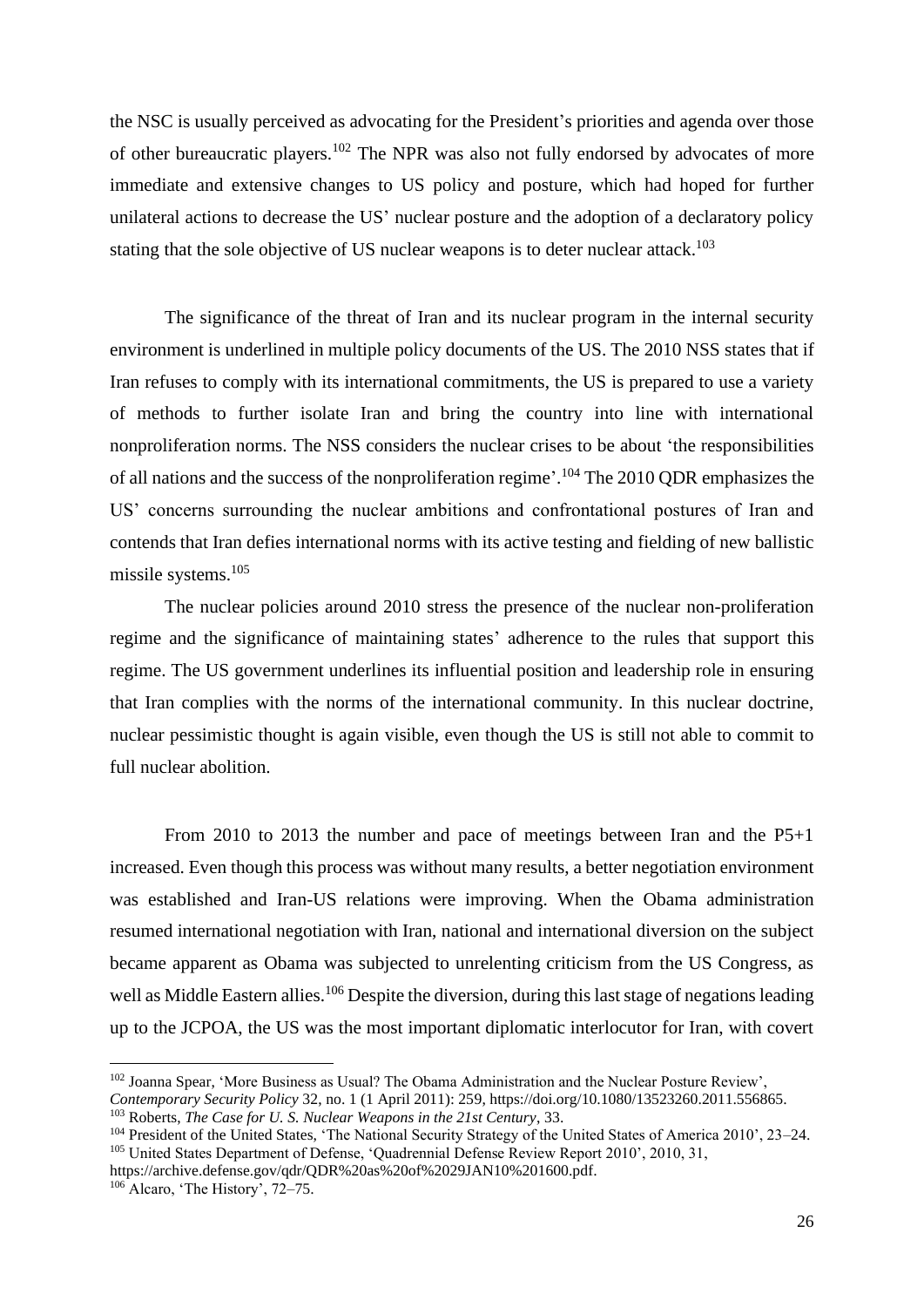bilateral negotiations between Iran and the US doing much of 'the heavy lifting of the negotiations'.<sup>107</sup>

The breakthrough in the negotiations occurred in 2013, as Iranians elected Hassan Rouhani as president; a pragmatic regime insider, who had been instrumental in initiating and overseeing the negotiations from 2003 to 2005. Rouhani had vowed to end Iran's isolation and revive the economy by having sanctions lifted, evidently presupposing a nuclear compromise.<sup>108</sup> In 2013, the P5+1 and Iran reached a preliminary agreement, the Joint Plan of Action (JPA).

The nuclear policies of the US in the period, such as the 2013 DOD Report on Nuclear Employment Strategy, reaffirm that the US seeks the peace and security of a world without nuclear weapons as a long-term objective while preserving the safety, security, and effectiveness of the US nuclear deterrent as long as nuclear weapons exist.<sup>109</sup> The DOD report stresses that the US will continue to hold Iran responsible for the continued breaches of their international obligations, through diplomacy, tightened international sanctions, and other measures. With this approach, the objective is to bring Iran into compliance with its international obligations.<sup>110</sup> The QDR of 2014 mentions that as diplomacy on nuclear issues continues, with the 2013 JPA only representing a first step toward a longer-term comprehensive solution, the DOD will maintain all options on the table and counter other threats that Iran poses in the region.<sup>111</sup> The 2014 QDR mentions the objective of stabilizing the nuclear nonproliferation regime and states that the US' sustained attention and engagement will be important in shaping emerging global trends. It argues that an unprecedented degree of global connectivity provides common incentives for international cooperation and shared norms of behavior.<sup>112</sup>

The 2015 NSS of Obama's administration addresses the ongoing efforts to reach a comprehensive resolution to ensure the international community that Iran's nuclear program is

https://history.defense.gov/Portals/70/Documents/quadrennial/QDR2014.pdf?ver=tXH94SVvSQLVw-ENZa2pQ%3d%3d.

<sup>&</sup>lt;sup>107</sup> Sauer, 'The Role of Informal International Organizations in Resolving the Iranian Nuclear Crisis (2003–15)', 951.

<sup>108</sup> Alcaro, 'The History', 73–74.

<sup>&</sup>lt;sup>109</sup> United States Department of Defense, 'Report on Nuclear Employment Strategy of the United States Specified in Section 491 of 10 U.S.C.', 12 June 2013, 2, https://fas.org/wp-

content/uploads/2013/06/NukeEmploymentGuidance\_DODbrief061213.pdf.

<sup>110</sup> Ibid., 2–3.

<sup>111</sup> United States Department of Defense, 'Quadrennial Defense Review 2014', 2014, 21,

 $112$  Ibid., III.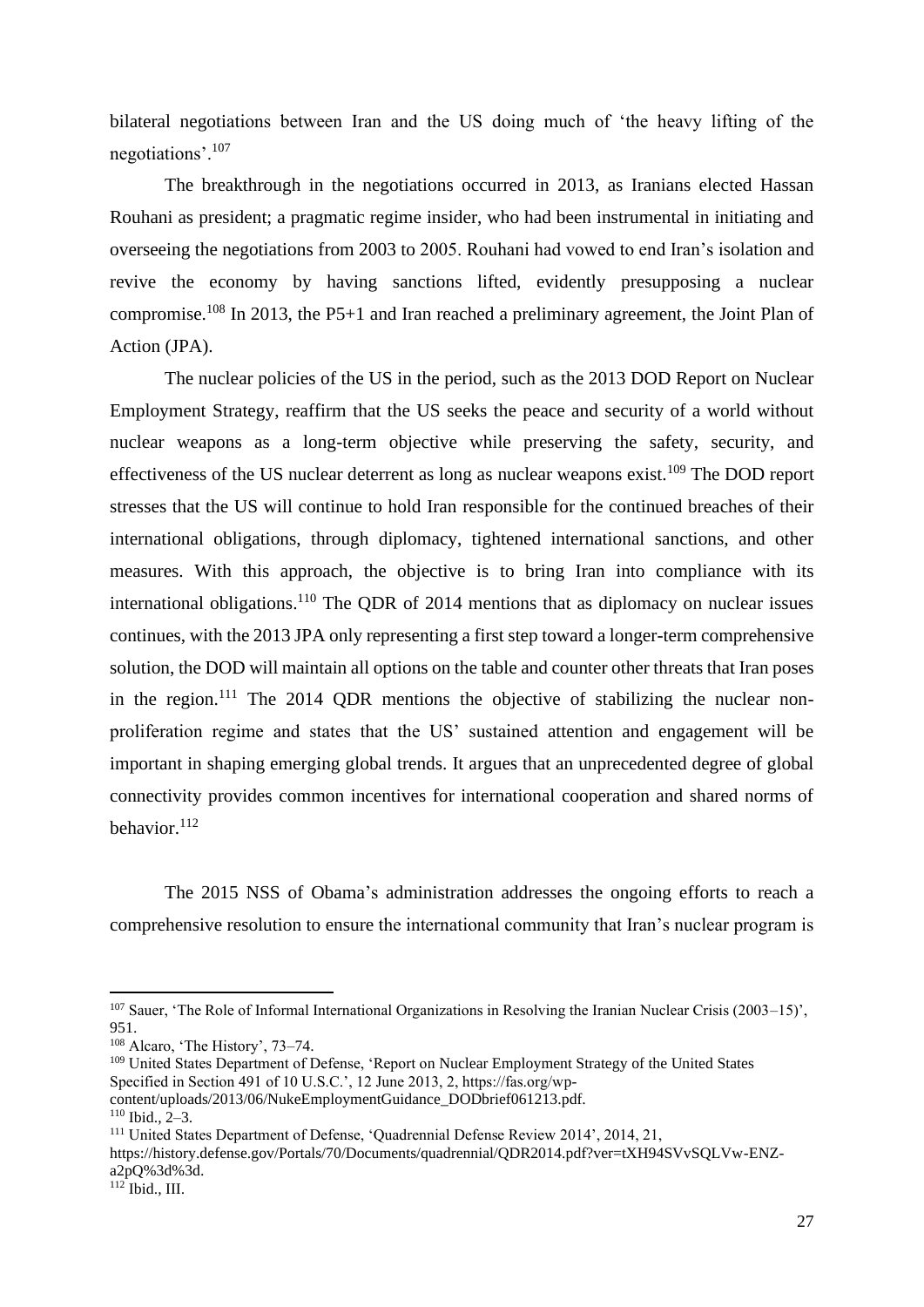peaceful, while the JPA halted the progress of Iran's program.<sup>113</sup> It mentions the US-led international attempts to avoid the proliferation of nuclear weapons, including the implementation of an unprecedented international sanctions mechanism that holds Iran liable for failing to meet its international obligations, while still pursuing diplomatic efforts.<sup>114</sup> The 2015 NSS emphasizes that the US sanctions regime has demonstrated that the international community can, and will, hold those nations accountable that do not meet their international obligations, while also opening up space for a diplomatic resolution. It claims that the US prefers to reach a substantive and verifiable agreement that guarantees Iran's nuclear program is exclusively for peaceful purposes since this is the best way to advance US interests, reinforce the global nonproliferation regime, and allow Iran access to peaceful nuclear energy.<sup>115</sup> This argument allowing Iran to have some type of nuclear program is distinct from previous policies that prohibited Iran from any form of nuclear development capacity.

In 2015 the final deal, the Joint Comprehensive Plan of Action (JCPOA), was achieved. The JCPOA attempted to block all potential paths to develop a nuclear weapons capability while keeping Iran's nuclear industry intact.<sup>116</sup> Iran had to restrict its nuclear program as part of the JCPOA, and the IAEA had to verify it. In return, all sanctions by the P5+1 would be eliminated. In the event of Iran's non-compliance, a snapback system was also enabled.<sup>117</sup>

#### <span id="page-27-0"></span>**Comprehensive analysis of the United States' foreign policy toward Iran 2003-2015**

The preceding analysis in Chapter 2 concentrated on distinct, chronological timeframes up until the signing of the JCPOA in 2015. To comprehend and contextualize the period, the following paragraph will analyze the US nuclear policy in the complete period of 2003 to 2015.

Nuclear pessimism, according to David J. Karl, has generally advised traditional opinion on proliferation issues and served as a touchstone for US nonproliferation policies.<sup>118</sup> This can be seen in US foreign policy toward a 'nuclear Iran' from 2003 to 2015. The US feared the nuclear proliferation of a country such as Iran and thought it would spread to other countries in the region, decreasing regional and international stability. The notion that has been prevalent in the rhetoric of US foreign policy since the 1960s, entails that if a new country entered the

<sup>113</sup> President of the United States, 'The National Security Strategy of the United States of America 2015' (The White House, 6 February 2015), https://nssarchive.us/wp-content/uploads/2020/04/2015.pdf.

 $114$  Ibid., 1.

<sup>115</sup> Ibid., 11.

<sup>116</sup> Alcaro, 'The History', 77.

 $117$  Sauer, 'The Role of Informal International Organizations in Resolving the Iranian Nuclear Crisis (2003–15)', 951.

<sup>118</sup> Karl, 'Proliferation Pessimism and Emerging Nuclear Powers', 92.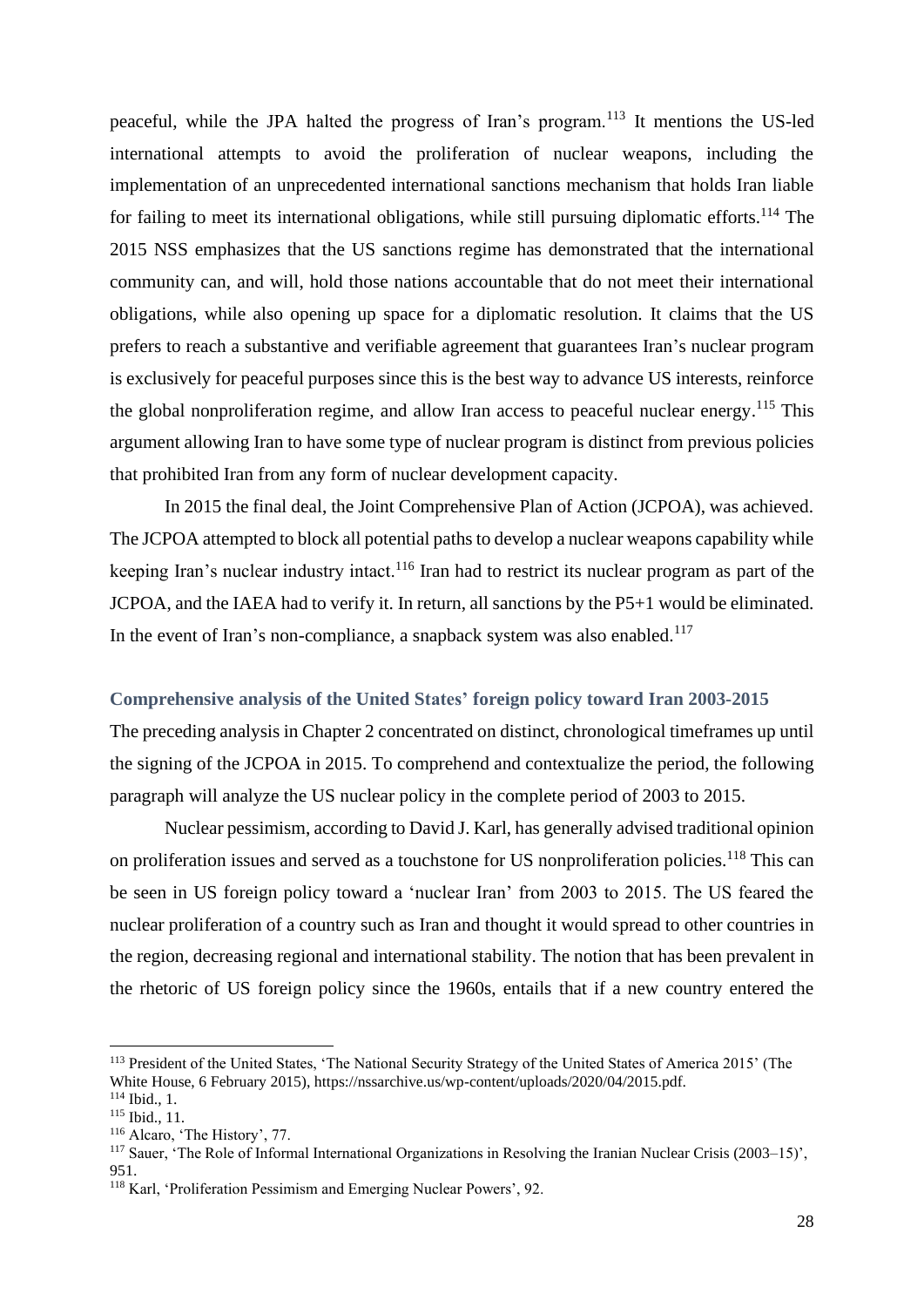nuclear community nuclear proliferation would be accelerated and certain points of no return would be crossed.<sup>119</sup> Therefore, John Mueller argues, the US has made a big effort to defend armed powers from nuclear or other weapons of mass destruction and improve its ability to defeat nuclear weapons against the prospects of the rogue nations possessing nuclear weapons.<sup>120</sup> From 2003 to 2015, this nuclear pessimistic thought has had a major influence on US nuclear policy toward Iran.

Nuclear optimists argue, contrary to nuclear pessimists, that a nuclear-armed Iran would most likely restore stability to the Middle East, by reducing imbalances in military power, and therefore producing more regional and international stability. Kenneth Waltz argues that the danger of a nuclear Iran has been exaggerated and that Israel's regional nuclear monopoly has long fueled insecurity in the Middle East, suggesting that power must be balanced.<sup>121</sup> Historian Martin van Creveld also contends that with Iranian possession of nuclear the region would become more secure rather than less stable.<sup>122</sup> The US foreign policy, in this regard, does not follow nuclear optimist understandings of nuclear proliferation, as it consistently has taken a hard stance against a nuclear Iran. However, after 2013, when the US embraced the notion that a modest nuclear Iran program may bring about an end to the deadlock, a certain degree of nuclear optimism is evident in US external policies.

Even though nuclear policies of the US, especially since 2009, have stressed the US' commitment to reducing the role of nuclear weapons, the policies have remained cautious and have restricted further reduction of US nuclear posture and maintained many of previous administrations' core nuclear weapons force structure and policy elements.<sup>123</sup> This also reflects a nuclear optimistic thought, as it sees nuclear weapons as providing stability to the US and its allies.

The US has influenced the nuclear non-proliferation regime extensively in the period 2003-2015. The US has emphasized its readiness to cooperate with the international community and main allies to pursue shared objectives in its stance toward the spread of WMDs to Iran,

http://search.ebscohost.com/login.aspx?direct=true&db=nlebk&AN=437166&site=ehost-live.

<sup>119</sup> Mueller, *Atomic Obsession*, 91.

<sup>&</sup>lt;sup>120</sup> Karl, 'Proliferation Pessimism and Emerging Nuclear Powers', 88.

<sup>121</sup> Kenneth N. Waltz, 'Why Iran Should Get the Bomb: Nuclear Balancing Would Mean Stability Comment', *Foreign Affairs* 91, no. 4 (2012): 2–4.

<sup>122</sup> Martin Van Creveld, 'Technology and War II: From Nuclear Stalemate to Terrorism', in *The Oxford History of Modern War*, ed. Charles Townshend (Oxford: OUP Oxford, 2005), 350,

<sup>&</sup>lt;sup>123</sup> Hans Kristensen, 'The Nuclear Posture Review', Federation Of American Scientists, 8 April 2010, https://fas.org/blogs/security/2010/04/npr2010/.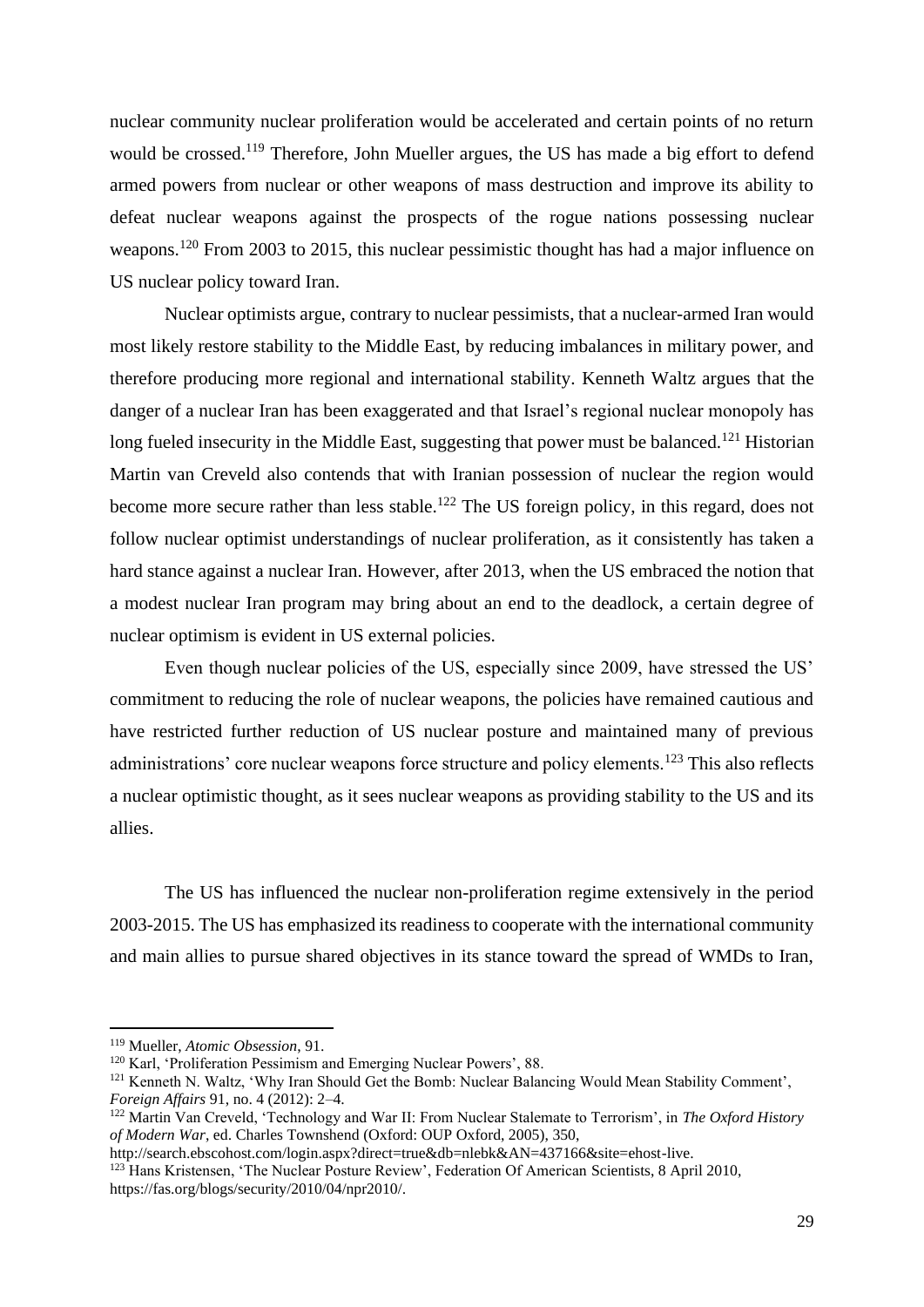hereby stressing its leadership role in this process.<sup>124</sup> The 'international community', according to political scientist Tom Sauer, has developed the widely shared goal of preventing Iran from developing and acquiring nuclear weapons.<sup>125</sup> Under the influence of the US, the international alliance opposing Iran's nuclear ambitions grew, with more countries cutting economic and political links with Iran.<sup>126</sup> When negotiations between the  $P5+1$  reached a stalemate, the influence and actions of the US paved the way for the JCPOA's establishment. With these policy actions, mostly influenced by nuclear pessimistic notions, the US has influenced the nuclear non-proliferation regime and stabilized the norm of nuclear non-use in the international community.

<sup>124</sup> President of the United States, 'The National Security Strategy of the United States of America 2006', 18-19. <sup>125</sup> Sauer, 'The Role of Informal International Organizations in Resolving the Iranian Nuclear Crisis (2003–15)', 943.

<sup>126</sup> Alcaro, 'The History', 71.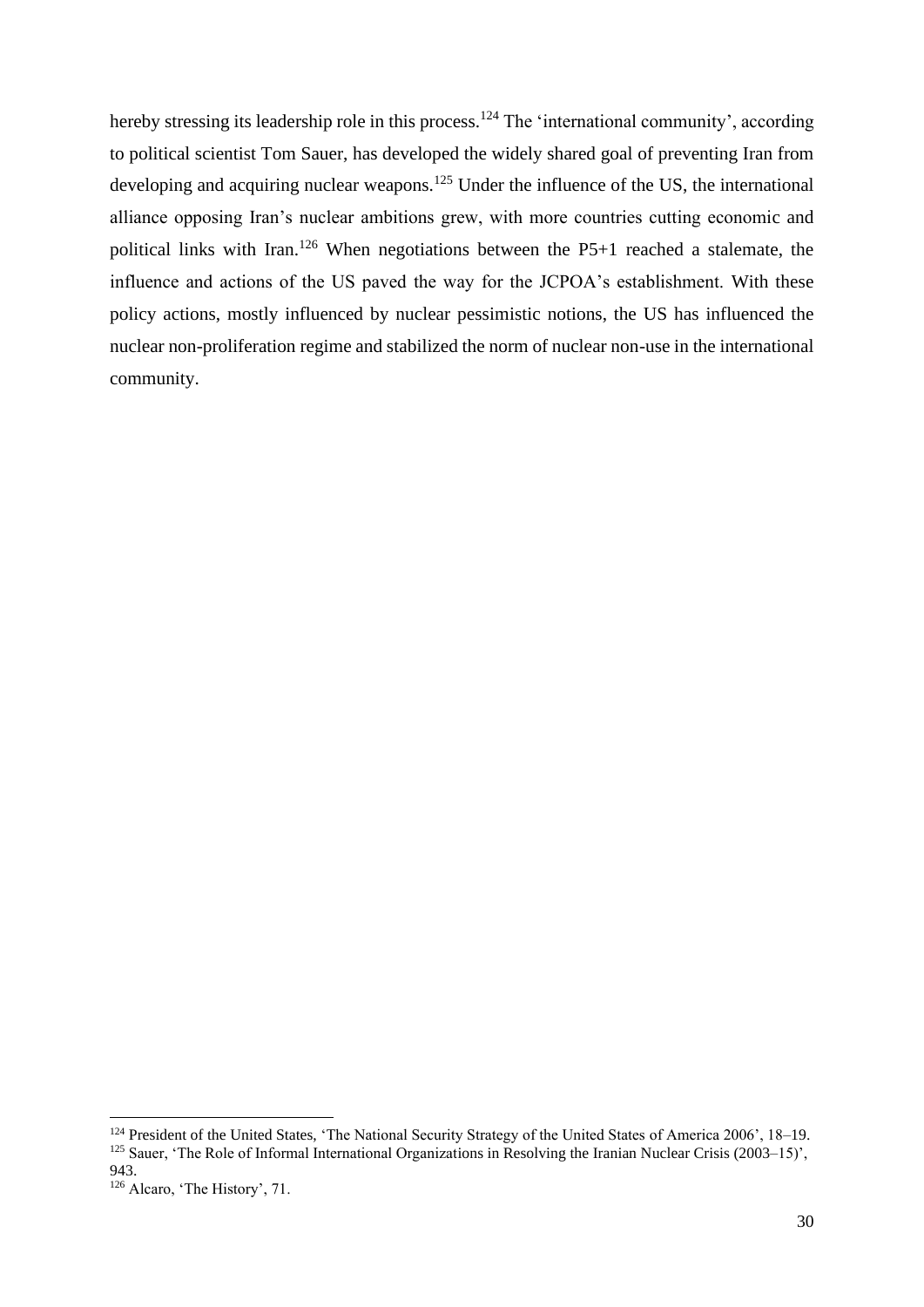#### <span id="page-30-0"></span>**Chapter 3: United States' foreign policy toward Iran 2015-2021**

Chapter 3 will outline the actions of the US toward Iran in reaction to the developments of Iran's nuclear program in the period of 2015 to 2021. Furthermore, the effects of the foreign policy on the nuclear non-proliferation regime will be assessed by using the analytical approaches to nuclear non-proliferation and non-use provided in Chapter 1. The analysis in Chapter 3 will depart from the establishment of the Joint Comprehensive Plan of Action (JCPOA) in 2015, as this is a turning point in the US-Iran relations and a significant moment in the nuclear non-proliferation regime. The inauguration of the administration of United States (US) President Joseph Biden in 2021, which will presumably constitute a significant policy change in the US government, marks the conclusion of the research period of Chapter 3. In Chapter 3 the following question will be addressed: *How has the United States' foreign policy toward Iran affected the broader nuclear non-proliferation regime from 2015 to 2021?*

## <span id="page-30-1"></span>**2015-2018: Changing United States' foreign policy**

With the signing of the JCPOA in 2015, Iran accepted far-reaching limitations on its nuclear program that prevent it from producing nuclear weapons.<sup>127</sup> In the period following the ratification of the deal, it was widely assumed that Iran complied with the restrictions that had been placed under the JCPOA.<sup>128</sup> At the beginning of 2016, the International Atomic Energy Agency (IAEA) confirmed that the JCPOA's provisional commitments had been satisfied by Iran. The US, European Union (EU), and United Nations (UN) consequently revoked or suspended their sanctions. The decision of the Obama administration to lift supplementary sanctions on Iran's oil sector, which fell outside the agreements of the JCPOA, was an especially significant event in the US-Iran relations.<sup>129</sup>

In 2017 a change took place in US leadership with the election of Donald J. Trump as President of the US. The 2017 National Security Strategy (NSS), the first NSS issued by Trump's administration, reflects this change, particularly concerning Iran and the JCPOA. In the 2017 NSS, the US government states that it aims to confront the danger posed by the dictatorship in Iran, 'which those determined to pursue a flawed nuclear deal had neglected.'<sup>130</sup>

<sup>&</sup>lt;sup>127</sup> Sauer, 'The Role of Informal International Organizations in Resolving the Iranian Nuclear Crisis (2003–15)', 939.

<sup>128</sup> Mirko Sossai, '"The Dynamic of Action and Reaction" and the Implementation of the Iran Nuclear Deal', *Questions of International Law* 66 (29 February 2020): 7.

<sup>129</sup> Kali Robinson, 'What Is the Iran Nuclear Deal?', Council on Foreign Relations, 25 February 2021, https://www.cfr.org/backgrounder/what-iran-nuclear-deal.

<sup>&</sup>lt;sup>130</sup> President of the United States, 'The National Security Strategy of the United States of America 2017' (The White House, 18 December 2017), I, http://nssarchive.us/wp-content/uploads/2020/04/2017.pdf.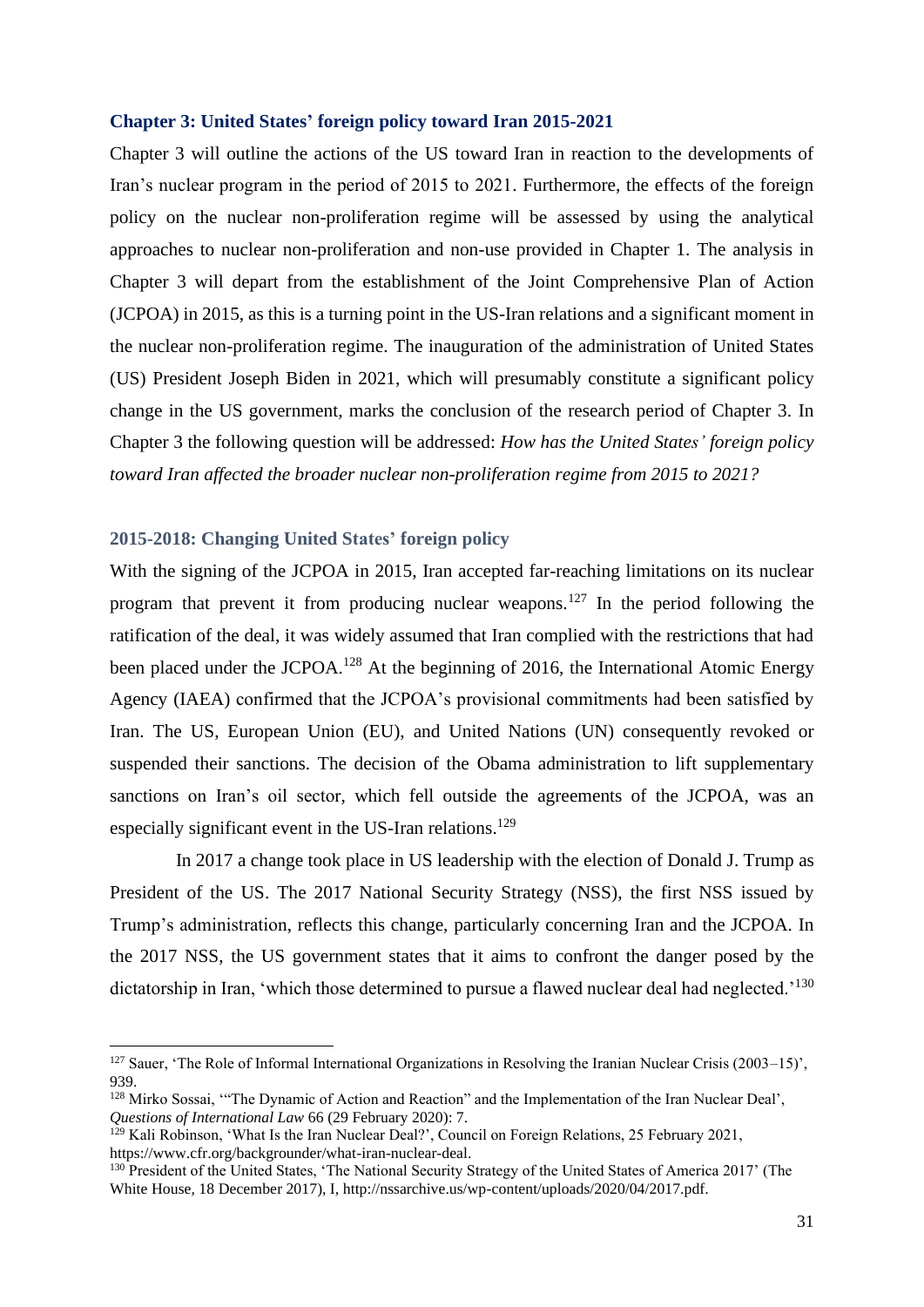The NSS emphasizes the US administration's view that the 'dictatorship of Iran' is determined to destabilize its region, threaten the US and its allies, and brutalize its citizens.<sup>131</sup> The report, which refers to Iran as the world's leading state sponsor of terrorism, claims that Iran has continued to develop nuclear capabilities, despite the JCPOA. The NSS makes it clear that the US aims to collaborate with its allies to deny Iran's regime all pathways to nuclear weapons and to neutralize Iranian malign activity and activities.<sup>132</sup>

In the 2017 NSS, the Trump administration stresses the dangers of hostile states and non-state actors who attempt to acquire nuclear weapons. The NSS claims that these regimes threaten to undermine international norms against 'these heinous weapons, which may encourage more actors to pursue and use them.<sup>'133</sup> The report emphasizes the objective of enhancing counterproliferation measures, to reduce the chance that they might fall into the hands of hostile actors and hold state and non-state actors accountable for the use of weapons of mass destruction (WMDs).<sup>134</sup> Nuclear weapons are seen as the foundation of the US strategy to preserve peace and stability by deterring aggression against the US, its allies, and partners. According to the 2017 NSS, the expansion of the US nuclear arsenal to allies and partners serves to ensure their stability while reducing their need for nuclear weapons.<sup>135</sup> The NSS reflects the US' readiness to strengthen cooperation with its European allies and partners to combat powers that challenge its mutual ideals, security interests, and vision. <sup>136</sup> The US states that it will consider new arms control arrangements if they contribute to strategic stability and are verifiable. The NSS does stress that the US will not allow adversaries to use threats of nuclear escalation or other irresponsible nuclear behaviors to coerce the US and its allies and partners.<sup>137</sup>

The 2017 NSS the US administration reflects the norm of nuclear weapons as 'heinous' forms of weapons, sustaining the nuclear taboo or tradition of non-use. However, it also regards nuclear weapons as providing a form of security that is essential to US nuclear policy, thereby weakening the nuclear taboo of the international community with this nuclear optimistic view.

The 2017 annual report by the US Department of Defense (DOD) reflects the US government's belief that Iran continues to constitute a substantial global security threat to the US, because of its regional power ambitions and potential development of nuclear weapons. It

- <sup>132</sup> Ibid., 49.
- <sup>133</sup> Ibid., 8.

- <sup>135</sup> Ibid., 30.
- <sup>136</sup> Ibid., 48.
- <sup>137</sup> Ibid., 31.

<sup>131</sup> Ibid., 2.

<sup>134</sup> Ibid.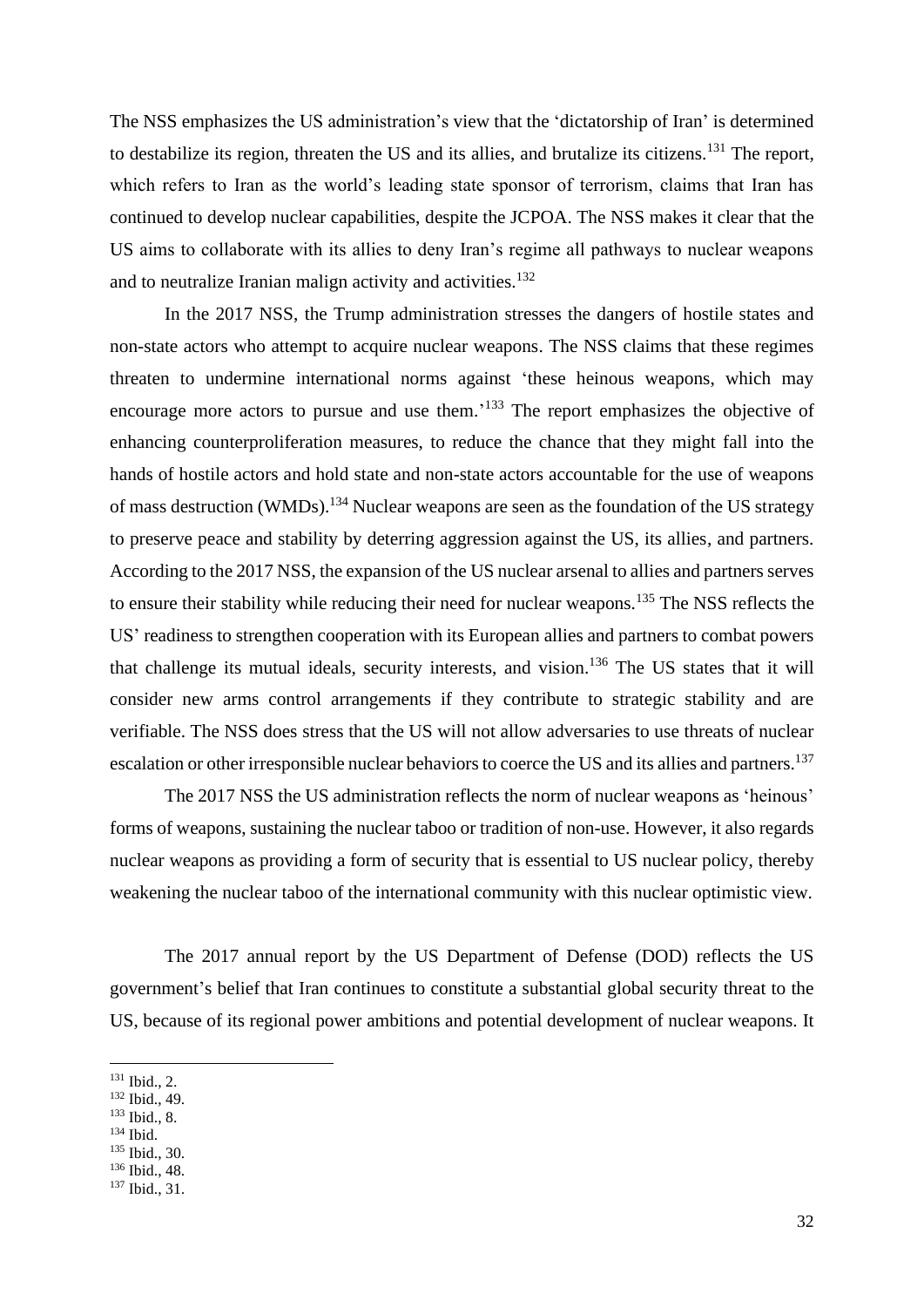claims that the US Congress enacted legislation imposing further economic sanctions against Iran in 2017, as a result of Iran's continuous ballistic missile testing and hostile actions.<sup>138</sup> The DOD describes how, in response to the new economic sanctions, Iran's President Rouhani warned that it could start its nuclear program 'within hours' and Iran's parliament voted in favor of legislation to increase the budget for the country's ballistic missile program and external operations arms. In response, the US government states its commitment to cooperating with its Middle East allies to curb Iranian aggression and influence.<sup>139</sup> The DOD identifies Iran as one of the five entities that present the greatest challenges to the department and argues that the Iranian threat requires active monitoring.<sup>140</sup>

The DOD also asserts that the global security environment has changed and that US adversaries are developing advanced nuclear and conventional weapons that rival the US' capability. The DOD emphasizes that, in this security environment, maintaining a secure and effective nuclear deterrent is a key priority. Nuclear weapons, according to the DOD, are a deterrent to strikes by enemies with WMDs, with a credible US nuclear force providing security for allies and lessening pressure on them to develop their own nuclear weapons.<sup>141</sup>

With the 2018 National Defense Strategy the US DOD emphasizes the belief that Iran continues to sow violence and remains the most significant challenge to Middle East stability with its pursuit of nuclear weapons and sponsorship of terrorism.<sup>142</sup> According to the  $2018$ National Strategy for Countering Weapons of Mass Destruction Terrorism Iran remains the most prominent state sponsor of terrorism, supporting militant and terrorist groups across the Middle East and cultivating a network of operatives that pose a threat in the US and globally.<sup>143</sup>

The documents from 2017 of 2018 reflect the deterioration of the US-Iran relationship. They also express the US' dissatisfaction with Iran and the JCPOA and stress the US' commitment to supporting the worldwide nuclear non-proliferation regime or community. However, the US administration and the DOD continue to place focus on the need for the US to maintain and strengthen its nuclear defense and deterrence capabilities.

<sup>138</sup> United States Department of Defense, 'United States Department of Defense Agency Financial Report Fiscal Year 2017', 2017, 6, https://comptroller.defense.gov/Portals/45/Documents/afr/fy2017/5-Appendices.pdf. <sup>139</sup> Ibid., 7.

<sup>140</sup> Ibid., 48.

<sup>141</sup> Ibid.

<sup>&</sup>lt;sup>142</sup> United States Department of Defense, 'Summary of the 2018 National Defense Strategy of the United States of America', 2018, 2, https://dod.defense.gov/Portals/1/Documents/pubs/2018-National-Defense-Strategy-Summary.pdf.

<sup>&</sup>lt;sup>143</sup> The White House, 'National Strategy for Countering Weapons of Mass Destruction Terrorism', 1 December 2018, 9, https://www.hsdl.org/?abstract&did=.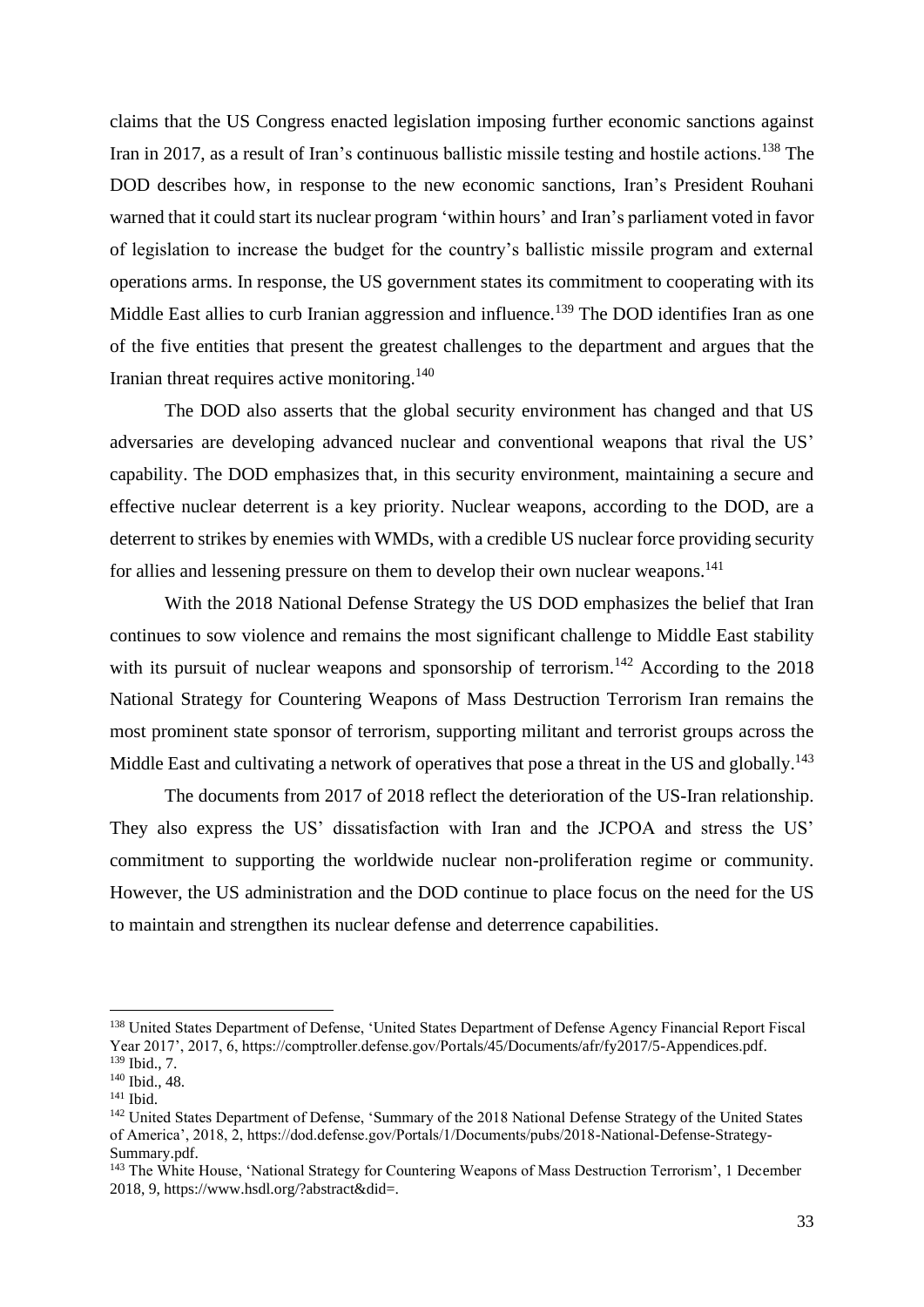The 2018 Nuclear Posture Review (NPR) states that Iran has committed to the constraints on its nuclear program in the JCPOA, but that it retains the technological capability and much of the capacity necessary to develop a nuclear weapon within a year.<sup>144</sup> Iran, according to the NPR, poses proliferation threats. It emphasizes that, while Iran has agreed to constraints on its nuclear program, many of the agreement's restrictions on Iran's nuclear program will end by 2031. Iran's construction of increasingly long-range ballistic missile technologies, as well as its provocative policy and activities to destabilize neighboring countries, poses doubts about the country's long-term pledge to a nuclear-free future, according to the NPR. If Iran pursues nuclear weapons after the JCPOA restrictions expire, pressure on other countries in the region to develop nuclear weapons will rise.<sup>145</sup> According to the NPR, Iran is determined to expand its presence in neighboring countries while combating US influence.<sup>146</sup> The US deterrent policy is intended to guarantee that the Iranian leadership knows that any non-nuclear military attack on the US, its allies, and partners must be thwarted and that the costs would outweigh any advantages. $147$ 

The Trump administration's NPR blurs the line between non-nuclear and nuclear war, reversing the Obama administration's 2010 pledge to limit nuclear weapons' position in the US grand strategy. The US thereby also weakens the norm of nuclear non-use or nuclear taboo. The 2018 NPR, according to Seyom Brown, fails to demonstrate that modernized nuclear weapons are more capable of deterring and defending against external enemy threats than technologically advanced non-nuclear capabilities. Brown argues that the NPRs assumption of controllable nuclear transfers will limit risk assessments and raise the chances of disputes leading to nuclear war.<sup>148</sup> The 2018 NPR demonstrates that the US government follows the line of thinking of US strategists who have been advocating that strategic nuclear war can be contained and regulated.<sup>149</sup> The 2018 NPR explicitly opposes the possibility of nuclear elimination, reflecting a nuclear optimistic outlook.<sup>150</sup> The foreign policy is shifting away from the predominantly nuclear pessimistic views of the 2003 to 2015 period.

<sup>&</sup>lt;sup>144</sup> United States Department of Defense, 'Nuclear Posture Review 2018', February 2018, V, https://media.defense.gov/2018/Feb/02/2001872886/-1/-1/1/2018-NUCLEAR-POSTURE-REVIEW-FINAL-REPORT.PDF.

<sup>145</sup> Ibid., 13.

<sup>146</sup> Ibid., 33.

<sup>147</sup> Ibid., 34.

<sup>148</sup> Seyom Brown, 'The Trump Administration's Nuclear Posture Review (NPR): In Historical Perspective', *Journal for Peace and Nuclear Disarmament* 1, no. 2 (3 July 2018): 268, https://doi.org/10.1080/25751654.2018.1494092.

<sup>149</sup> Ibid., 276.

<sup>150</sup> David J. Lonsdale, 'The 2018 Nuclear Posture Review: A Return to Nuclear Warfighting?', *Comparative Strategy* 38, no. 2 (4 March 2019): 99, https://doi.org/10.1080/01495933.2019.1573074.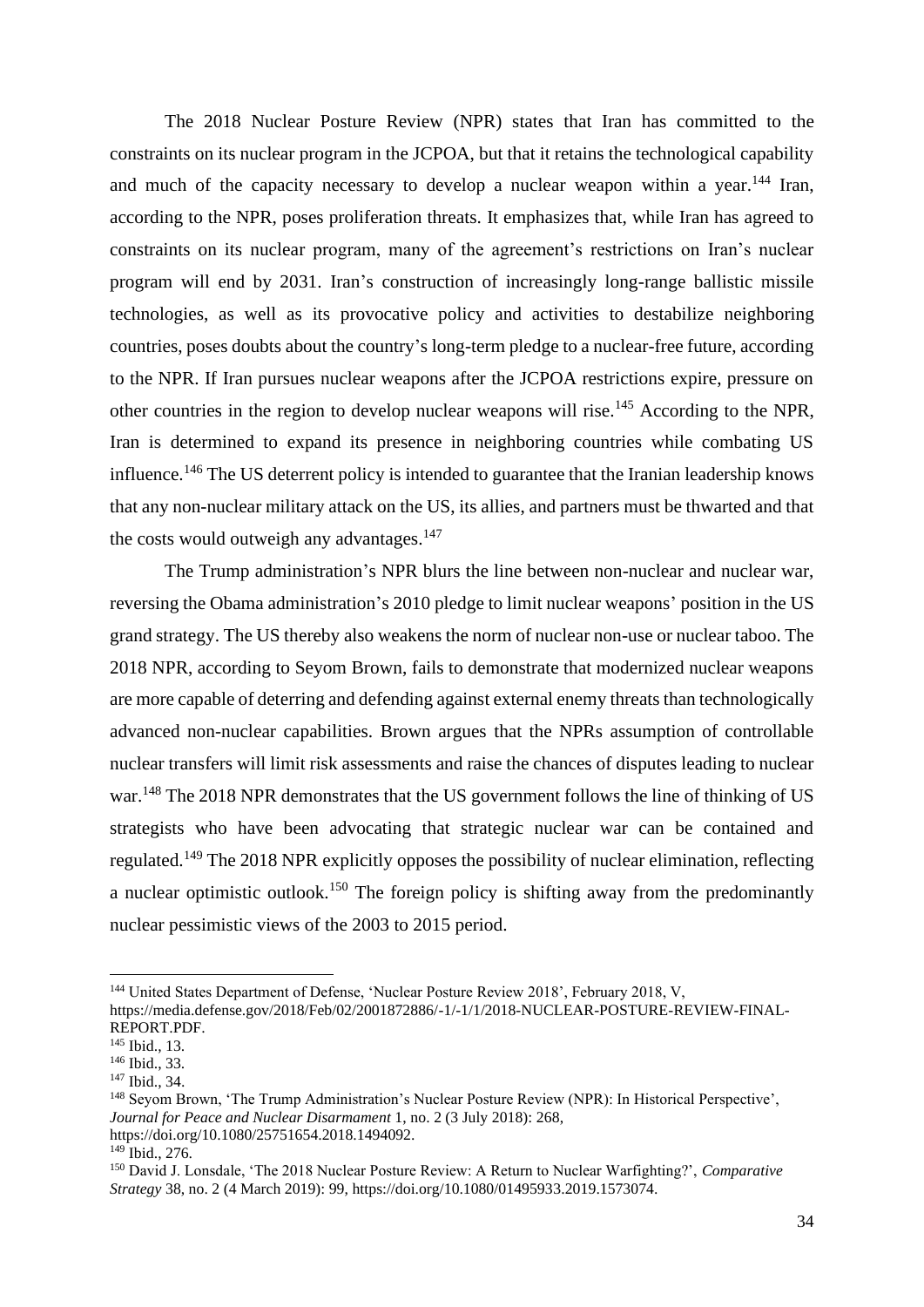Furthermore, while the 2018 NPR reiterates previous statements that the US will only use nuclear weapons under exceptional situations, the report as a whole suggests a rather flexible definition of 'extreme'.<sup>151</sup> The 2018 NPR is weakening the nuclear taboo or tradition of the nuclear non-proliferation regime by going against certain international norms and standards of nuclear non-use.

Throughout his election campaign, Trump repeatedly stated that he was willing to undo the 'catastrophic' Iran deal and that it would be his top priority. However, once elected, Trump learned that keeping to this promise, was more complex than he had anticipated. The IAEA quarterly reports on Iran's compliance with the deal, worldwide support for the JCPOA, and conflicts with some of Trump's former senior colleagues were major impediments to the Trump administration's departure from the deal in the early months of his presidency. In 2017, the Trump administration did reinstate certain sanction waivers under the JCPOA's terms, but several US Republican Senators worked hard to resurrect sanctions through new legislation, and eventually found support in the US Senate and House of Representatives, as they passed their resolution as a show of support for Trump's anti-Iran stance.<sup>152</sup> However, the other international parties that negotiated the agreement with Iran, namely Russia, China, France, the United Kingdom, and Germany, consistently stated that the JCPOA was meeting its core objectives and that its implementation should not be compromised by the US.<sup>153</sup>

## <span id="page-34-0"></span>**2018-2021: The United States' withdrawal from the JCPOA**

The US government under the administration of Trump made its discontent with the JCPOA clear and eventually unilaterally withdrew from the agreement in May 2018. Trump announced that his administration would cease to implement US commitments to the JCPOA and reimpose all US sanctions that were in place before the 2015 accord.<sup>154</sup> According to the statement by the US government, 'The Iran Deal was one of the worst and most one-sided transactions the United States has ever entered into'.<sup>155</sup> The statement mentions that the Trump administration terminated the US' participation in the JCPOA because it failed to protect its national security

<sup>151</sup> Brown, 'The Trump Administration's Nuclear Posture Review (NPR): In Historical Perspective', 277. <sup>152</sup> Hossein Nourani et al., 'Discursive (De)Legitimization of the Iran Nuclear Deal in Donald Trump's Tweets',

*Strategic Analysis* 44, no. 4 (3 July 2020): 335, https://doi.org/10.1080/09700161.2020.1809205.

<sup>&</sup>lt;sup>153</sup> Kenneth Katzman, Paul K. Kerr, and Valerie Heitshusen, 'U.S. Decision to Cease Implementing the Iran Nuclear Agreement' (Library of Congress. Congressional Research Service, 9 May 2018). <sup>154</sup> Ibid.

<sup>&</sup>lt;sup>155</sup> The White House, 'President Donald J. Trump Is Ending United States Participation in an Unacceptable Iran Deal – The White House', The White House, 8 May 2018, https://trumpwhitehouse.archives.gov/briefingsstatements/president-donald-j-trump-ending-united-states-participation-unacceptable-iran-deal/.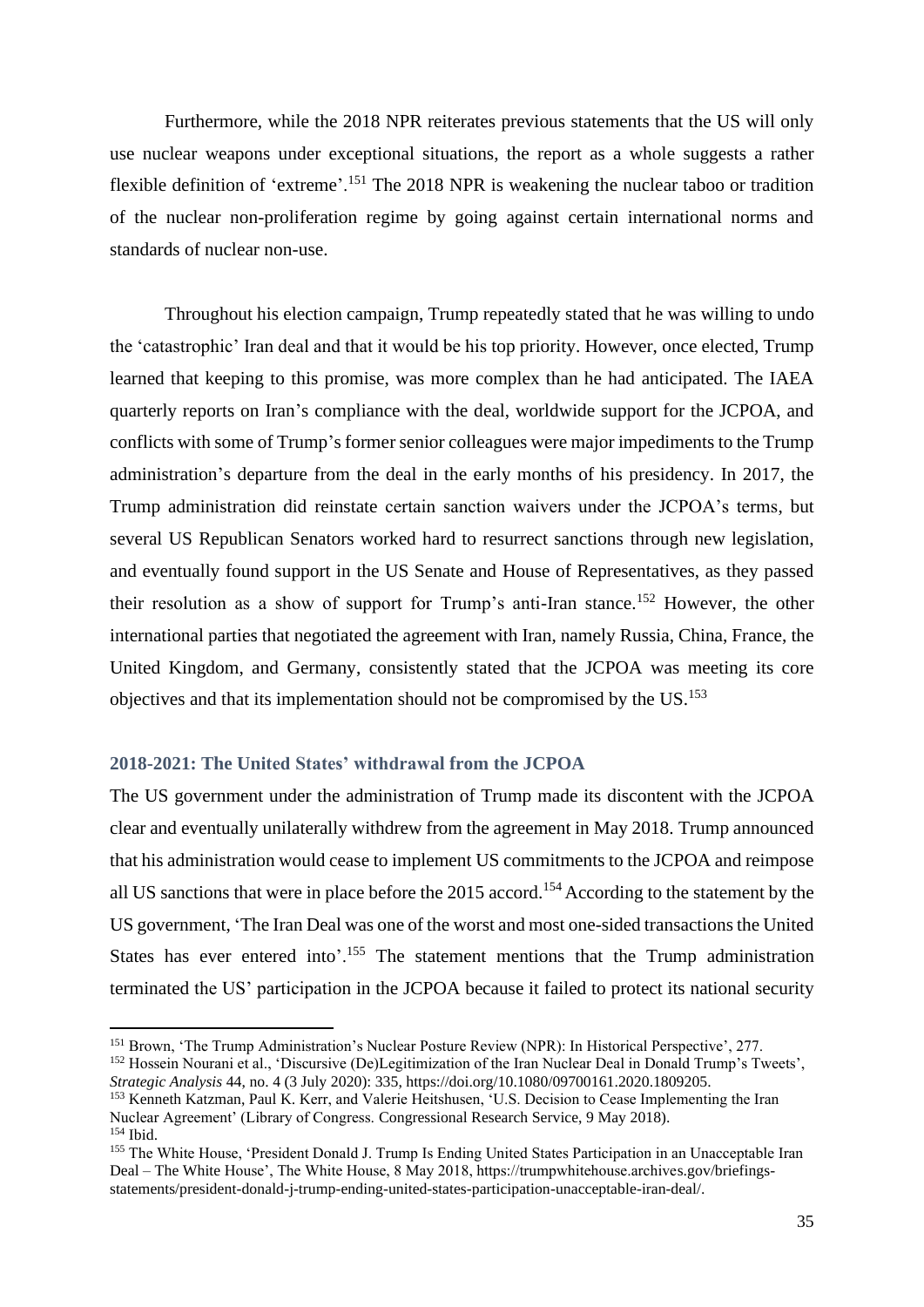interests. It states that the JCPOA enriched the Iranian regime and enabled its malign behavior, while at best delaying its ability to pursue nuclear weapons and allowing it to preserve nuclear research and development. The administration indicates that by withdrawing from the JCPOA, the US would pressure the Iranian regime to alter its course of 'malign activities', and optionally renegotiate the JCPOA, and ensure that Iran's misconduct is not rewarded.<sup>156</sup>

According to the Trump administration, Iran negotiated the JCPOA in bad faith, as the Iranian regime did not come clean about its nuclear activities. Furthermore, the statement mentions that it views the JCPOA as not including strong enough mechanisms for inspections and verification. President Trump's administration reassures its commitment to ensuring Iran has no possible path to a nuclear weapon. The US government aims to assemble a broad coalition of nations to prevent Iran from developing nuclear weapons and to counter the totality of the regime's malign activities: 'Nations must work together to halt the Iranian regime's destabilizing drive for regional hegemony.'<sup>157</sup>

Following the withdrawal, Trump signed a presidential memorandum to institute the highest level of economic sanctions on Iran, thereby re-imposing previous sanctions. Trump did state his willingness to resume negotiations if Iran wished.<sup>158</sup> The unilateral withdrawal of the US from the JCPOA complicated the deal. The leaders of the United Kingdom, France, and Germany, and the EU, expressed regret at the US decision and committed to continue working with Iran to implement the JCPOA. Iranian President Rouhani reacted to the withdrawal of the US by promising to continue enforcing the deal, on the condition that Iran would continue to receive the economic advantages of the JCPOA.<sup>159</sup> While many arms control experts and European allies opposed the withdrawal of the US, it was supported and praised by various Republican lawmakers, Israel, and Saudi Arabia.<sup>160</sup>

The departure signaled the start of the Trump administration's rhetorical and military escalation with Iran.<sup>161</sup> The US unilaterally withdrew from international agreements, inherently also affecting the other parties involved. Even though Trump never shied away from expressing his disdain for the JCPOA, the majority of the JCPOA signatory states did not expect that Trump would remove his country from the agreement that essentially stifles Iran's nuclear program

<sup>156</sup> Ibid.

<sup>&</sup>lt;sup>157</sup> Ibid.

<sup>&</sup>lt;sup>158</sup> Nourani et al., 'Discursive (De)Legitimization of the Iran Nuclear Deal in Donald Trump's Tweets', 332.

<sup>159</sup> Katzman, Kerr, and Heitshusen, 'U.S. Decision to Cease Implementing the Iran Nuclear Agreement'.

<sup>&</sup>lt;sup>160</sup> Council on Foreign Relations, 'U.S. Relations With Iran, 1953–2021', accessed 28 May 2021, https://www.cfr.org/timeline/us-relations-iran-1953-2021.

 $161$  Ibid.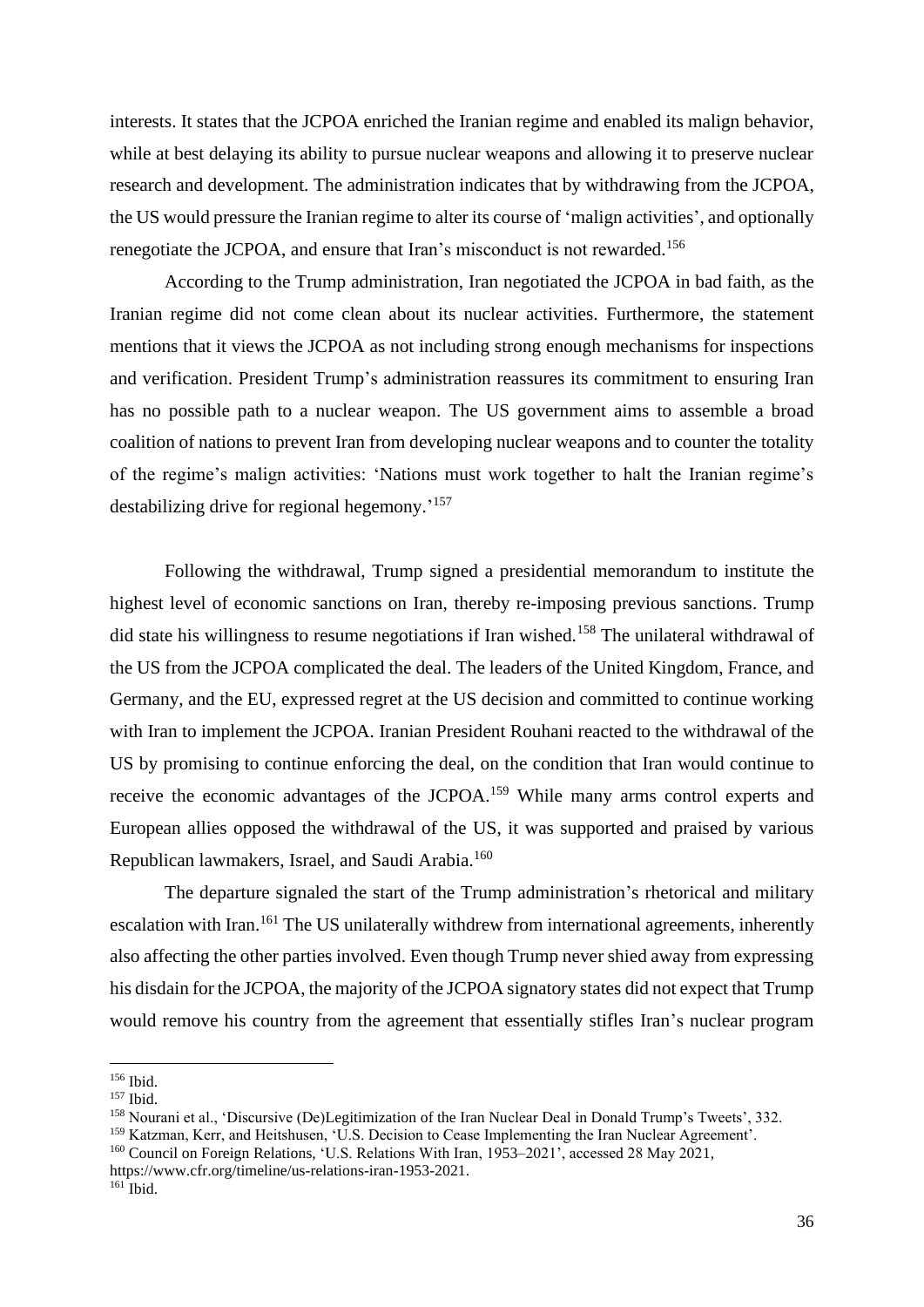and encourages IAEA inspections. By withdrawing from the JCPOA President Trump disobeyed a United Nations Security Council (UNSC) Resolution, jeopardized the defense and economic interests of the US's Western allies, and jeopardized the IAEA non-proliferation process.<sup>162</sup>

The E3/EU parties have made many attempts to maintain the nuclear agreement and prevent the US withdrawal. This is because of the belief that the US exit caused the resulting action-reaction dynamic, but also because they feel that punishing Iran would only encourage the country to escalate further.<sup>163</sup> European parties have attempted to maintain trade with Iran, even establishing a special financial structure to allow for limited business with Iran. However, European power has been limited since few European individuals and businesses are willing to risk losing access to the US market and financial system to conduct business with Iran, no matter how publicly committed European politicians are to the agreement.<sup>164</sup>

The reaction of the international community to the withdrawal of the US from the JCPOA reflects that the US policy has changed significantly. The opposition reflects the absence of support from the nuclear non-proliferation regime and the US' disengagement from the nuclear taboo or tradition by departing from an important international non-proliferation agreement.

In 2019, the IAEA confirmed that Iran had not fully complied with the obligations and restrictions under the JCPOA.<sup>165</sup> Following the killing of top Iranian general Qasem Soleimani by the US in January 2020, Iran announced that it would no longer abide by the limitations of the JCPOA. The US administration stated that 'This strike was aimed at deterring future Iranian attack plans. The United States will continue to take all necessary action to protect our people and our interests wherever they are around the world.<sup>166</sup> In reaction to these developments, the leaders of Germany, France, and the United Kingdom released a joint statement urging Iran to comply with the nuclear deal's conditions and desist from committing or supporting any other

<sup>162</sup> Nourani et al., 'Discursive (De)Legitimization of the Iran Nuclear Deal in Donald Trump's Tweets', 332.

<sup>163</sup> Sossai, '"The Dynamic of Action and Reaction" and the Implementation of the Iran Nuclear Deal', 21. <sup>164</sup> Philip H. Gordon, 'The Coming Nuclear Crisis With Iran', Council on Foreign Relations, 6 January 2020, https://www.cfr.org/in-brief/coming-nuclear-crisis-iran.

<sup>&</sup>lt;sup>165</sup> Peter Beaumont, 'Iran Has Enriched Uranium Past Key Limit, IAEA Confirms', the Guardian, 8 July 2019, http://www.theguardian.com/world/2019/jul/08/iran-has-enriched-uranium-past-key-limit-iaea-confirms.

<sup>&</sup>lt;sup>166</sup> United States Department of Defense, 'Statement by the Department of Defense', United States Department of Defense, 1 February 2020, https://www.defense.gov/Newsroom/Releases/Release/Article/2049534/statementby-the-department-of-defense/.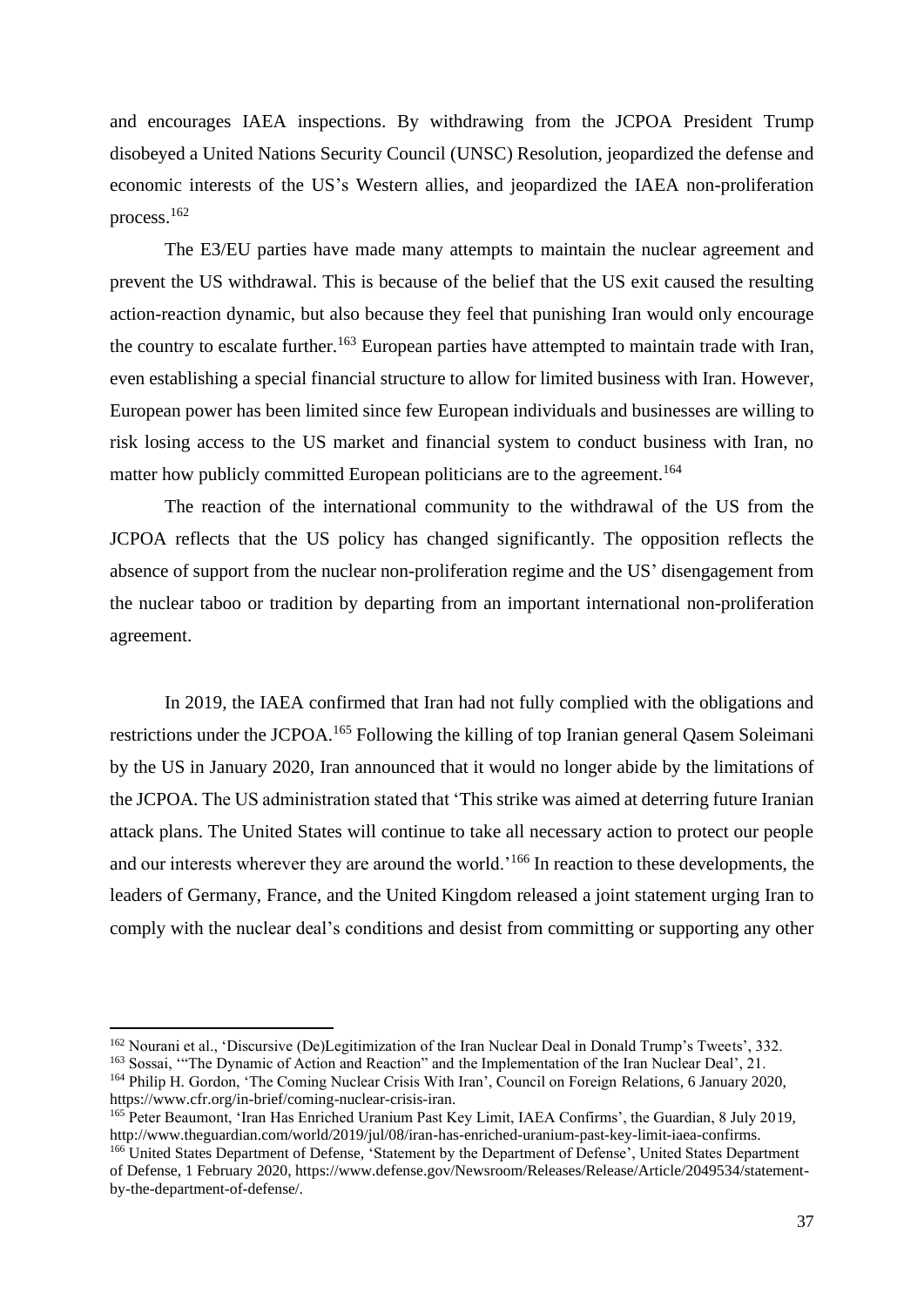violent actions. Iran emphasized that it remained open to negotiations with European partners over its nuclear program and reaffirmed that it would not seek to acquire nuclear weapons.<sup>167</sup>

In this period, Trump increased the severity and quantify of sanctions against Iran. The US DOD reaffirmed in 2020 the US assessment of Iran as a leading source of instability in the Middle East.<sup>168</sup> Following the assassination of Iranian key nuclear scientist Mohsen Fakhrizdeh in November 2020, Iran further boosted its uranium enrichment above the permitted concentrations by the JCPOA and vowed to expel IAEA inspectors if sanctions on the banking and oil sectors were not lifted. Unclarity remains surrounding the instigator of the attack.<sup>169</sup>

In 2020, the absence of international support for the Trump administration's US strategy became apparent. The Trump administration sought to extend a UN arms embargo on Iran, claiming that Iran breached the agreement. However, at the UNSC, the US-backed resolution to extend the embargo failed, highlighting a lack of international support for US' Iran policy and the diminishing influence of the US.<sup>170</sup> In April 2020 the US attempt to reimpose snapback sanctions on Iran also failed, with the other P5 countries objecting to the move, claiming that the US could not unilaterally implement the snapback mechanism because it had withdrawn from the nuclear deal in 2018.<sup>171</sup>

## <span id="page-37-0"></span>**Comprehensive analysis of the United States' foreign policy toward Iran 2015-2021**

The preceding analysis in Chapter 3 has concentrated on distinct, chronological timeframes from 2015 to 2021. To comprehend and contextualize the period, the following paragraph will analyze the US nuclear policy in the complete period of 2015 to 2021.

All JCPOA parties have publicly criticized the US choice to withdraw from the deal in 2018 and have tried to uphold the deal by continuing to providing Iran with its economic advantages under the original deal.<sup>172</sup> With the disengagement of the deal, the Trump administration embarked on a program of maximum pressure on Iran, combining sanctions with various diplomatic and military measures. This plan aimed to put Iran under unprecedented

<sup>&</sup>lt;sup>167</sup> Karimi Nasser, Jon Gambrell, and Zeina Karam, 'Blowback: Iran Abandons Nuclear Limits after US Killing', AP NEWS, 6 January 2020, https://apnews.com/article/donald-trump-ap-top-news-tehran-international-newsunited-nations-e043255bd33ab318f71d1947716a5b94.

<sup>168</sup> United States Department of Defense, 'United States Department of Defense Agency Financial Report Fiscal Year 2020', 2020, 41,

https://comptroller.defense.gov/Portals/45/Documents/afr/fy2020/DoD\_FY20\_Agency\_Financial\_Report.pdf. <sup>169</sup> Council on Foreign Relations, 'U.S. Relations With Iran, 1953–2021'.

<sup>170</sup> Ibid.

<sup>&</sup>lt;sup>171</sup> Robinson, 'What Is the Iran Nuclear Deal?'

<sup>&</sup>lt;sup>172</sup> Kenneth Katzman, 'Iran Sanctions [Updated April 6, 2021]' (Library of Congress. Congressional Research Service, 6 April 2021), 42, https://fas.org/sgp/crs/mideast/RS20871.pdf.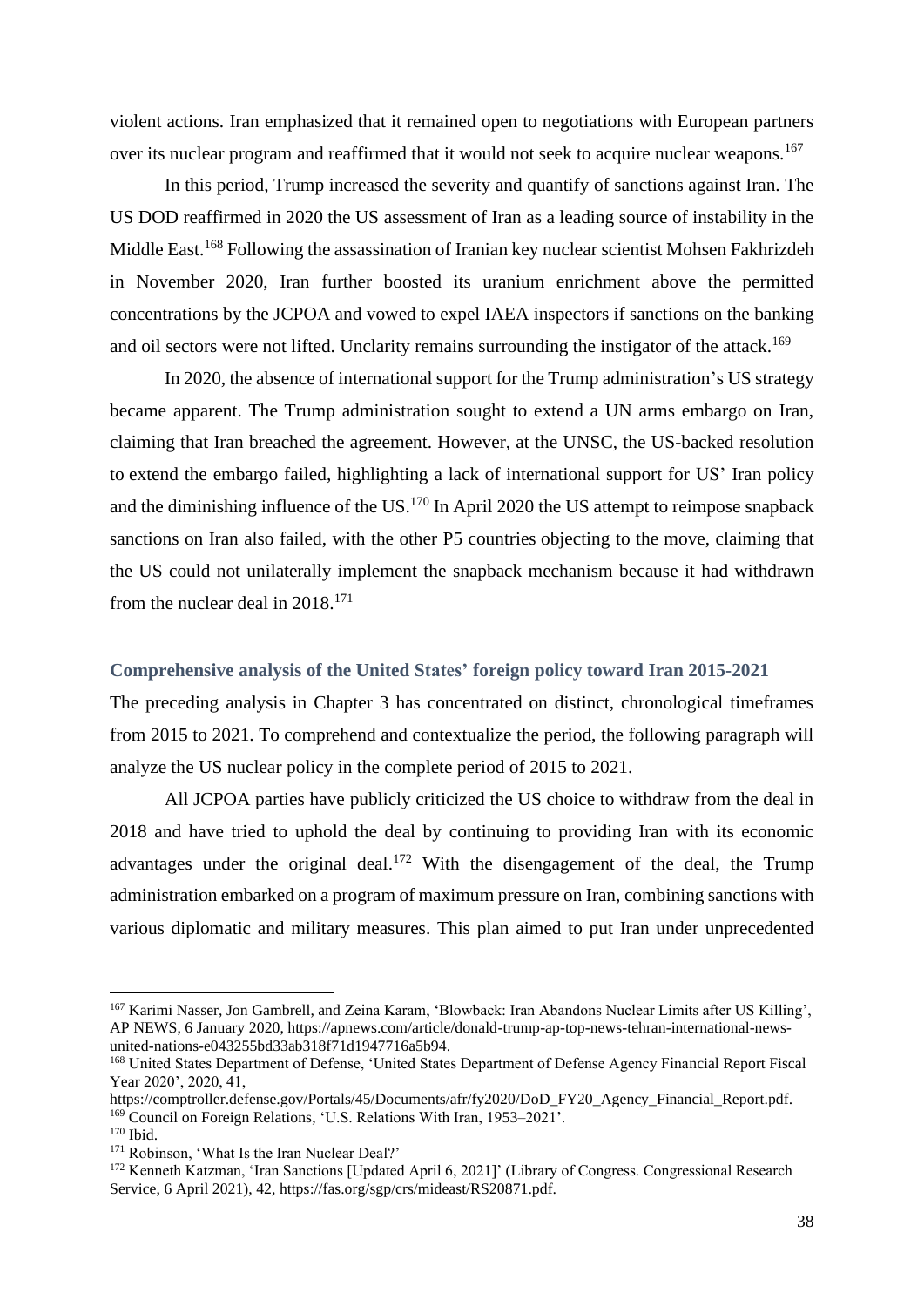pressure to reach a new comprehensive agreement.<sup>173</sup> The EU countries did not reimpose sanctions on Iran following the US departure from the JCPOA, however, many European companies did discontinue Iran-related business. While striving to maintain civilian economic interaction with Iran, European governments have attempted to help US efforts to fight Iran's terrorist and proliferation operations.<sup>174</sup>

These international developments reflect the US' declining influence on the nuclear non-proliferation regime, with the European parties steering their own course and criticizing the US withdrawal and extensive sanctions regime. On the other hand, the developments also show that the US remains a large influence, as the European parties do not completely distance themselves from the US and its policies. The preservation of the JCPOA reflects the conviction of the international community of the significance of the deal for maintaining the stability of the nuclear non-proliferation regime. Upholding international nuclear non-proliferation treaties reflects the dominance of nuclear pessimistic views internationally and commitment to the norm of nuclear non-use.

Fundamental to the US thinking and nuclear policies, as articulated in the 2018 NPR, is the notion that US nuclear capabilities offer critical contributions to the deterrence of nuclear and non-nuclear aggression. Nuclear capabilities and deterrence tactics are viewed as essential for the security of the US and its allies. The US claims that the deterrence effects that nuclear weapons provide are unique and necessary for averting opponent nuclear attacks.<sup>175</sup> According to NPR, conventional forces alone are insufficient to reassure allies who place a high value on US extended nuclear deterrence for their security.<sup>176</sup> This line of reasoning mirrors nuclear optimism.

According to T.V. Paul, nuclear powers, including the US, have strategic doctrines that advocate nuclear deployment under certain conditions. Paul attests that those conditions are enlarging and now include the prevention and pre-emption of use of WMDs by non-nuclear states. Such policy changes would not have been conceived or adopted by nuclear weapon nations with minimal public debate if nuclear non-use had been a well-entrenched taboo-like prohibition. Instead, nuclear use is constantly debated, and as a result, the prohibition against use is not a powerful taboo.<sup>177</sup> This is also visible in the nuclear policies of the US from 2015

<sup>&</sup>lt;sup>173</sup> Sossai, "The Dynamic of Action and Reaction" and the Implementation of the Iran Nuclear Deal', 20.

<sup>174</sup> Ibid., 43–44.

<sup>&</sup>lt;sup>175</sup> United States Department of Defense, 'Nuclear Posture Review 2018', VI.

<sup>176</sup> Ibid., VII.

<sup>177</sup> Paul, 'Taboo or Tradition?', 857.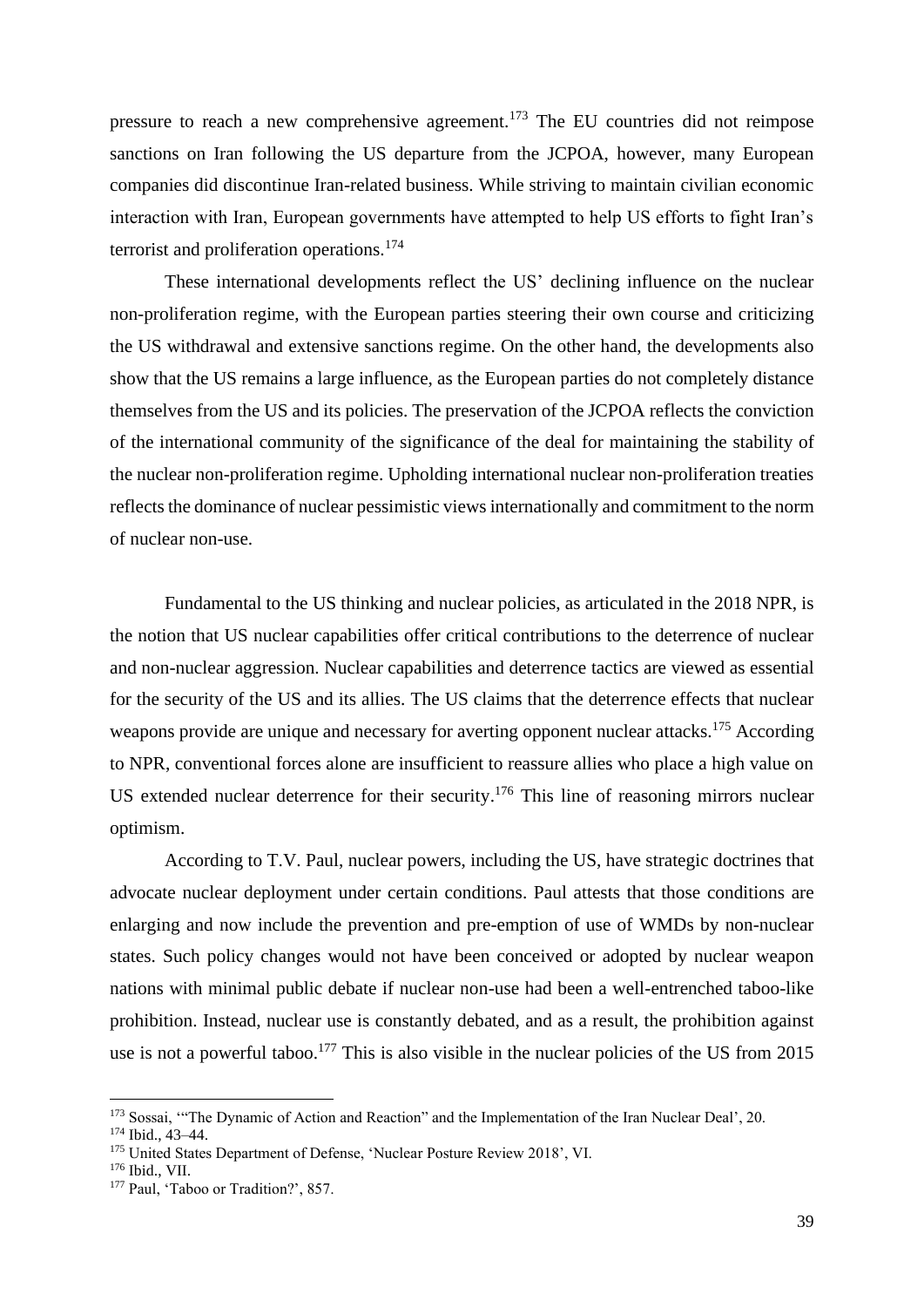to 2021, which demonstrate considerations of nuclear deployment and breaking the nuclear taboo of the nuclear non-proliferation regime. The US withdrawal of the JCPOA and the policies under President Trump's administration, reflect the US's noncompliance with the nuclear non-proliferation regime and the norm of non-use of the nuclear taboo.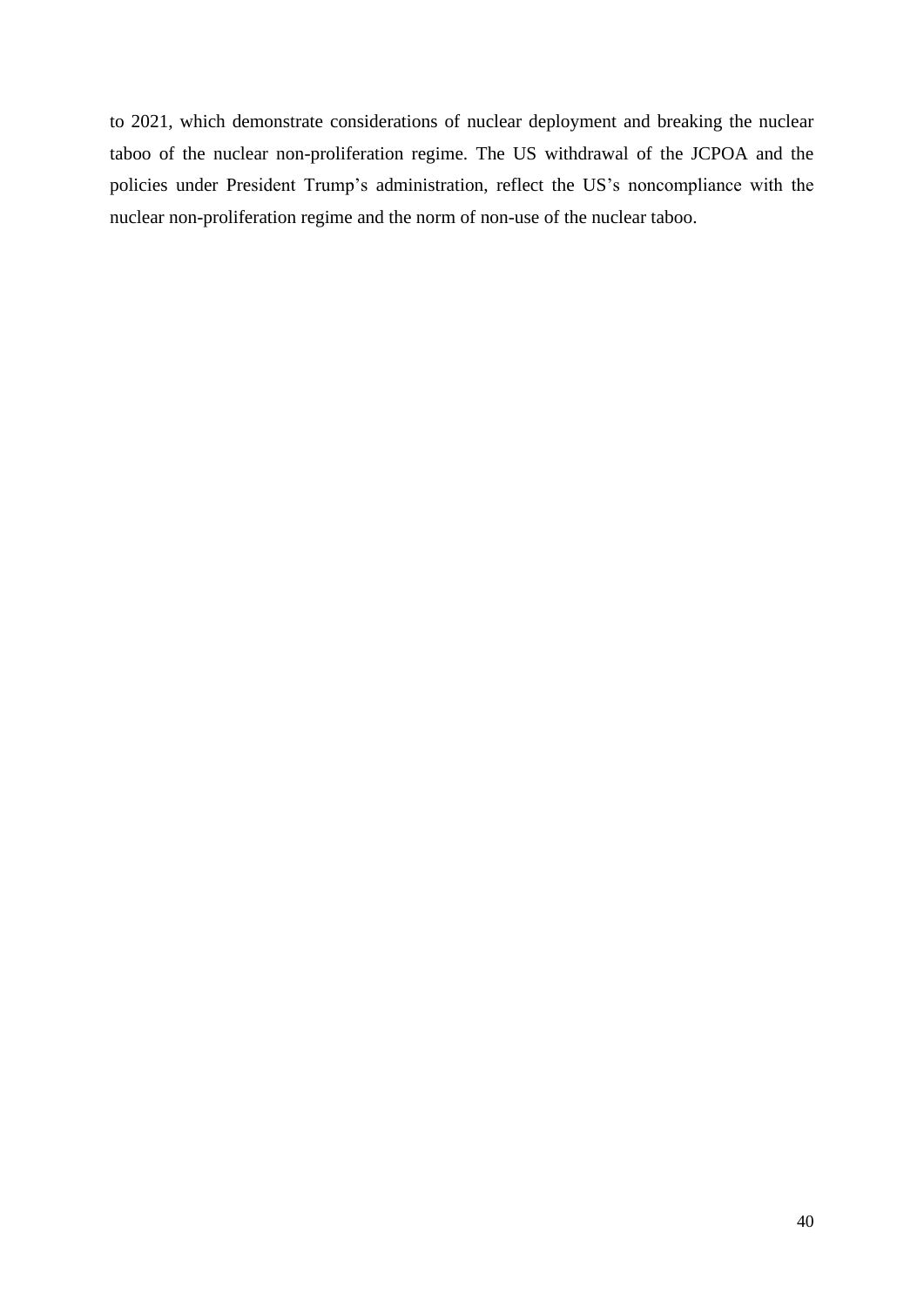#### <span id="page-40-0"></span>**Conclusion**

This thesis has aimed to contribute to the debate surrounding nuclear non-proliferation by focusing on the foreign policy of the United States (US) toward Iran and its nuclear program, using an analysis that included various theoretical approaches to nuclear non-proliferation. The following question was central to this research: *How has the foreign policy of the United States toward Iran's nuclear program affected the development of the nuclear non-proliferation regime from 2003 to 2021?* To address this issue, this study examined several US policy papers from various branches of government focused on nuclear policy and Iran's nuclear program.

This study has provided a historical context to the debate around nuclear nonproliferation the assumptions and explanations to nuclear non-use and non-proliferation of several theoretical approaches. Nuclear optimists claim that nuclear weapons have contributed to international stability and the non-use and non-proliferation of nuclear weapons. Nuclear pessimists, on the other hand, believe that nuclear weapons cause international instability and further proliferation. These interpretations of international relations have focused primarily on aspects such as deterrence to explain the non-use and non-proliferation of nuclear weapons, whereas more constructivist or normative approaches explain it as a result of a taboo or tradition of nuclear non-use. Constructivist and normative approaches have argued that either a nuclear taboo or tradition, which claims that the active stigmatization of nuclear weapons has led to the continued non-use of nuclear weapons, forms a major aspect of the nuclear non-proliferation regime. The case study of US foreign policy regarding nuclear non-proliferation and Iran's nuclear program has been analyzed with the analytical and theoretical approaches provided.

The focus of US nuclear policy from 2003 to 2015 has remained on maintaining a stable nuclear deterrence capacity while proclaiming to decrease its reliance on nuclear weapons. The policy documents in this period have emphasized the need to actively prevent the proliferation of nuclear weapons to 'rogue regimes' and adversaries. Various US administrations have admitted to considering the possibility of using nuclear weapons pre-emptively under certain conditions. Due to its historic rivalry with Iran, the US has been suspicious of Iran and its nuclear program from the outset. The nuclear pessimistic notion that Iran acquiring nuclear weapons would lead to a chain of regional proliferation and instability in the international security environment is prevalent in US nuclear policy. Therefore, US policy has actively sought to deter any nuclear proliferation efforts by Iran. While nuclear pessimistic thought has dominated the US foreign policy from 2003 to 2015, the US has allowed Iran to develop a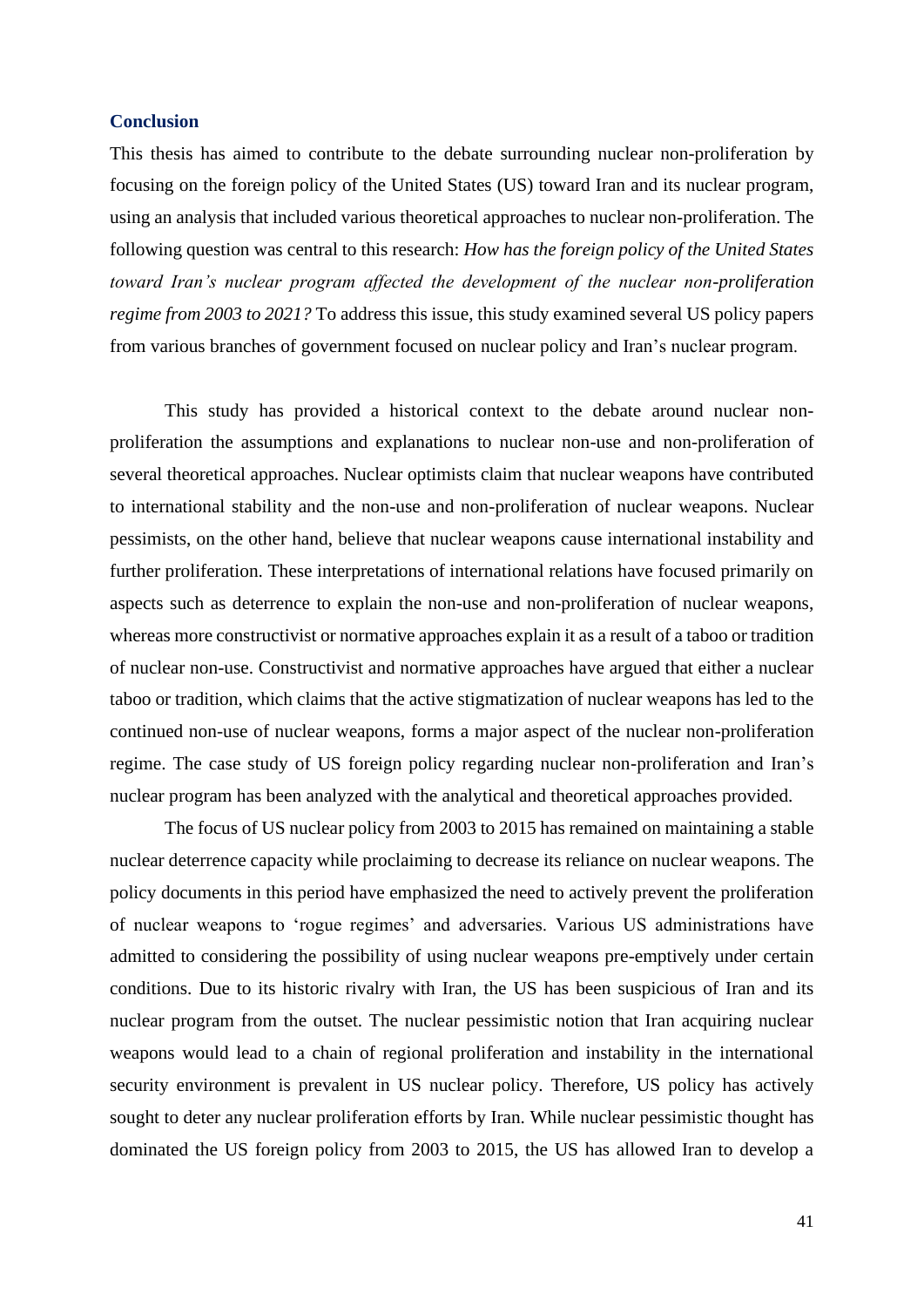limited form of its nuclear program with the implementation of the Joint Comprehensive Plan of Action, a multilateral agreement reached in 2015.

The JCPOA, reached under US President Barack Obama's administration in 2015, was hailed as an important advance in the international nuclear non-proliferation regime, as well as a long-awaited rapprochement between the US and Iran. The US withdrawal from the JCPOA in 2018, marked a significant occurrence in the international community between 2015 to 2021. With US President Donald J. Trump's administration, a change in nuclear strategic policies took place. The policies implemented during Trump's presidency reflected the administration's dissatisfaction with the JCPOA. The policies shifted away from the long-term objective of the abolition of nuclear weapons and reasserted the significance of nuclear weapons in US security strategies. The nuclear policies of the US from 2015 to 2021, particularly those during the Trump administration, reflect the nuclear optimistic notion of nuclear weapons as tools of stability and peace. The modernization and maintenance of the US nuclear arsenal reflect this line of reasoning and contradicts the notion of seeing value in the nuclear taboo. However, US nuclear policies only recognize the stabilizing potential of nuclear weapons in the hands of the US and its allies and the proliferation of nuclear weapons to nations such as Iran remains unthinkable, reflecting a more nuclear pessimistic view. The US nuclear policies reflect this inherently contradictory and hypocritical line of thought.

The nuclear policies of the US from 2003 to 2021 have emphasized the nuclear optimistic notion that the US needs to maintain nuclear weapons to ensure deterrence and stability. By adhering to this notion, the US undermined the state of the nuclear nonproliferation norm internationally. Contradictory, the US strongly opposed the nuclear proliferation of other states, reflecting a nuclear pessimistic viewpoint, and thereby also reinforcing the idea of non-use and non-proliferation of nuclear weapons globally. The findings of this research argue that US nuclear policies only recognize the stabilizing potential of nuclear weapons in the hands of the US and its allies and the proliferation of nuclear weapons to nations such as Iran remains unthinkable. The US nuclear policies from 2003 to 2021 reflect this inherently contradictory and hypocritical line of thought.

The US nuclear policies have mainly focused on limiting Iran's nuclear capacities with coercive diplomatic means. The US's influence is visible in its ability to mobilize support for an international sanctions regime on Iran. From 2009, US policies concentrated on negotiating with Iran, and the impact of the US can be seen in the resolution of the impasse in negotiations with Iran and the signing of the JCPOA in 2015. However, since 2017, and particularly after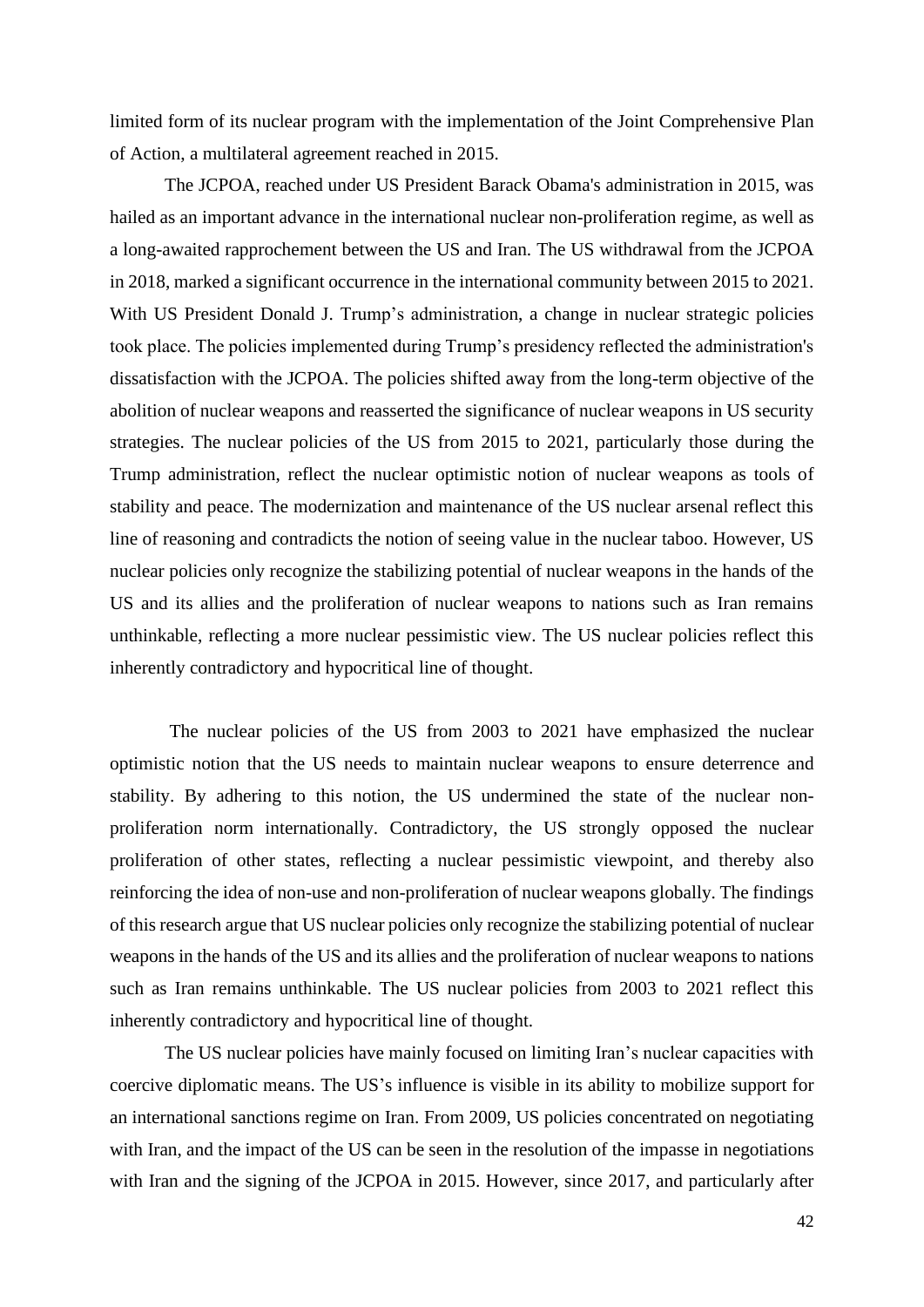the withdrawal of the US from the JCPOA in 2018, a downward trend is visible in the US influence on the nuclear non-proliferation regime, as the other JCPOA signatories actively criticized the US decision and supported the deal's provisions. This concludes this research and answers the main research question: *How has the foreign policy of the United States toward Iran's nuclear program affected the development of the nuclear non-proliferation regime from 2003 to 2021?.*

The focus of this research on nuclear non-proliferation has remained on US policy and has only briefly addressed the governmental internal developments of Iran's political structure and its policies. Further research might shift the emphasis toward Iran and outline changes and developments of Iran's nuclear policies and provide a more comprehensive understanding of the nuclear non-proliferation regime by placing it in the context of international developments. The scope of this research was limited to US policy developments until the changing of the US administration in 2021. The subsequent developments could not be examined as these developments are too recent to be placed in a historical context or perspective. Future research could implement the analytical framework of this research onto the developments that occurred after the inauguration of the Biden administration in 2021.

As of June 2021, the US relationship with Iran remains contentious. The US administration under President Biden has declared its willingness to resurrect the JCPOA if Iran abides by the deal's terms, and discussions to restore the deal have resumed. Iranian presidential elections are scheduled for June 18, 2021, which could influence the prospects of the negotiations for a new comprehensive agreement. The future of the Iran nuclear deal and the global nuclear non-proliferation regime remain undetermined.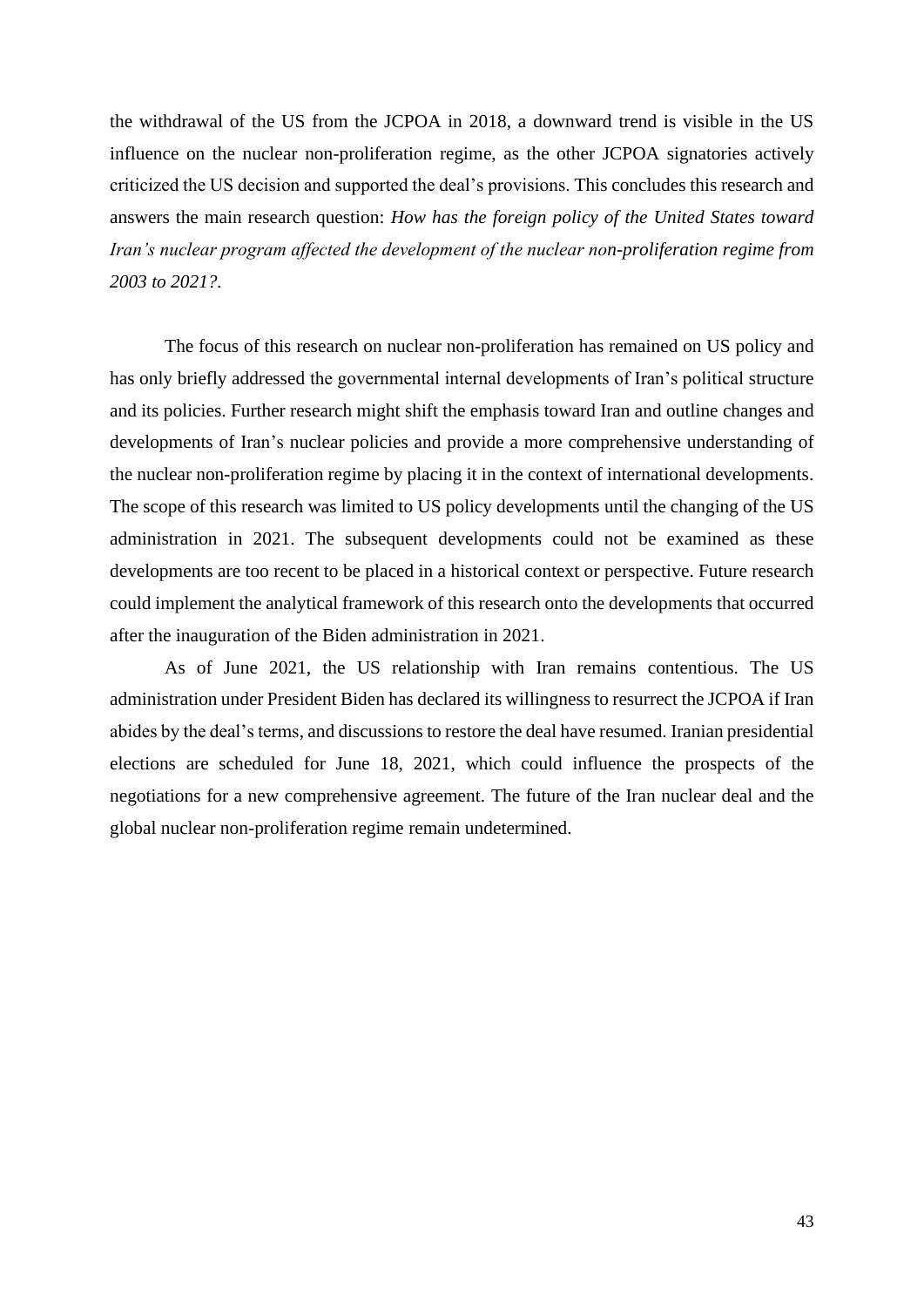#### <span id="page-43-0"></span>**Bibliography**

#### **Primary sources**

- Katzman, Kenneth. 'Iran Sanctions [Updated April 6, 2021]'. Library of Congress. Congressional Research Service, 6 April 2021. [https://fas.org/sgp/crs/mideast/RS20871.pdf.](https://fas.org/sgp/crs/mideast/RS20871.pdf)
- Katzman, Kenneth, Paul K. Kerr, and Valerie Heitshusen. 'U.S. Decision to Cease Implementing the Iran Nuclear Agreement'. Library of Congress. Congressional Research Service, 9 May 2018.
- Historical Office: Office of the Secretary of Defence. 'National Security Strategy'. Accessed 10 May 2021. [https://history.defense.gov/Historical-Sources/National-Security-](https://history.defense.gov/Historical-Sources/National-Security-Strategy/)[Strategy/.](https://history.defense.gov/Historical-Sources/National-Security-Strategy/)
- National Security Strategy Archive. 'National Security Strategy Archive'. Accessed 10 May 2021. [https://nssarchive.us/.](https://nssarchive.us/)
- President of the United States. 'The National Security Strategy of the United States of America 2002'. The White House, 17 September 2002. [http://nssarchive.us/national-security](http://nssarchive.us/national-security-strategy-2002/)[strategy-2002/.](http://nssarchive.us/national-security-strategy-2002/)
- ———. 'The National Security Strategy of the United States of America 2006'. The White House, 16 March 2006. [https://nssarchive.us/wp-content/uploads/2020/04/2006.pdf.](https://nssarchive.us/wp-content/uploads/2020/04/2006.pdf)
- ———. 'The National Security Strategy of the United States of America 2010'. The White House, 27 May 2010. [https://nssarchive.us/wp-content/uploads/2020/04/2010.pdf.](https://nssarchive.us/wp-content/uploads/2020/04/2010.pdf)
- ———. 'The National Security Strategy of the United States of America 2015'. The White House, 6 February 2015. [https://nssarchive.us/wp-content/uploads/2020/04/2015.pdf.](https://nssarchive.us/wp-content/uploads/2020/04/2015.pdf)
- ———. 'The National Security Strategy of the United States of America 2017'. The White House, 18 December 2017. [http://nssarchive.us/wp-content/uploads/2020/04/2017.pdf.](http://nssarchive.us/wp-content/uploads/2020/04/2017.pdf)
- 'State of the Union Address (January 29, 2002)'. Accessed 3 June 2021. [https://web.archive.org/web/20111011053416/http://millercenter.org/president/speeches](https://web.archive.org/web/20111011053416/http:/millercenter.org/president/speeches/detail/4540) [/detail/4540.](https://web.archive.org/web/20111011053416/http:/millercenter.org/president/speeches/detail/4540)
- The White House. 'National Strategy for Combating Terrorism', 2006. [https://www.researchgate.net/publication/235161948\\_National\\_Strategy\\_for\\_Combatin](https://www.researchgate.net/publication/235161948_National_Strategy_for_Combating_Terrorism_Background_and_Issues_for_Congress) [g\\_Terrorism\\_Background\\_and\\_Issues\\_for\\_Congress.](https://www.researchgate.net/publication/235161948_National_Strategy_for_Combating_Terrorism_Background_and_Issues_for_Congress)
	- ———. 'National Strategy for Countering Weapons of Mass Destruction Terrorism', 1 December 2018. [https://www.hsdl.org/?abstract&did=.](https://www.hsdl.org/?abstract&did=)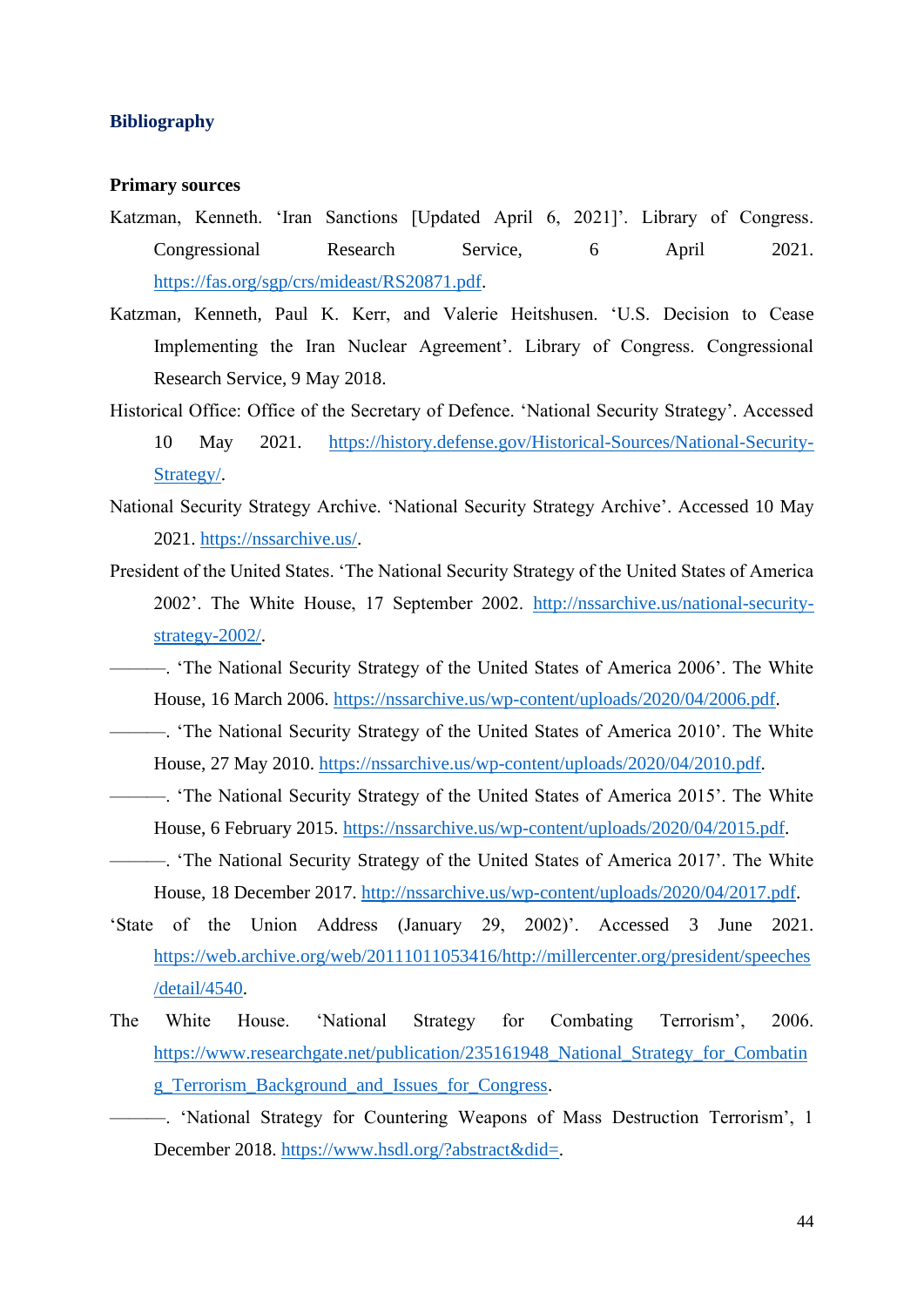———. 'President Donald J. Trump Is Ending United States Participation in an Unacceptable Iran Deal – The White House'. The White House, 8 May 2018. [https://trumpwhitehouse.archives.gov/briefings-statements/president-donald-j-trump](https://trumpwhitehouse.archives.gov/briefings-statements/president-donald-j-trump-ending-united-states-participation-unacceptable-iran-deal/)[ending-united-states-participation-unacceptable-iran-deal/.](https://trumpwhitehouse.archives.gov/briefings-statements/president-donald-j-trump-ending-united-states-participation-unacceptable-iran-deal/)

United States Department of Defense. 'Nuclear Posture Review 2002 [Excerpts]', 8 January 2002. [https://fas.org/wp-content/uploads/media/Excerpts-of-Classified-Nuclear-Posture-](https://fas.org/wp-content/uploads/media/Excerpts-of-Classified-Nuclear-Posture-Review.pdf)[Review.pdf.](https://fas.org/wp-content/uploads/media/Excerpts-of-Classified-Nuclear-Posture-Review.pdf)

———. 'Nuclear Posture Review 2018', February 2018. [https://media.defense.gov/2018/Feb/02/2001872886/-1/-1/1/2018-NUCLEAR-](https://media.defense.gov/2018/Feb/02/2001872886/-1/-1/1/2018-NUCLEAR-POSTURE-REVIEW-FINAL-REPORT.PDF)[POSTURE-REVIEW-FINAL-REPORT.PDF.](https://media.defense.gov/2018/Feb/02/2001872886/-1/-1/1/2018-NUCLEAR-POSTURE-REVIEW-FINAL-REPORT.PDF)

———. 'Nuclear Posture Review Report 2010', April 2010. [https://dod.defense.gov/Portals/1/features/defenseReviews/NPR/2010\\_Nuclear\\_Posture](https://dod.defense.gov/Portals/1/features/defenseReviews/NPR/2010_Nuclear_Posture_Review_Report.pdf) [\\_Review\\_Report.pdf.](https://dod.defense.gov/Portals/1/features/defenseReviews/NPR/2010_Nuclear_Posture_Review_Report.pdf)

———. 'Quadrennial Defense Review 2014', 2014. [https://history.defense.gov/Portals/70/Documents/quadrennial/QDR2014.pdf?ver=tXH9](https://history.defense.gov/Portals/70/Documents/quadrennial/QDR2014.pdf?ver=tXH94SVvSQLVw-ENZ-a2pQ%3d%3d) [4SVvSQLVw-ENZ-a2pQ%3d%3d.](https://history.defense.gov/Portals/70/Documents/quadrennial/QDR2014.pdf?ver=tXH94SVvSQLVw-ENZ-a2pQ%3d%3d)

- ———. 'Quadrennial Defense Review Report 2006', 2006. [https://dod.defense.gov/Portals/1/features/defenseReviews/QDR/Report20060203.pdf.](https://dod.defense.gov/Portals/1/features/defenseReviews/QDR/Report20060203.pdf)
- ———. 'Quadrennial Defense Review Report 2010', 2010. [https://archive.defense.gov/qdr/QDR%20as%20of%2029JAN10%201600.pdf.](https://archive.defense.gov/qdr/QDR%20as%20of%2029JAN10%201600.pdf)
- ———. 'Report on Nuclear Employment Strategy of the United States Specified in Section 491 of 10 U.S.C.', 12 June 2013. [https://fas.org/wp](https://fas.org/wp-content/uploads/2013/06/NukeEmploymentGuidance_DODbrief061213.pdf)[content/uploads/2013/06/NukeEmploymentGuidance\\_DODbrief061213.pdf.](https://fas.org/wp-content/uploads/2013/06/NukeEmploymentGuidance_DODbrief061213.pdf)
	- ———. 'Statement by the Department of Defense'. United States Department of Defense, 1 February 2020.

[https://www.defense.gov/Newsroom/Releases/Release/Article/2049534/statement-by](https://www.defense.gov/Newsroom/Releases/Release/Article/2049534/statement-by-the-department-of-defense/)[the-department-of-defense/.](https://www.defense.gov/Newsroom/Releases/Release/Article/2049534/statement-by-the-department-of-defense/)

———. 'Summary of the 2018 National Defense Strategy of the United States of America', 2018. [https://dod.defense.gov/Portals/1/Documents/pubs/2018-National-Defense-](https://dod.defense.gov/Portals/1/Documents/pubs/2018-National-Defense-Strategy-Summary.pdf)[Strategy-Summary.pdf.](https://dod.defense.gov/Portals/1/Documents/pubs/2018-National-Defense-Strategy-Summary.pdf)

———. 'United States Department of Defense Agency Financial Report Fiscal Year 2007', 15 November 2007.

https://comptroller.defense.gov/Portals/45/Documents/afr/fy2007/Entire\_Document (5. [1\\_KB\).pdf.](https://comptroller.defense.gov/Portals/45/Documents/afr/fy2007/Entire_Document_(5.1_KB).pdf)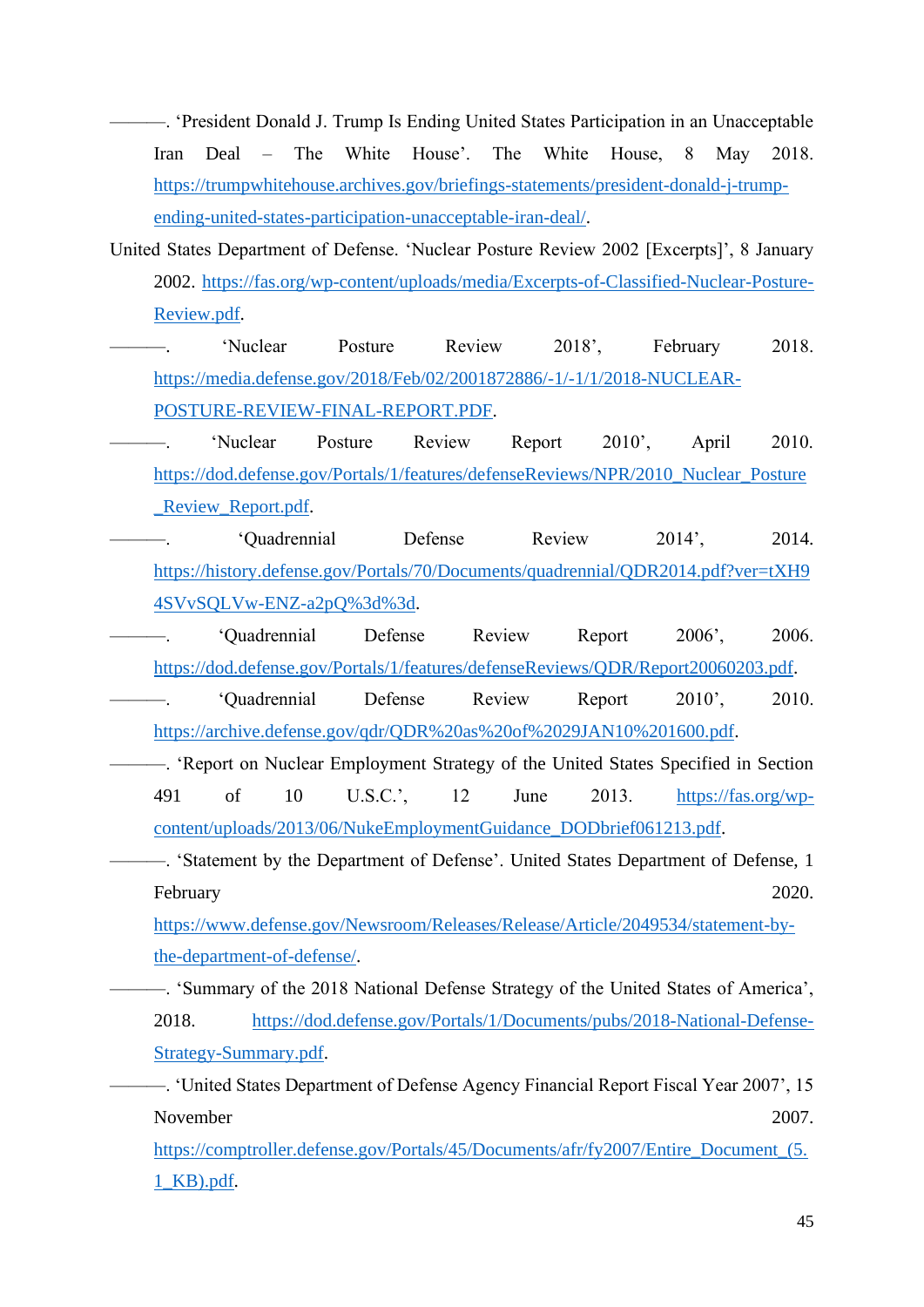- ———. 'United States Department of Defense Agency Financial Report Fiscal Year 2017', 2017. [https://comptroller.defense.gov/Portals/45/Documents/afr/fy2017/5-](https://comptroller.defense.gov/Portals/45/Documents/afr/fy2017/5-Appendices.pdf) [Appendices.pdf.](https://comptroller.defense.gov/Portals/45/Documents/afr/fy2017/5-Appendices.pdf)
- ———. 'United States Department of Defense Agency Financial Report Fiscal Year 2020', 2020.

[https://comptroller.defense.gov/Portals/45/Documents/afr/fy2020/DoD\\_FY20\\_Agency\\_](https://comptroller.defense.gov/Portals/45/Documents/afr/fy2020/DoD_FY20_Agency_Financial_Report.pdf) [Financial\\_Report.pdf.](https://comptroller.defense.gov/Portals/45/Documents/afr/fy2020/DoD_FY20_Agency_Financial_Report.pdf)

#### **Literature**

- Alcaro, Riccardo. 'The History: The 2003–16 Iran Nuclear Crisis'. In *Europe and Iran's Nuclear Crisis*, by Riccardo Alcaro, 59–90. Cham: Springer International Publishing, 2018. [https://doi.org/10.1007/978-3-319-74298-4\\_3.](https://doi.org/10.1007/978-3-319-74298-4_3)
- Beaumont, Peter. 'Iran Has Enriched Uranium Past Key Limit, IAEA Confirms'. the Guardian, 8 July 2019. [http://www.theguardian.com/world/2019/jul/08/iran-has-enriched-uranium](http://www.theguardian.com/world/2019/jul/08/iran-has-enriched-uranium-past-key-limit-iaea-confirms)[past-key-limit-iaea-confirms.](http://www.theguardian.com/world/2019/jul/08/iran-has-enriched-uranium-past-key-limit-iaea-confirms)
- Bolton, Matthew. 'The Nuclear Taboo and the International Campaign to Abolish Nuclear Weapons'. *Revista de Direito Brasileira* 22 (1 January 2019): 318–26.
- Brown, Seyom. 'The Trump Administration's Nuclear Posture Review (NPR): In Historical Perspective'. *Journal for Peace and Nuclear Disarmament* 1, no. 2 (3 July 2018): 268– 80. [https://doi.org/10.1080/25751654.2018.1494092.](https://doi.org/10.1080/25751654.2018.1494092)
- Burr, William, and David Alan Rosenberg. 'Nuclear Competition in an Era of Stalemate, 1963– 1975'. In *The Cambridge History of the Cold War: Volume 2: Crises and Détente*, edited by Melvyn P. Leffler and Odd Arne Westad, Vol. 2. The Cambridge History of the Cold War. Cambridge: Cambridge University Press, 2010. [https://www.cambridge.org/core/books/cambridge-history-of-the-cold](https://www.cambridge.org/core/books/cambridge-history-of-the-cold-war/B71B9D33438BE62E5BEC1D1FA85EC236)[war/B71B9D33438BE62E5BEC1D1FA85EC236.](https://www.cambridge.org/core/books/cambridge-history-of-the-cold-war/B71B9D33438BE62E5BEC1D1FA85EC236)
- Busch, Nathan Edward. 'Assessing the Optimism-Pessimism Debate, Nuclear Proliferation, Nuclear Risks, and Theories of State Action', 2001. [https://tspace.library.utoronto.ca/handle/1807/15974.](https://tspace.library.utoronto.ca/handle/1807/15974)
- Craig, Campbell, and Jan Ruzicka. 'The Nonproliferation Complex'. *Ethics and International Affairs* 27, no. 3 (1 October 2013): 329–48[. https://doi.org/10.1017/S0892679413000257.](https://doi.org/10.1017/S0892679413000257) ———. 'Who's in, Who's out?' *London Review of Books* 34, no. 04 (23 February 2012). [http://www.lrb.co.uk/the-paper/v34/n04/campbell-craig/who-s-in-who-s-out.](http://www.lrb.co.uk/the-paper/v34/n04/campbell-craig/who-s-in-who-s-out)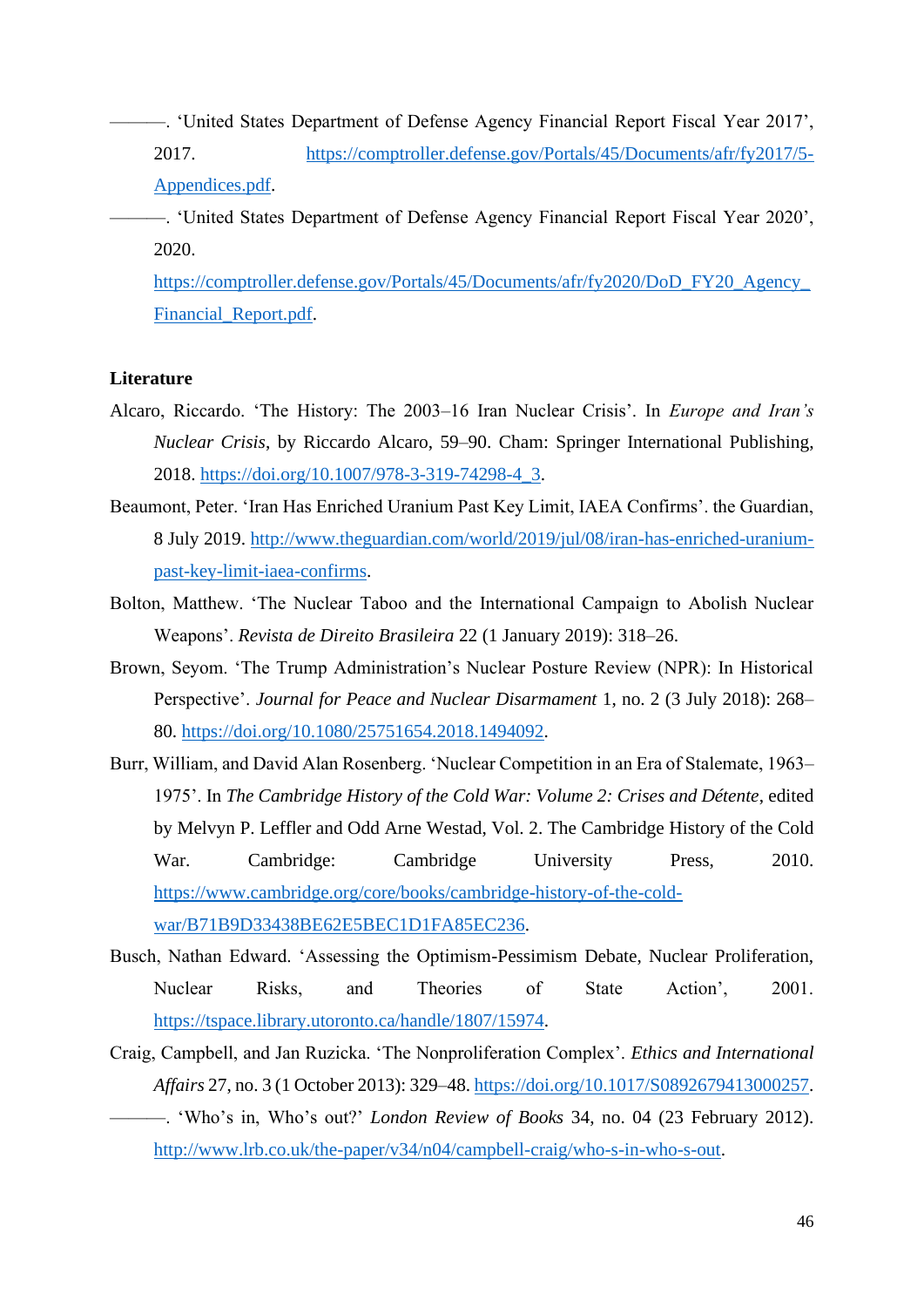- Fields, Jeffrey R. *State Behavior and the Nuclear Nonproliferation Regime*. Athens, United States: University of Georgia Press, 2014. [http://ebookcentral.proquest.com/lib/uunl/detail.action?docID=1813396.](http://ebookcentral.proquest.com/lib/uunl/detail.action?docID=1813396)
- Gordon, Philip H. 'The Coming Nuclear Crisis With Iran'. Council on Foreign Relations, 6 January 2020. [https://www.cfr.org/in-brief/coming-nuclear-crisis-iran.](https://www.cfr.org/in-brief/coming-nuclear-crisis-iran)
- Horowitz, Michael. 'The Spread of Nuclear Weapons and International Conflict: Does Experience Matter?' *Journal of Conflict Resolution* 53, no. 2 (2009): 234–57.
- Karl, David J. 'Proliferation Pessimism and Emerging Nuclear Powers'. *International Security* 21, no. 3 (1997): 87–119. [https://doi.org/10.1162/isec.21.3.87.](https://doi.org/10.1162/isec.21.3.87)
- Kristensen, Hans. 'The Nuclear Posture Review'. Federation Of American Scientists, 8 April 2010. [https://fas.org/blogs/security/2010/04/npr2010/.](https://fas.org/blogs/security/2010/04/npr2010/)
- Lonsdale, David J. 'The 2018 Nuclear Posture Review: A Return to Nuclear Warfighting?' *Comparative Strategy* 38, no. 2 (4 March 2019): 98–117. [https://doi.org/10.1080/01495933.2019.1573074.](https://doi.org/10.1080/01495933.2019.1573074)
- Marks, Joel. 'Nuclear Prudence or Nuclear Psychosis? Structural Realism and the Proliferation of Nuclear Weapons'. *Global Change, Peace & Security* 21, no. 3 (1 October 2009): 325– 40. [https://doi.org/10.1080/14781150903169018.](https://doi.org/10.1080/14781150903169018)
- Mearsheimer, John J. 'The Case for a Ukrainian Nuclear Deterrent Debate'. *Foreign Affairs* 72, no. 3 (1993 1992): 50–66.
- Mueller, John. *Atomic Obsession: Nuclear Alarmism from Hiroshima: Nuclear Alarmism from Hiroshima*. Cary, United States: Oxford University Press, 2012. [http://ebookcentral.proquest.com/lib/uunl/detail.action?docID=472331.](http://ebookcentral.proquest.com/lib/uunl/detail.action?docID=472331)
- Nader, Alireza. 'Influencing Iran's Decisions on the Nuclear Program'. In *Sanctions, Statecraft, and Nuclear Proliferation: Sanctions, Inducements, and Collective Action*, by Etel Solingen, 211–31. Cambridge, United Kingdom: Cambridge University Press, 2012. [http://ebookcentral.proquest.com/lib/uunl/detail.action?docID=866902.](http://ebookcentral.proquest.com/lib/uunl/detail.action?docID=866902)
- Nasser, Karimi, Jon Gambrell, and Zeina Karam. 'Blowback: Iran Abandons Nuclear Limits after US Killing'. AP NEWS, 6 January 2020. [https://apnews.com/article/donald-trump](https://apnews.com/article/donald-trump-ap-top-news-tehran-international-news-united-nations-e043255bd33ab318f71d1947716a5b94)[ap-top-news-tehran-international-news-united-nations](https://apnews.com/article/donald-trump-ap-top-news-tehran-international-news-united-nations-e043255bd33ab318f71d1947716a5b94)[e043255bd33ab318f71d1947716a5b94.](https://apnews.com/article/donald-trump-ap-top-news-tehran-international-news-united-nations-e043255bd33ab318f71d1947716a5b94)
- Negm, Namira. *Transfer of Nuclear Technology under International Law: Case Study of Iraq, Iran and Israel*. Leiden, The Netherlands: BRILL, 2009. [http://ebookcentral.proquest.com/lib/uunl/detail.action?docID=489458.](http://ebookcentral.proquest.com/lib/uunl/detail.action?docID=489458)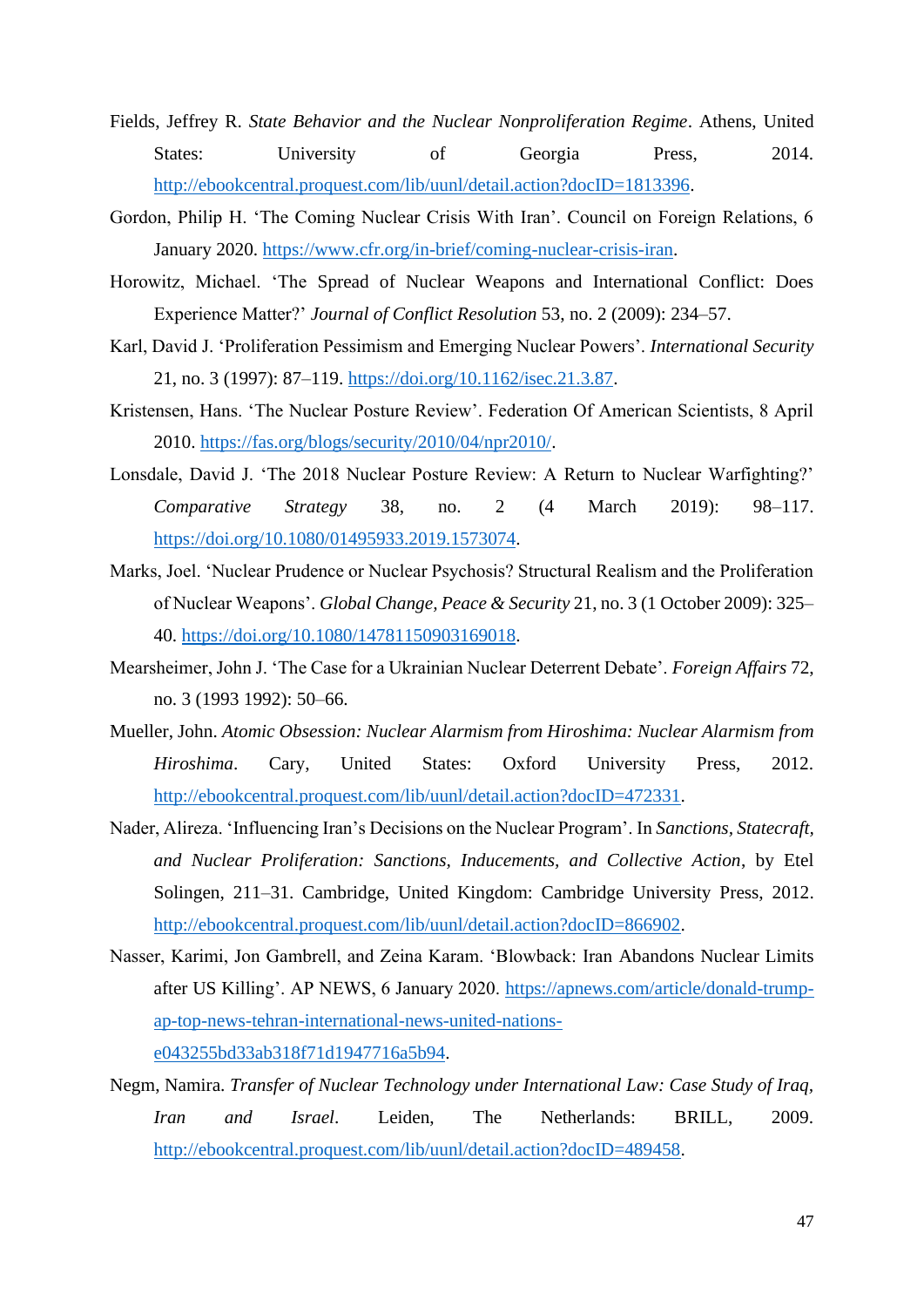- Nourani, Hossein, Afsaneh Danesh, Mohammad Reza Nouri, and Farzaneh Latifi. 'Discursive (De)Legitimization of the Iran Nuclear Deal in Donald Trump's Tweets'. *Strategic Analysis* 44, no. 4 (3 July 2020): 332–45. [https://doi.org/10.1080/09700161.2020.1809205.](https://doi.org/10.1080/09700161.2020.1809205)
- Paul, T.V. 'Taboo or Tradition? The Non-Use of Nuclear Weapons in World Politics'. *Review of International Studies* 36, no. 4 (2010): 853–63.
- Preez, Jean du. 'The Impact of the Nuclear Posture Review on the International Nuclear Nonproliferation Regime'. *The Nonproliferation Review* 9, no. 3 (September 2002): 67– 81. [https://doi.org/10.1080/10736700208436904.](https://doi.org/10.1080/10736700208436904)
- Roberts, Brad. *The Case for U. S. Nuclear Weapons in the 21st Century*. Palo Alto, United States: Stanford University Press, 2015. [http://ebookcentral.proquest.com/lib/uunl/detail.action?docID=4414763.](http://ebookcentral.proquest.com/lib/uunl/detail.action?docID=4414763)
- Robinson, Kali. 'What Is the Iran Nuclear Deal?' Council on Foreign Relations, 25 February 2021. [https://www.cfr.org/backgrounder/what-iran-nuclear-deal.](https://www.cfr.org/backgrounder/what-iran-nuclear-deal)
- Sauer, Tom. 'The Role of Informal International Organizations in Resolving the Iranian Nuclear Crisis (2003–15)'. *JCMS: Journal of Common Market Studies* 57, no. 5 (2019): 939–55. [https://doi.org/10.1111/jcms.12861.](https://doi.org/10.1111/jcms.12861)
- ———. 'U.S. Tactical Nuclear Weapons: A European Perspective'. *Bulletin of the Atomic Scientists* 66, no. 5 (September 2010): 65–75. [https://doi.org/10.1177/0096340210381338.](https://doi.org/10.1177/0096340210381338)
- Shultz, George P., William J. Perry, Henry A. Kissinger, and Sam Nunn. 'Toward a World without Nuclear Weapons', 2007. [https://media.nti.org/pdfs/NSP\\_op-eds\\_final\\_.pdf.](https://media.nti.org/pdfs/NSP_op-eds_final_.pdf)
- Sokolsky, Richard. 'Demystifying the US Nuclear Posture Review'. *Survival* 44, no. 3 (1 September 2002): 133–48. [https://doi.org/10.1093/survival/44.3.133.](https://doi.org/10.1093/survival/44.3.133)
- Sossai, Mirko. '"The Dynamic of Action and Reaction" and the Implementation of the Iran Nuclear Deal'. *Questions of International Law* 66 (29 February 2020): 5–22.
- Spear, Joanna. 'More Business as Usual? The Obama Administration and the Nuclear Posture Review'. *Contemporary Security Policy* 32, no. 1 (1 April 2011): 241–63. [https://doi.org/10.1080/13523260.2011.556865.](https://doi.org/10.1080/13523260.2011.556865)
- Tannenwald, Nina. 'How Strong Is the Nuclear Taboo Today?' *The Washington Quarterly* 41, no. 3 (3 July 2018): 89–109. [https://doi.org/10.1080/0163660X.2018.1520553.](https://doi.org/10.1080/0163660X.2018.1520553)
- United Nations Office for Disarmament Affairs. 'Treaty on the Non-Proliferation of Nuclear Weapons (NPT) – UNODA'. Treaty on the Non-Proliferation of Nuclear Weapons (NPT). Accessed 19 April 2021. [https://www.un.org/disarmament/wmd/nuclear/npt/.](https://www.un.org/disarmament/wmd/nuclear/npt/)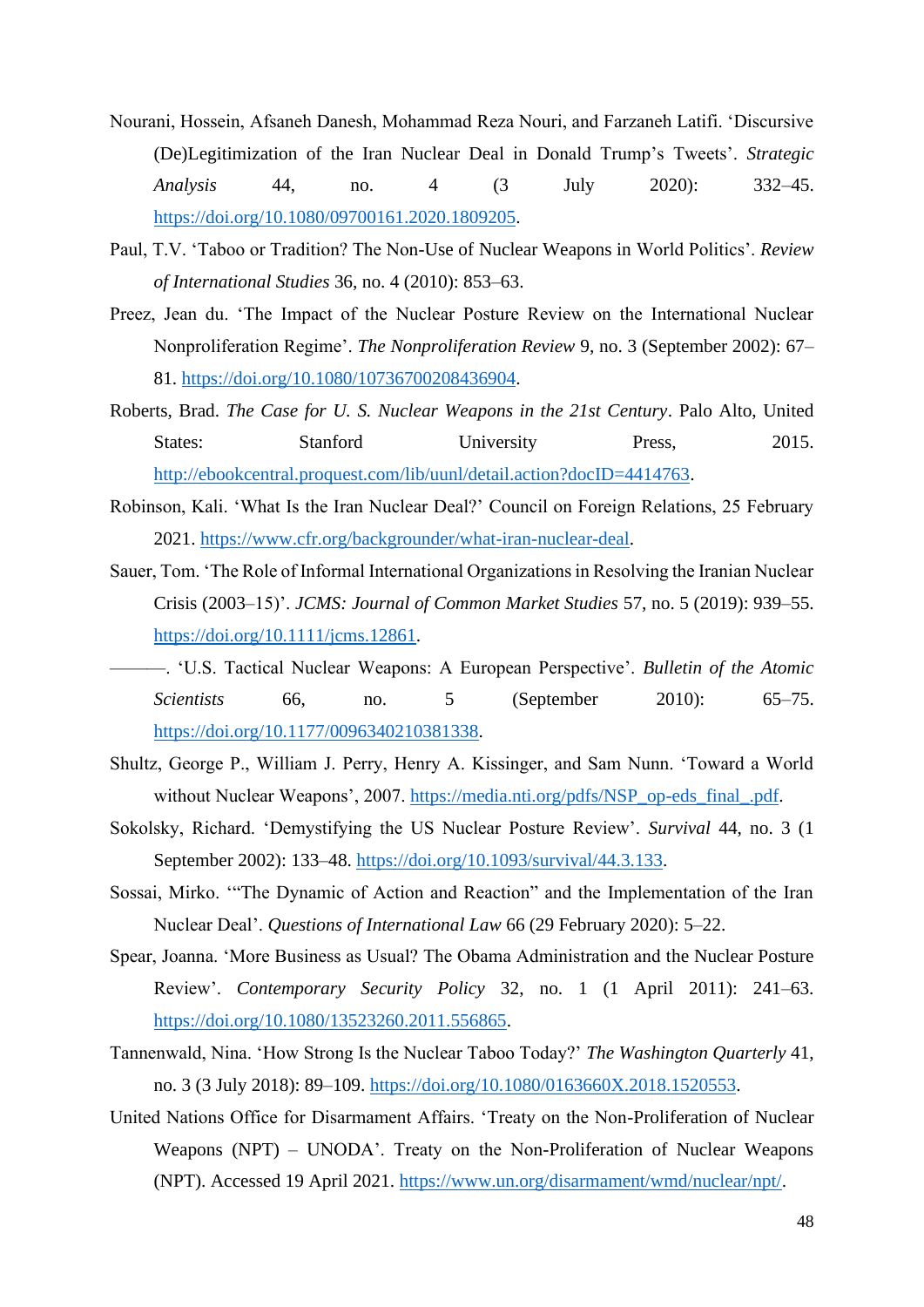- Council on Foreign Relations. 'U.S. Relations With Iran, 1953–2021'. Accessed 28 May 2021. [https://www.cfr.org/timeline/us-relations-iran-1953-2021.](https://www.cfr.org/timeline/us-relations-iran-1953-2021)
- Van Creveld, Martin. 'Technology and War II: From Nuclear Stalemate to Terrorism'. In *The Oxford History of Modern War*, edited by Charles Townshend. Oxford: OUP Oxford, 2005.

[http://search.ebscohost.com/login.aspx?direct=true&db=nlebk&AN=437166&site=ehos](http://search.ebscohost.com/login.aspx?direct=true&db=nlebk&AN=437166&site=ehost-live) [t-live.](http://search.ebscohost.com/login.aspx?direct=true&db=nlebk&AN=437166&site=ehost-live)

- Walt, Stephen M. 'Rethinking the "Nuclear Revolution"'. *Foreign Policy*, 3 August 2010. [https://foreignpolicy.com/2010/08/03/rethinking-the-nuclear-revolution/.](https://foreignpolicy.com/2010/08/03/rethinking-the-nuclear-revolution/)
- Waltz, Kenneth N. 'Nuclear Myths and Political Realities'. *The American Political Science Review* 84, no. 3 (1990): 731–45. [https://doi.org/10.2307/1962764.](https://doi.org/10.2307/1962764)
- ———. 'Why Iran Should Get the Bomb: Nuclear Balancing Would Mean Stability Comment'. *Foreign Affairs* 91, no. 4 (2012): 2–5.
- Wendt, Alexander. 'Constructing International Politics'. *International Security* 20, no. 1 (1995): 71–81. [https://doi.org/10.2307/2539217.](https://doi.org/10.2307/2539217)
- Wheeler, Nicholas J. 'Beyond Waltz's Nuclear World: More Trust May Be Better'. *International Relations* 23, no. 3 (1 September 2009): 428–45. [https://doi.org/10.1177/0047117809340489.](https://doi.org/10.1177/0047117809340489)
- Wolfsthal, Jon B. 'The Next Nuclear Wave Nonproliferation in a New World Reviews & Responses: Review Essay'. *Foreign Affairs* 84, no. 1 (2005): 156–61.
- Woolf, Amy F. 'The Nuclear Posture Review: Overview and Emerging Issues'. Library of Congress Washington DC Congressional Research Service, 31 January 2002. [https://apps.dtic.mil/sti/citations/ADA477933.](https://apps.dtic.mil/sti/citations/ADA477933)
- Young, Stephen, and Lisbeth Gronlund. 'A Review of the 2002 US Nuclear Posture Review', 14 May 2002, 1–6.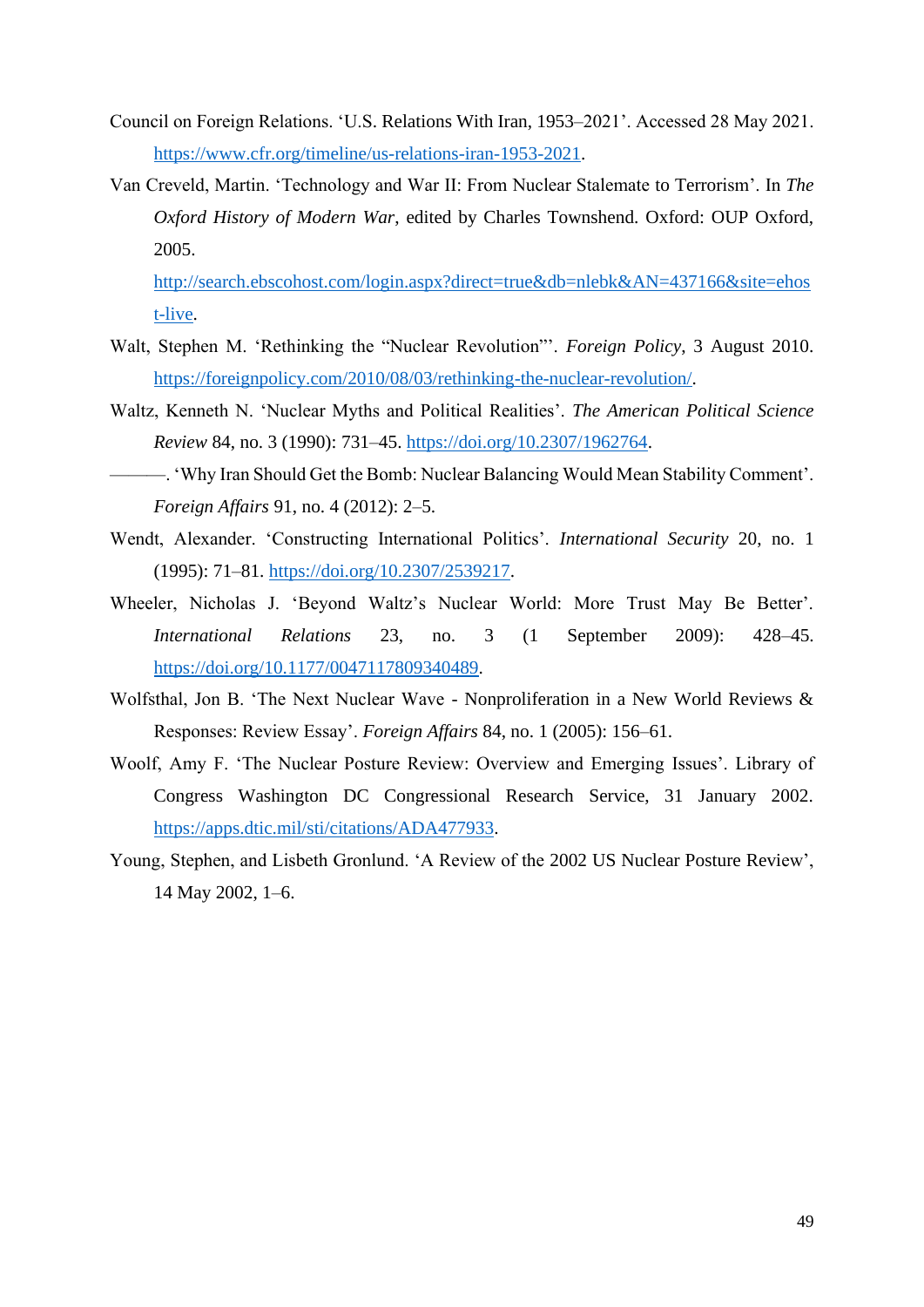

Faculty of Humanities

*Version September 2014*

#### PLAGIARISM RULES AWARENESS STATEMENT

#### **Fraud and Plagiarism**

Scientific integrity is the foundation of academic life. Utrecht University considers any form of scientific deception to be an extremely serious infraction. Utrecht University therefore expects every student to be aware of, and to abide by, the norms and values regarding scientific integrity.

The most important forms of deception that affect this integrity are fraud and plagiarism. Plagiarism is the copying of another person's work without proper acknowledgement, and it is a form of fraud. The following is a detailed explanation of what is considered to be fraud and plagiarism, with a few concrete examples. Please note that this is not a comprehensive list!

If fraud or plagiarism is detected, the study programme's Examination Committee may decide to impose sanctions. The most serious sanction that the committee can impose is to submit a request to the Executive Board of the University to expel the student from the study programme.

#### **Plagiarism**

Plagiarism is the copying of another person's documents, ideas or lines of thought and presenting it as one's own work. You must always accurately indicate from whom you obtained ideas and insights, and you must constantly be aware of the difference between citing, paraphrasing and plagiarising. Students and staff must be very careful in citing sources; this concerns not only printed sources, but also information obtained from the Internet.

The following issues will always be considered to be plagiarism:

- cutting and pasting text from digital sources, such as an encyclopaedia or digital periodicals, without quotation marks and footnotes;
- cutting and pasting text from the Internet without quotation marks and footnotes;
- copying printed materials, such as books, magazines or encyclopaedias, without quotation marks or footnotes;
- including a translation of one of the sources named above without quotation marks or footnotes;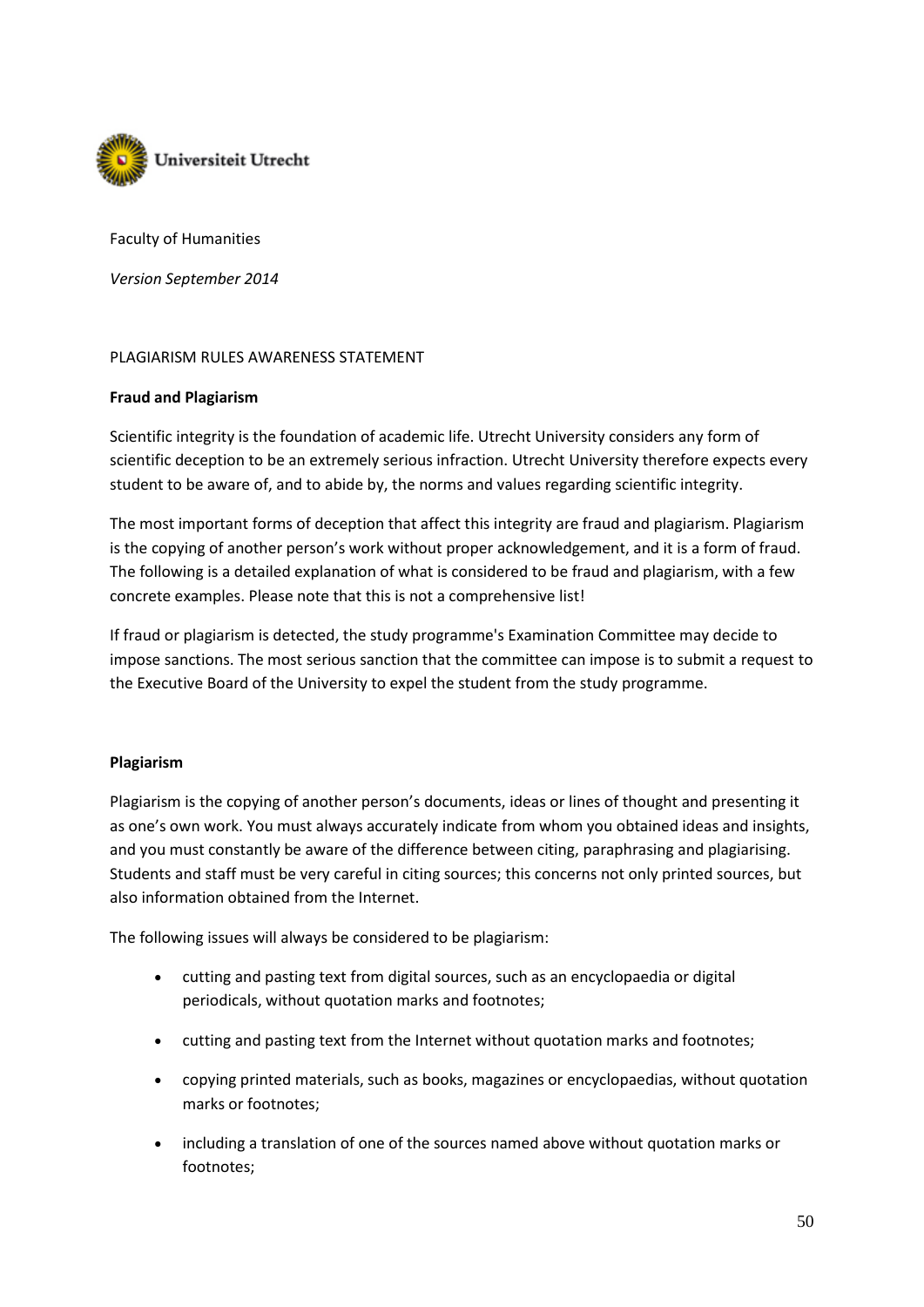- paraphrasing (parts of) the texts listed above without proper references: paraphrasing must be marked as such, by expressly mentioning the original author in the text or in a footnote, so that you do not give the impression that it is your own idea;
- copying sound, video or test materials from others without references, and presenting it as one's own work;
- submitting work done previously by the student without reference to the original paper, and presenting it as original work done in the context of the course, without the express permission of the course lecturer;
- copying the work of another student and presenting it as one's own work. If this is done with the consent of the other student, then he or she is also complicit in the plagiarism;
- when one of the authors of a group paper commits plagiarism, then the other co-authors are also complicit in plagiarism if they could or should have known that the person was committing plagiarism;
- submitting papers acquired from a commercial institution, such as an Internet site with summaries or papers, that were written by another person, whether or not that other person received payment for the work.

The rules for plagiarism also apply to rough drafts of papers or (parts of) theses sent to a lecturer for feedback, to the extent that submitting rough drafts for feedback is mentioned in the course handbook or the thesis regulations.

The Education and Examination Regulations (Article 5.15) describe the formal procedure in case of suspicion of fraud and/or plagiarism, and the sanctions that can be imposed.

Ignorance of these rules is not an excuse. Each individual is responsible for their own behaviour. Utrecht University assumes that each student or staff member knows what fraud and plagiarism